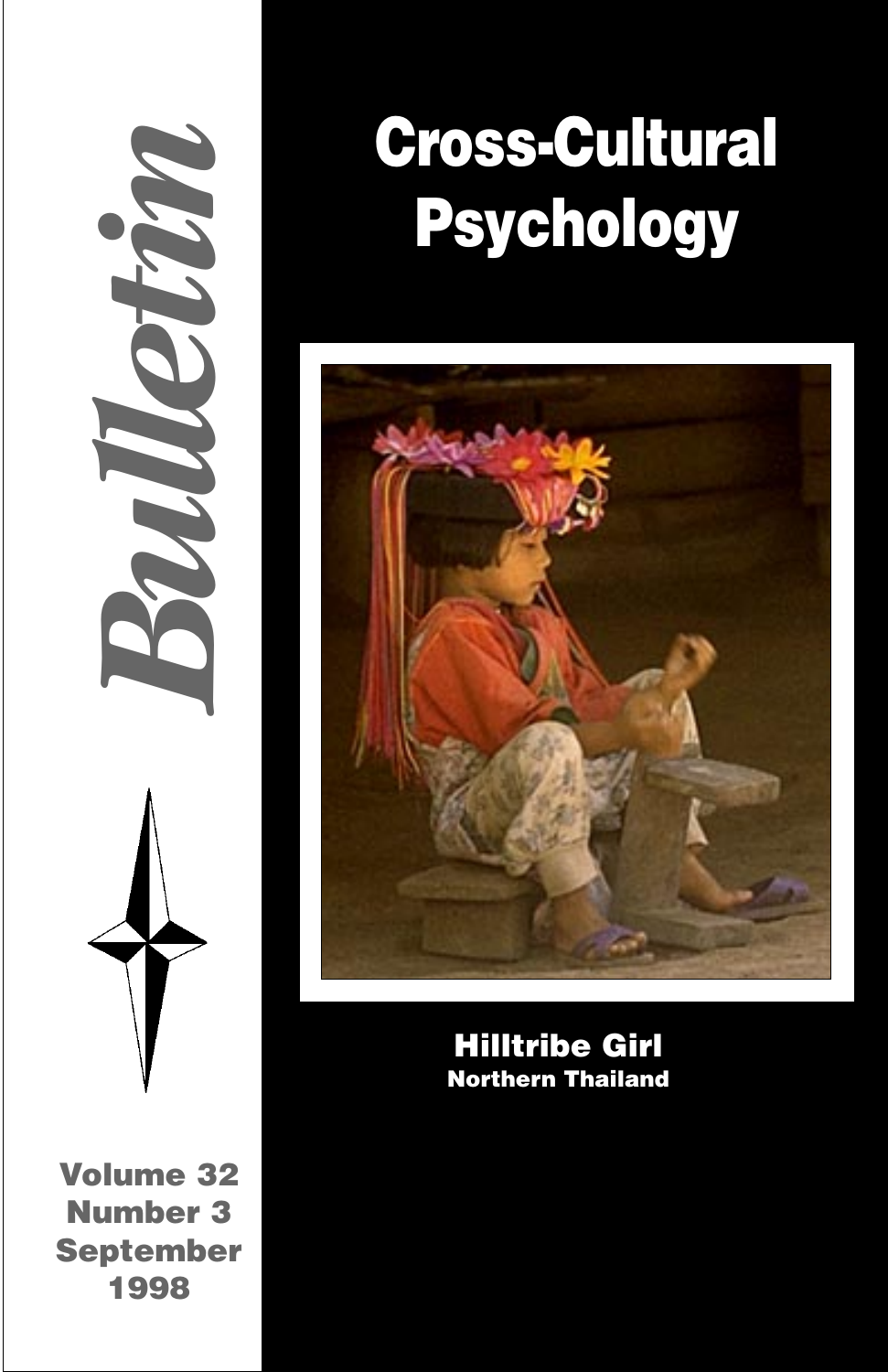# *Cross-Cultural Psychology Bulletin* is an official publication of the International Association for Cross-Cultural Psychology (IACCP). Its aim is to provide

a forum for the presentation and discussion of issues relevant to cross-cultural psychology and to IACCP. The contents of the *Bulletin* are intended to reflect the interests and concerns of all members of IACCP.

The *Bulletin* publishes theoretical and position articles, commentary from the membership, news, and statements from IACCP, book/media notices and reviews, and other announcements of interest to the membership of IACCP. Contributions from all areas of cross-cultural psychology are encouraged and should be submitted to:

William K. Gabrenya Jr., Editor *Cross-Cultural Psychology Bulletin* Florida Tech School of Psychology 150 W. University Blvd. Melbourne, FL 32901-6988 U.S.A.

**Cross-Cultural**

*Inter national Association for Cross-Cultural Psychology*

EDITOR: William K. Gabrenya Jr. Florida Institute of Technology, U.S.A.

*A Publication of the*

**Psychology Bulletin**

Telephone: +1 (407) 674-8104 Fax: +1 (407) 674-7105 E-mail: gabrenya@fit.edu

Editorial Assistant:Lynn Lambert, Florida Tech Megareview co-editor: Lisa Beardsley, Andrews University

**Lynn Lambert Editorial Assistant**

**Graduate Student, Florida Tech Industrial Psychology Program**

Assistant Editor for Teaching: Harry Gardiner, University of Wisconsin– La Crosse

Assistant Editor for Theory & Method: Joan Miller, University of Michigan Assistant Editor for What Happened?: Richard Brislin, University of Hawaii

*Cross-Cultural Psychology Bulletin* (ISSN 0710-068X) is published four times a year (March, June, September, December) and is provided to all members of IACCP. ©1999 International Association for Cross-Cultural Psychology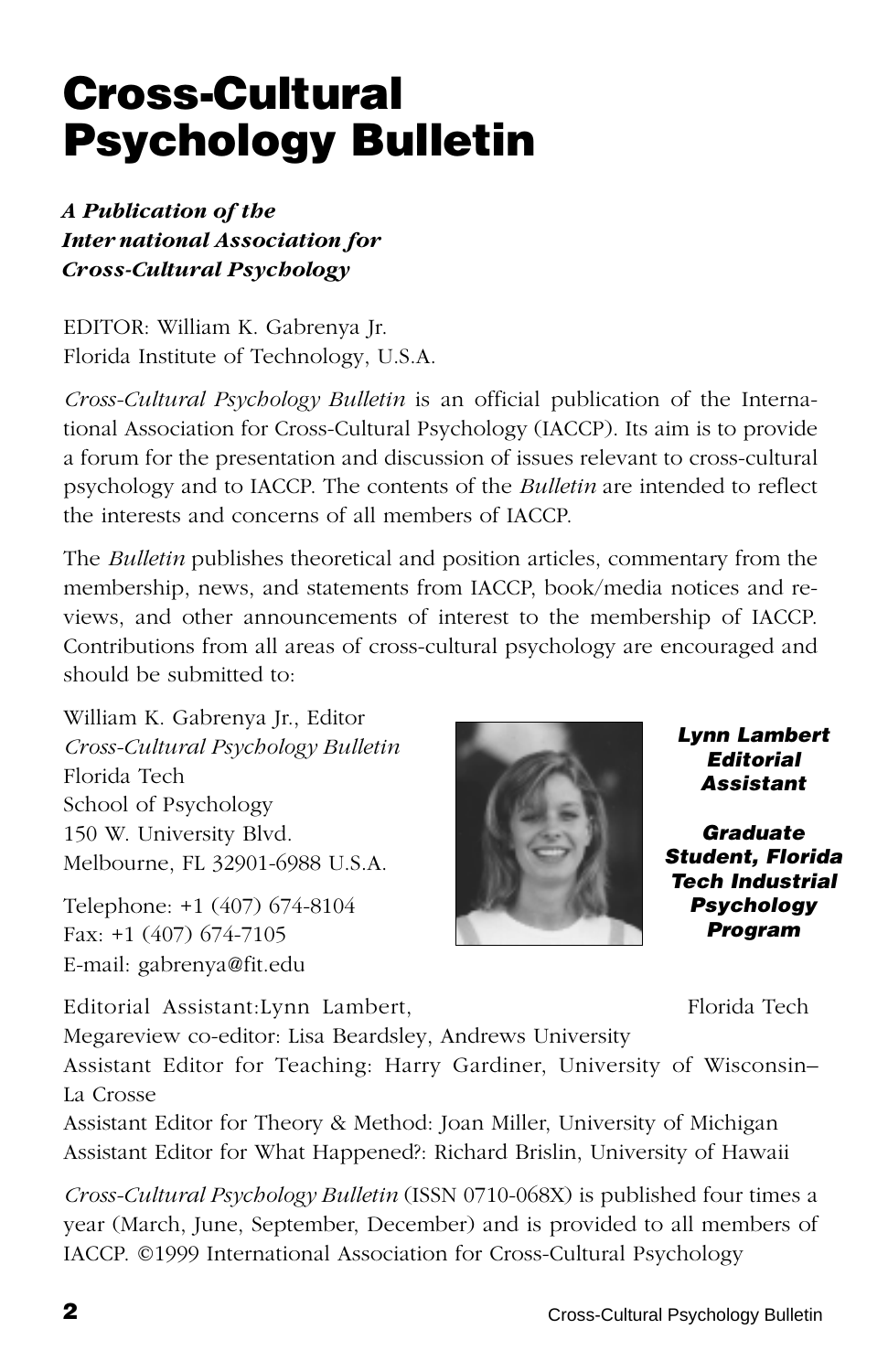<span id="page-2-0"></span>

# **Modernity and the Social Construction of Bad Vibes**

# **"Modernity", whatever it means, is getting meaner. Yesterday the U.S.**

Department of Defense rehabilitated the Stars Wars antiballistic missile defense system and ruined MAD1 , but it was my breakfast oatmeal that set off another intimation of the coming Gibbsonian<sup>2</sup> cyberfunk a few months

ago. Microwave ovens are so common now that Quaker Oats can market oatmeal that we "MUST MICROWAVE". Not long after my oatmeal epiphany, the DoD showed us how warfare could be rendered politically easy no, actually transformed to a ghastly kind of entertainment—when it is played like a video game and no longer requires sacrificing our sons. Microwaves, cruise missiles, and integrated circuits all have roots in the U.S. space program and each of these elements of material culture, like Gauvain's Hindi numbers and Medieval clocks (see her article in this issue), seems to have social and cognitive fallout beyond popcorn, easy war,

and computer sex. It's curious to see the world rushing along into something strange and weird (or am I just getting old and cranky?) while we (cross-)cultural psychologists take on the really important problems, like whether or not psychology is a cultural invention or if anything is real.

#### **Please return your constitutional change ballots**

Jim Georgas asks that members who have not returned their constitutional change ballots, which were distributed with the previous issue of the *Bulletin*, please do so as soon as possible.

### **Harry and Pola Triandis Doctoral Thesis Award**



 $Two Logos: 21$ 





<sup>&</sup>lt;sup>1</sup> William Gibson, pioneer of the "cyberpunk" literary genre

<sup>2</sup> Mutually Assured Destruction: the concept that a first-strike nuclear attack can only result in the complete destruction of both nations. Requires that the attacker not have effective antiballistic missile (ABM) defenses.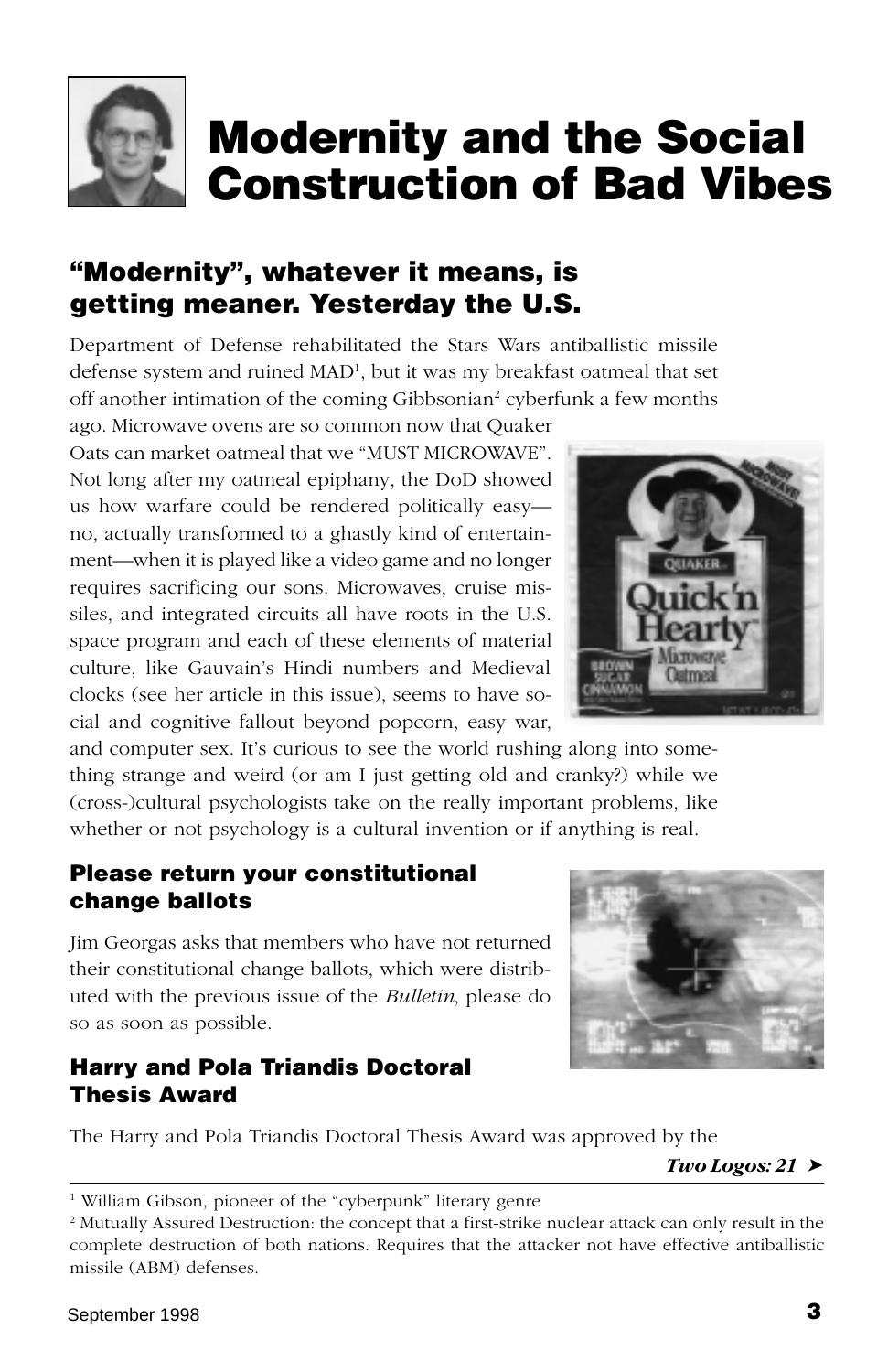# **Cross-Cultural Psychology Bulletin**

# **CONTENTS**

# **EDITORIAL**

- **1 [Modernity and the Social Construction of Bad Vibes](#page-2-0)** *Modernity and cruise missiles; oatmeal; don't forget to vote; Walt reveals the real cost of the IACCP logo; "(cross-)cultural".* **Bill Gabrenya**
- **9 [Economic Factors: A Comment](#page-10-0)**

*Ype expands on his comment at the Millenium Prelude Symposium that economic factors would drive the development of the field.*

**Ype H. Poortinga**

# **ARTICLES**

- **4 [Obituary: Durganand Sinha](#page-5-0)** *IACCP celebrates the life of one of its founders.* **Girishwar Misra**
- **10 [Theory & Method: Historical Footprints of](#page-11-0) Psychological Activity**

*An historical approach to the mediation of psychological activity by material and symbolic artifacts.* **Mary Gauvain**

**20 [What Happened? Series Introduction](#page-19-0)** *A new series of short articles that examine the fate of seemingly forgotten interest areas in cross-cultural psychology.*

#### **Richard Brislin**

**22 [Whatever Happened to Cross-Cultural Studies of](#page-21-0) Attitudes?**

*Weak theory construction kills another social science research program.*

**Harry Triandis**

# **IACCP AFFAIRS**

## **16 [An End-of-the-Year Epilogue to IACCP-98](#page-17-0)**

*Reflections on the Jubilee Congress by its organizer; information about the Proceedings volume.*

### **Walt Lonner**







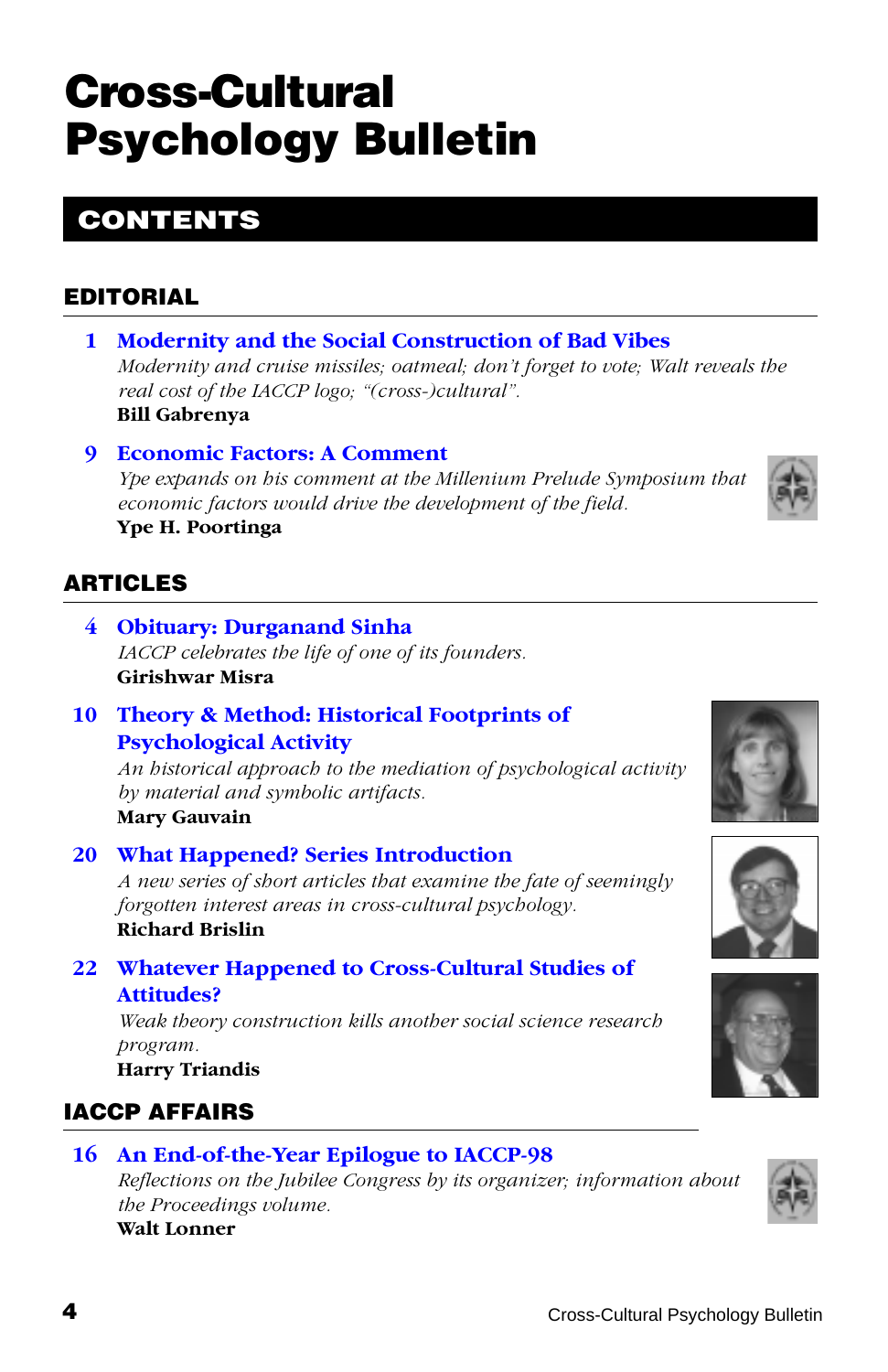

### **26 [Minutes of the General Meeting of IACCP](#page-27-0)**

*Summary of the General Meeting held during the Jubilee Congress.* **James Georgas**



#### **ANNOUNCEMENTS**

- **25 [Volunteers Needed for ARTS2000](#page-26-0)** *To be coordinated with the XV IACCP Congress or the XXVII International Congress of Psychology in July, 2000* **John G. Adair**
- **31 [Harry and Pola Triandis Doctoral Thesis Award](#page-32-0)** *A new award offered by IACCP, funded by the Harry and Pola Triandis Fund, to encourage high quality predoctoral research.*
- **36 [New Books, Films and Journals](#page-37-0)**
- **37 [IACCP Announcements](#page-38-0)** *JCCP Complimentary Subscriptions Program*
- **38 [Conferences](#page-39-0)**

## **About the Cover Photo**

#### **Contributed by the editor**

We encounted this young member of the Lahu (or Lisu) hilltribe at their remote village in the mountains north of Chiang Mai, Thailand. The Lahu tribe migrated to Thailand earlier this Century from China and older members speak a Chinese dialect seemingly unrelated to Mandarin or Taiwanese dialects. The Lahu still practice some traditional subsistence customs but appear to be strongly linked to the tourist industry through their production of traditional handicrafts. This village is at the terminus of a tourist elephant ride and becomes a sort of tourist market twice each day as the tourist-laden elephant caravan arrives.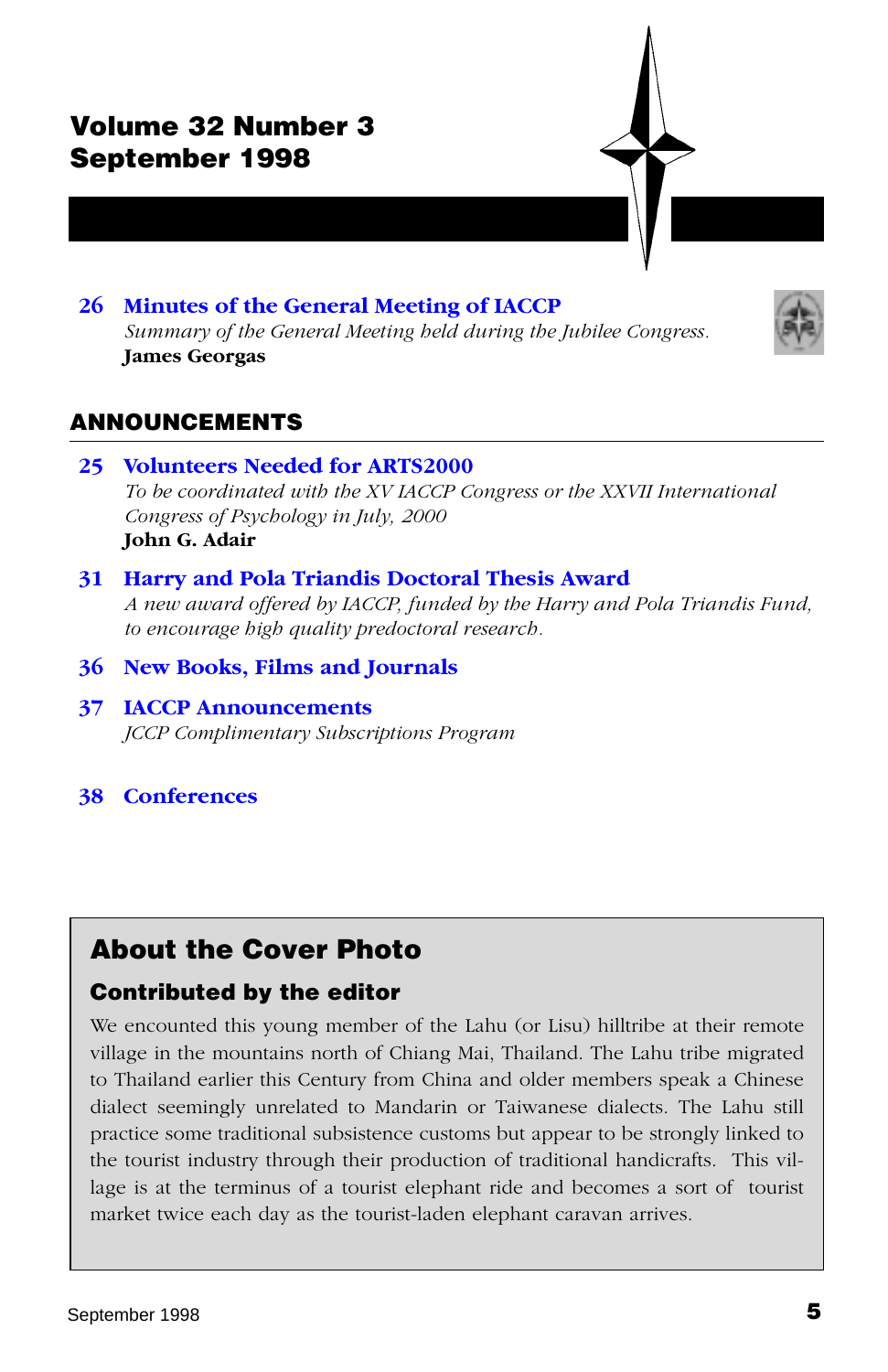# <span id="page-5-0"></span>**Professor Durganand Sinha (1922-1998)**

#### **Girishwar Misra, Delhi, India**

Trofessor Durganand Sinha, who died on 23rd March, 1998, was underductedly the most well known psychologist of the Indian continuous to the advancement of Cross-Cultural Psychology. He provided leadership to the doubtedly the most well known psychologist of the Indian continent and was internationally renowned for his contributions to the advancement of Cross-Cultural Psychology. He provided leadership to the



development of psychology in India and has consistently voiced the concerns of developing societies at national and international platforms. Under his leadership, Allahabad University in India became a vibrant centre of psychological research and debate. He founded this Department and nurtured it as a centre for academic excellence. He identified talent and built an active group of scholars at Allahabad and created a centre for the study of social change and development. This Department has now become a Centre for Advanced Study in Psychology.

# **Struggling for a Culturally Appropriate Psychology**

Trained in the British educational system, he, unlike others, struggled to develop what he used to call a culturally appropriate psychology. His professional career as a teacher, researcher and administrator shows a steady evolution. In his role as a key figure in the academic and professional world of Indian social science in general, and psychology in particular, he fought the case for a relevant and responsive psychology. In a

### **His analysis of motivational problems of villagers was an innovation in theory and methods of psychology.**

career spanning over nearly half a century, Prof. Sinha wrote about and researched a wide range of issues and themes covering a broad spectrum of academic and societal interests. In his early career, Prof. Sinha was interested in the experimental studies of memory and other cognitive processes (Davis & Sinha, 1950a, b) in

the tradition of Sir Frederick Bartlett. He also became interested in manifest anxiety and its correlates (Sinha, 1962). His anxiety test became a classic (Sinha, 1963). While working on these traditional themes, he was disturbed by the hegemony of Western theories and models, and therefore, engaged in exploring the possibilities to evolve a meaningful and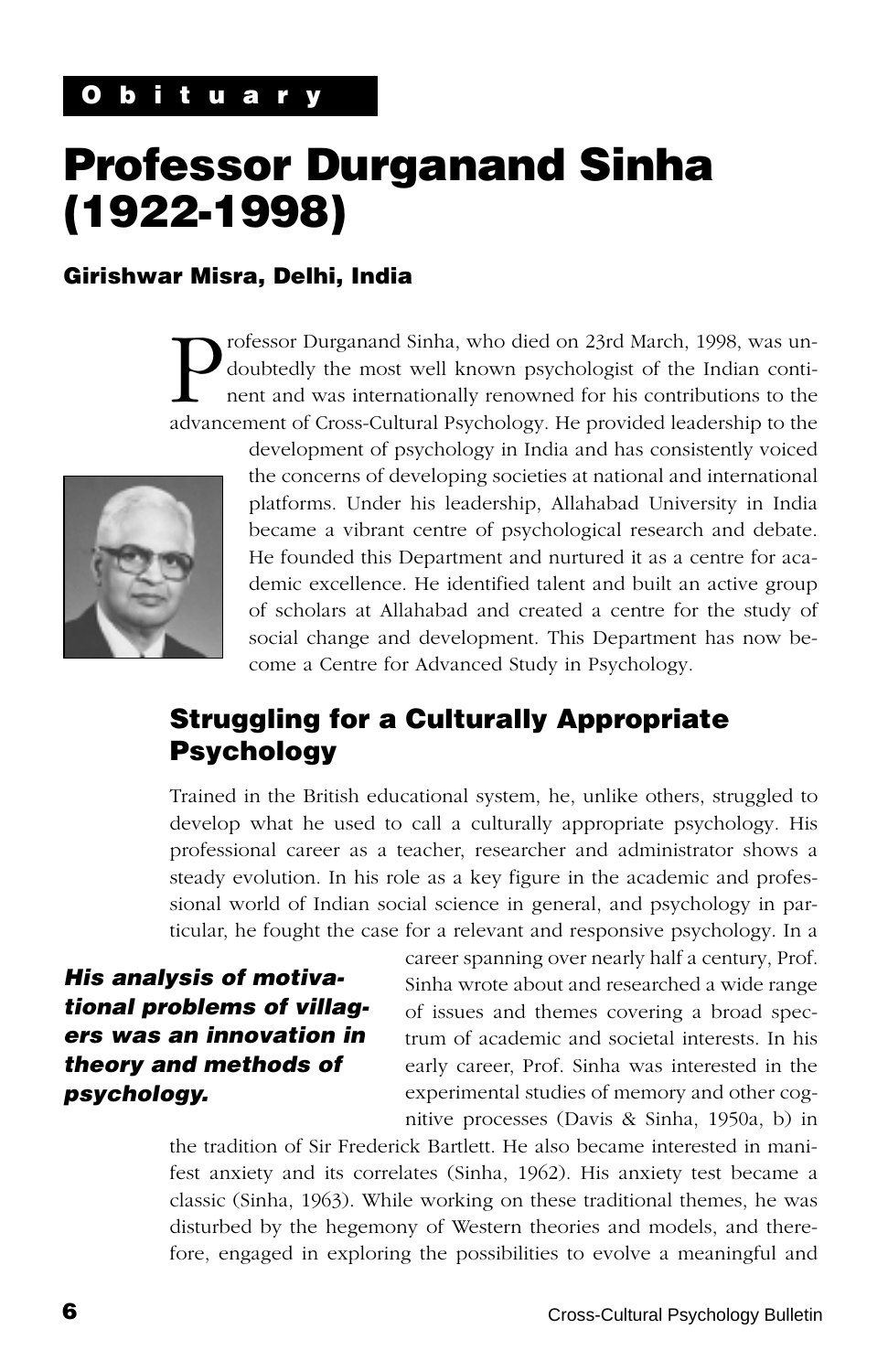productive interface of Euro-American psychology with the local cultural demands.

# **Incorporating Indian Tradition and Western Social Science**

Prof. Sinha's vision of psychology was informed by the intellectual and social roots of Indian tradition as well as the developments in Western social sciences. He was critically open to both. This flexibility was articu-

lated in his presidential address to the Section of Psychology and Educational Sciences of Indian Science Congress Association in 1965. There he argued for expanding the role of Indian psychologists in the context of social change. From that period onward, he continued to respond to the diverse challenges of so-

**The field experience during village studies was critical to the shaping of Prof. Sinha's concerns as a psychologist.**

cial change experienced in Indian society. His analysis of motivational problems of villagers was an innovation in theory and methods of psychology. The illiterate villagers, having no exposure to modern influences, had a different mind set and were not ready to respond to the prevalent tools of psychology. Prof. Sinha had the intellectual courage to develop new ways of looking at the psychological processes and concepts appropriate for the villagers. His analysis was published in *Indian Villages in Transition* (1969).

### **Emphasizing a Problem Orientation**

While relating psychology to social change, Prof. Sinha also became interested in the analysis of value orientation across generations. He published results of his empirical study in *The Mughal Syndrome* (1974) and in a book chapter (Sinha, 1979). The field experience during village studies was critical to the shaping of Prof. Sinha's concerns as a psychologist. The issue of indigenisation, development of problem oriented psychology and capability to handle macro level variables loomed large in his subsequent academic agenda. In his writings, Prof. Sinha consistently emphasized these themes. The emphasis on problem orientation led him to undertake the study of poverty and deprivation from the perspective of human development. Extending Bronfenbrenner's model, Prof. Sinha constructed the ecology of poverty and deprivation in India and organized an interdisciplinary seminar to analyze the conceptual and methodological issues as well as psychological aspects of poverty. Its proceedings, titled *Deprivation: Its Social Roots and Psychological Consequences* (Sinha, Tripathi & Mishra, 1982), became a landmark in this area. He was instrumental in drawing a number of young scholars to pursue this area of research. Prof. Sinha's analysis of studies in this area published in *Review of Child Development*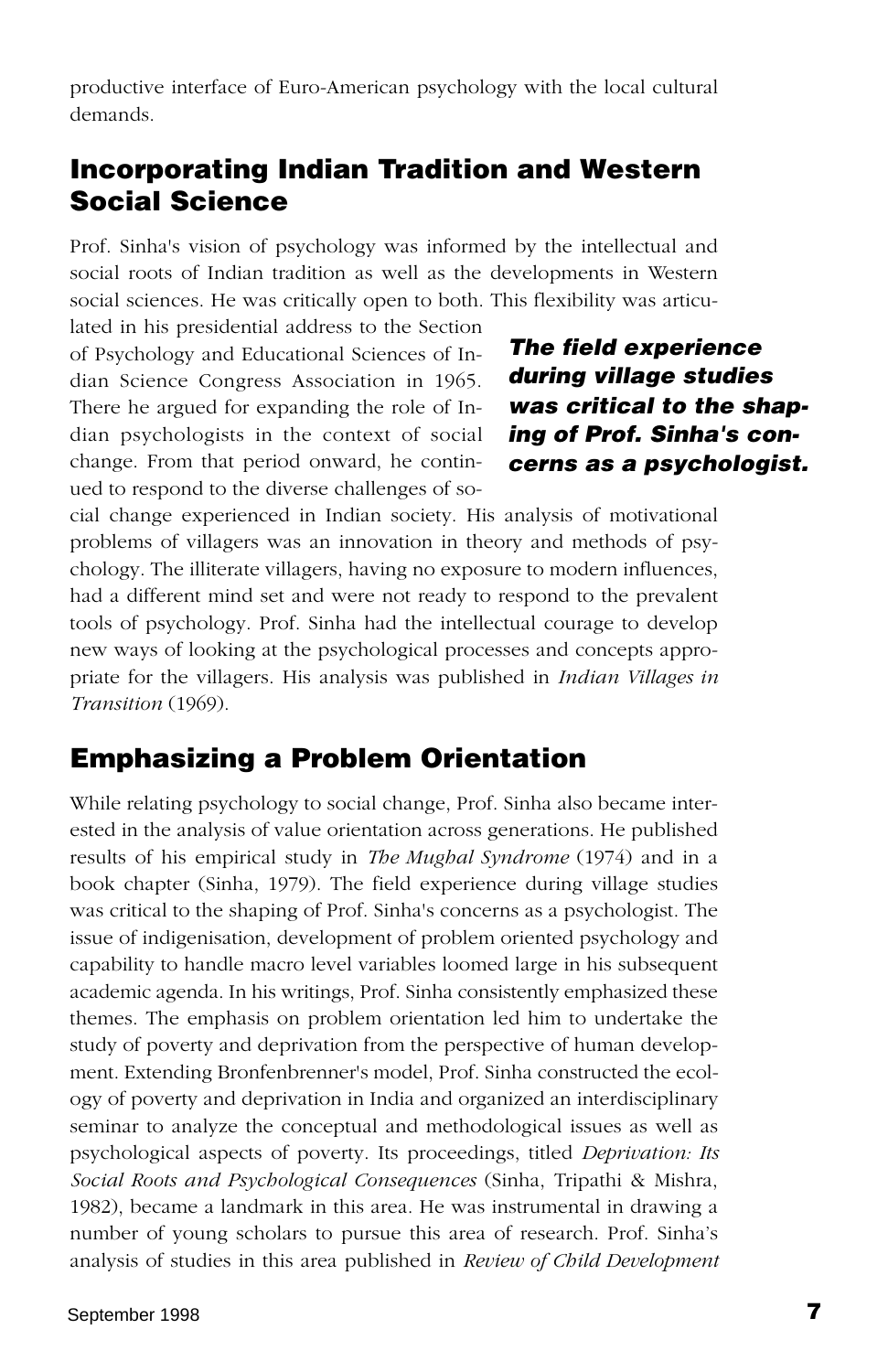*Research* (1982) integrated the different streams of research. He was continuously engaged in developing a psychological framework outlining antecedents, processes and outcomes of poverty and deprivation. In Brislin's (1990) *Applied Cross-Cultural Psychology* he proposed a model for intervention to grow out of poverty in developing and underdeveloped parts of the world.

Prof. Sinha's interest in Cross-Cultural Psychology had its roots in his concerns with relationships between Eastern and Western thought systems. He argued for understanding the linkages between the two and addressing the problems of psychology in India (Sinha, 1965). His concerns were expressed in empirical work which he undertook with Witkin, Jahoda, Berry and Deregowsky in the areas of psychological differentiation, perceptual development and cultural adaptation. His recent book in collaboration with Ramesh C. Mishra and John Berry, *Ecology, Acculturation Psychological Adaptation*, shows the application of eco-cultural model to the tribal setting of Bihar in India.

# **Decolonizing Psychology**

While addressing disciplinary developments in India, Prof. Sinha voiced his preference for a culturally appropriate psychology. He had witnessed the colonial education and society and as a student had opportunity to



participate and to have first hand information about the way psychology was done in Cambridge. Therefore, he could realistically appraise the tensions, dilemmas and traps. His *Psychology in a Third World Country: An Indian Experience* (Sinha, 1986) provides a vivid reconstruction of the conceptual and methodological struggles of modern Indian psychology to develop its identity. It shows the problems of decolonization. During the same period he, along with Holtzman, looked at the linkages across countries in terms of academic exchange and collaboration and edited a special issue of the *International Journal of Psychology* in 1984. Many of his papers on non-Western perspectives clearly reflected this trend. The case of indigenisation which he argued for in his contribution to *Indigenous Psychologies,* edited by Kim and

Berry (1993), and a chapter in the second edition of the *Handbook of Cross-Cultural Psychology* (Berry, Poortinga & Pandey, 1997) presents a new ground for developing an authentic psychology by arguing for paradigmatic indigenization from within.

Prof. Sinha was extending his vision of a culturally informed psychology through collaborative work and publications across the globe. Engaged in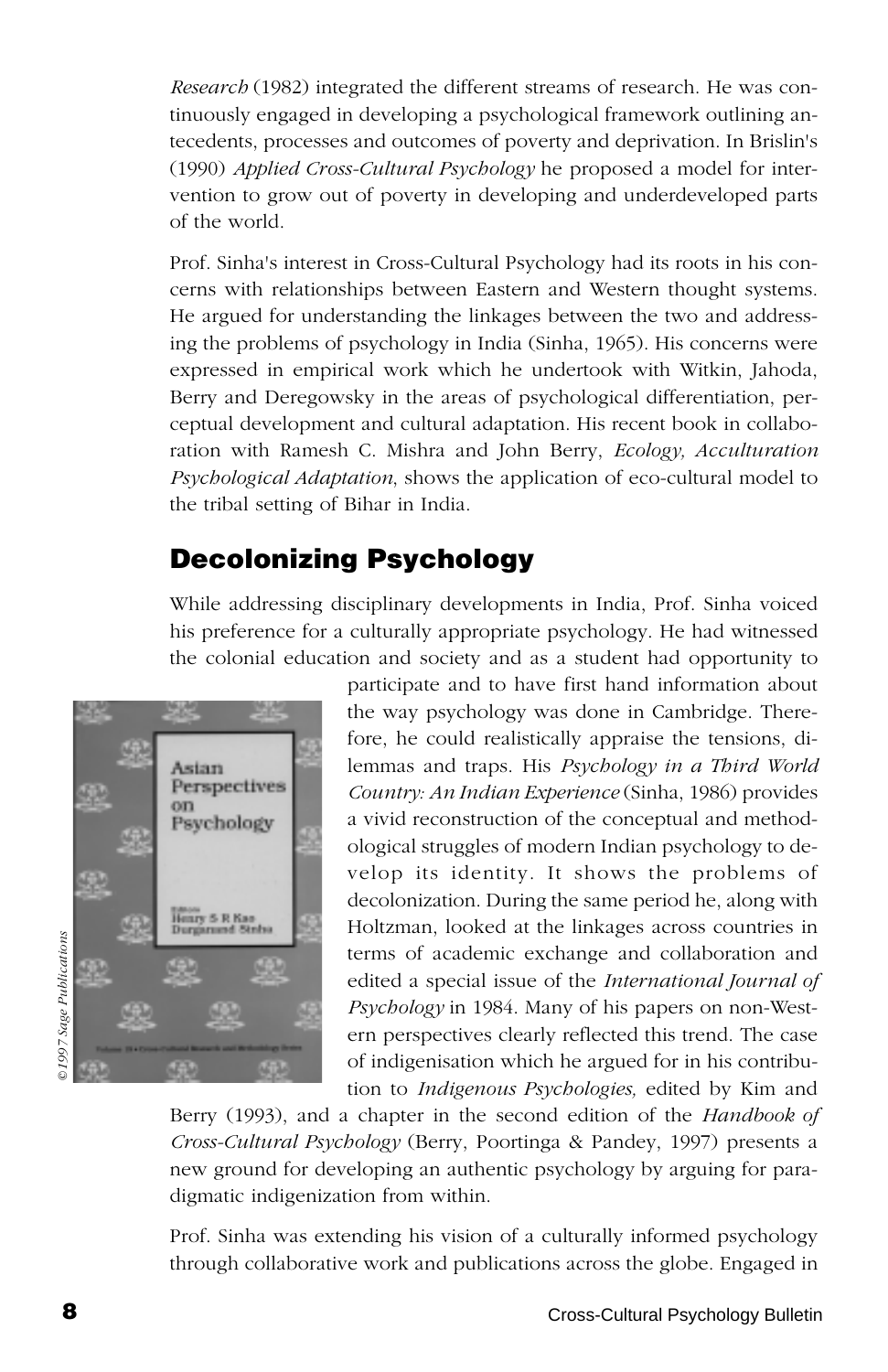dialogue with colleagues from different cultural backgrounds he remained creative and to some extent proactive in his work. His collaboration with Henry S. R. Kao of the University of Hong Kong led to many publications including *Asian Perspectives on Psychology*, *Social Values and Development: Asian Perspectives* and *Effective Organizations and Social Values* and a volume in press, *Indigenous Management*. His interest and commit-

ment to link psychological theory and practice in cultural context is amply illustrated in his work. In order to provide an academic forum for reflection and discourse for the psychologists in developing countries, Prof. Sinha founded *Psychology and Developing Societies*, a journal published by SAGE.

**More recently he became involved in analyzing the psychological dimensions of environmental degradation.**

## **Building the Relational Model of Man-Environment Transaction**

At a conceptual or paradigmatic level, Prof. Sinha was trying to build and extend the relational or symbiotic model of the man-environment transaction. He had applied this to the study of socialization (Sinha, 1980,1988), morality (Sinha, 1984c), health (Sinha, 1990, 1998) and self (Sinha & Naidu; 1994, Sinha & Tripathi, 1994). He was also concerned with methodological questions (Sinha, 1983) and developed many culturally appropriate measures, including *Story Pictorial EFT* (Sinha, 1984). More recently he became involved in analyzing the psychological dimensions of environmental degradation (Sinha, 1994) and collaborated with Kurt Pawlik in an international project on the problems of the human-environment interface. The developing countries have their own problems, particularly in the field of managing social change in the era of globalization. Realizing the significance of these issues, Prof. Sinha along with colleagues such as Diaz-Guerrero, Henry Kao, H. C. Kelman, Çigdem Kagitçibasi, Michel Duro Jayiye and V. G. Enriquez made special efforts to establish a division of national development at the International Association of Applied Psychology.

## **Searching for Alternatives to W.A.S.P.**

Prof. Sinha had a very large circle of friends, students and admirers in India and abroad. His interactive mind was open to enjoyable experiences and sharing them with others. Thus in Prof. Sinha, one finds a scholar with multifaceted interests in action in the professional as well as disciplinary domains. Recognizing the limitations and problems of Western Academic Scientific Psychology (W.A.S.P.) he was constantly searching for an alternative. Prof. Sinha, by his initiative, vision, and commitment was able to gauge the changes which were necessary to meet societal challenges. He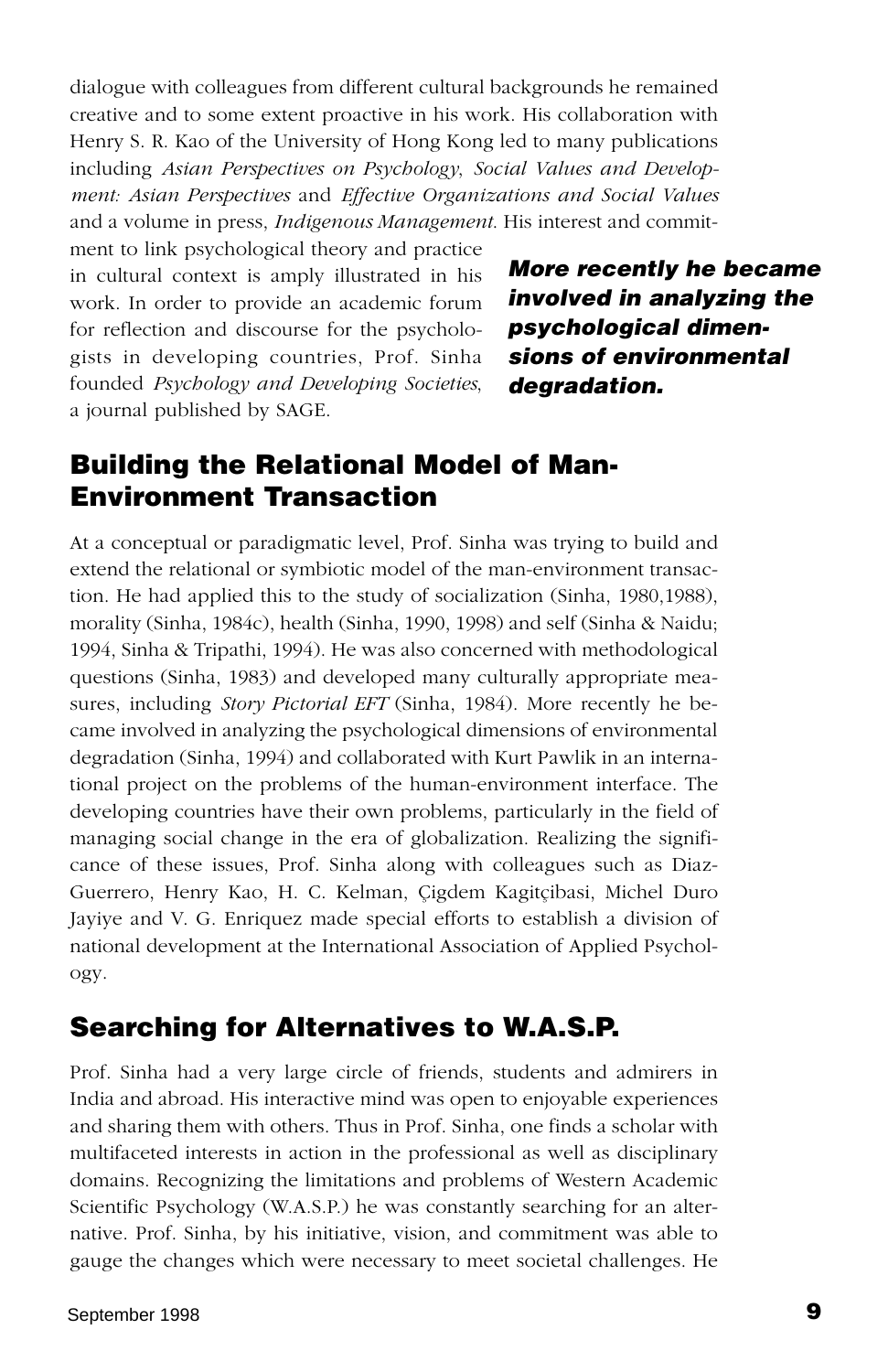changed the priority of research by demonstrating and setting examples through the study of issues like rural leadership, student unrest, problems of first generation learners, familial pattern and psychological development, fears in children, change proneness in villagers and analysis of paintings by children. He changed the framework and climate of doing research by advocating a dialogue between the text and context, theory and practice and culture and psychology. Prof. Sinha's work will continue to inspire us in terms of ideas, methodological innovations and professional commitment.

### **Select Bibliography**

Davis, D. R., & Sinha, D. (1950a). The effect of an experience upon the recall of another. *Quarterly Journal of Experimental Psychology, 2*, 43- 52.

Davis, D. R., & Sinha, D. (1950b). The influence of an interpolated experience upon recognition. *Quarterly Journal of Experimental Psychology, 2*, 132-137.

Kao, H., Sinha, D., & Sek Hong, N. (Eds.) (1994). *Effective organizations and social values*. New Delhi: Sage.

Sinha, D. (1952). Behavior in catastrophic situation: A psychological study of reports and rumours. *British Journal of Psychology, 43*, 200- 209.

Sinha, D. (1962). Cultural factors in the emergence of anxiety. *Eastern Anthropologist, 15*, 21- 37.

Sinha, D (1963). Manifest Anxiety on an Indian sample. *Journal of Psychology, 69*, 261-265.

Sinha, D. (1965). Integration of modern psychology with Indian thought. In A. J. Sutchi & M.A. Vick (Eds.), *Readings in humanistic psychology* (pp. 265-279). New York: Free Press.

Sinha, D. (1966). *Psychologist in the arena of social change.* Presidential address to the Section of Psychology and Educational Sciences, 53rd Indian Science Congress, Chandigarh.

Sinha, D. (1969). *Indian villages in transition:*

*A motivational analysis.* Delhi: Associated Publishing House.

Sinha, D. (1973). Psychology and the problems of the developing countries: A general overview. *International Review of Applied Psychology, 22*, 5-28.

Sinha, D. (1974). *The Mughal syndrome.* New Delhi: Tata McGraw Hill.

Sinha,D.(1977a).Some social disadvantages and development of certain perceptual skills. *Indian Journal of Psychology, 52*, 115-132.

Sinha, D. (1977b). Orientation and attitude of social psychologists in a developing country. *International Review of Applied Psychology, 26*, 1-10.

Sinha, D. (1979). The young and the old: Ambiguity of role models and values among Indian youth. In S. Kakar (Ed.) *Identity and adulthood*. (pp. 56-64). Delhi: Oxford University Press.

Sinha, D. (Ed.) (1980). *Socialization of the Indian child*. New Delhi: Concept.

Sinha, D. (1982a). Socio-cultural factors and the development of perceptual and cognitive skills. In W.W. Hartup (Ed.), *Review of child development research* (pp. 441-472). Chicago: University of Chicago Press.

Sinha,D.(1983a). Applied social psychology and the problems of national development. In F. Blackler (Ed.), *Social psychology and developing countries* (pp. 7-20). Chickester: Wiley.

Sinha, D. (1983b). Human assessment in the Indian context. In S. H. Irvine & J. W. Berry (Eds.), *Human assessment and culture of factors* (pp. 17-34). New York: Plenum.

Sinha, D. (1984a). *Manual for story-pictorial EFT and Indo-African EFT*. Varanasi: Rupa.

Sinha, D. (1984b). Psychology in the context of third world development. *International Journal of Psychology, 19*, 17-29.

Sinha, D. (1984c). Community as target: A new perspective to research on prosocial behaviour. In E. Staub, D. Bar-Tal, J. Karylowski, & J. Reykowski (Eds.). *Development and maintenance of prosocial behavior* (pp. 445-455). New York: Plenum Press.

Sinha, D. (1985). A plea for macro-psychology.

#### *Sinha Refer ences: 35* ➤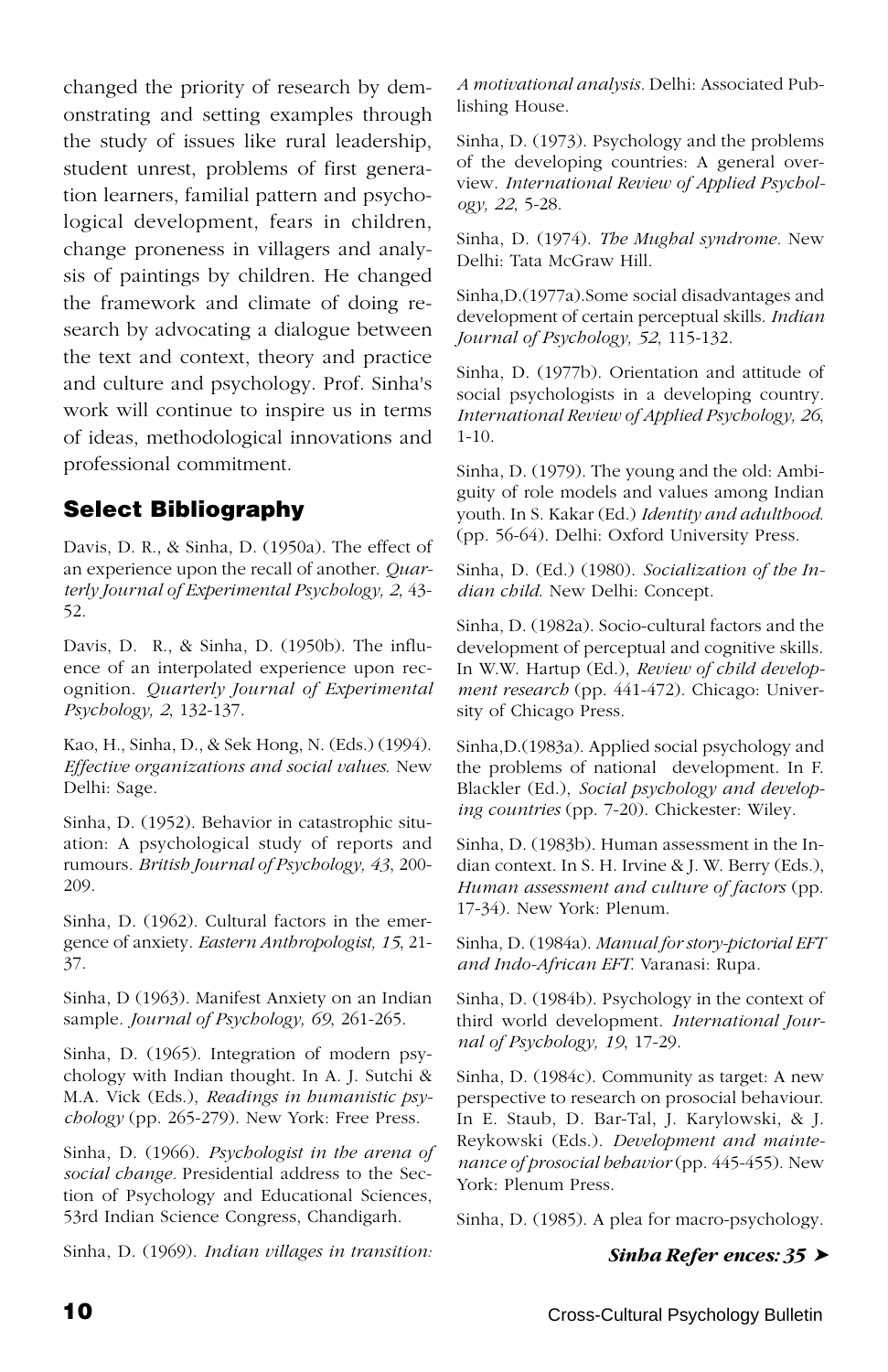<span id="page-10-0"></span>

# **Economic Factors: A Comment**

#### **Ype H. Poortinga, Tilburg University, Netherlands & University of Leuven, Belgium**

Unity a meeting at the Jubilee IACCP Congress, labeled the "Mill-<br>lennium Pre-lude Symposium" by organizer Walt Lonner, various<br>speakers presented their expectations for the future of cross-cul-<br>tural psychology. In a twolennium Pre-lude Symposium" by organizer Walt Lonner, various speakers presented their expectations for the future of cross-cultural psychology. In a two-sentence comment on a contribution by Zeynap Aycan, I ventured the idea that economic factors will become the most important focus of attention in cross-cultural psychology in the next 25 years. Editor Bill Gabrenya asked me for an elaboration of this viewpoint.

Perhaps the best way to clarify this position is by referring to the way in which some colleagues and I present the notion of culture in a training module on intercultural communication for officers of the Dutch armed forces preparing for international peace operations.

### **We argue that the main factor in cross-cultural differences in behavior is economic or ecocultural.**

A distinction is made between culture as external context and culture as it becomes internalized (part of oneself) in the process of socialization and enculturation. In presenting culture as the environment people live in, we argue that aspects like political organization and religious dogma are relevant, but that the main factor in cross-cultural differences in behavior is economic (or ecocultural as John Berry would say). This is elucidated with rhetoric but evident examples showing consequences of financial wealth and formal education. We mention instances like the elaborate medical treatment of a seriously ill baby in the Netherlands, comparing this with the virtual absence of treatment in rural Africa. We describe the dismal prospects for initiating change when an Indian or Mexican worker is faced with bad treatment by a superior, compared to the range of alternatives for action (however difficult) available to someone in Holland. And we point to the role of schooling in all of this.

Looking at the literature, cross-culturalists appear to be concerned mainly with internal psychological characteristics (whether in the form of traits or meanings) and how these differ cross-culturally. The focus is mainly on the "O" in the old S-O-R scheme. I do not plead for a return to the S-R scheme of pure behaviorism, but poverty and illiteracy affect one's life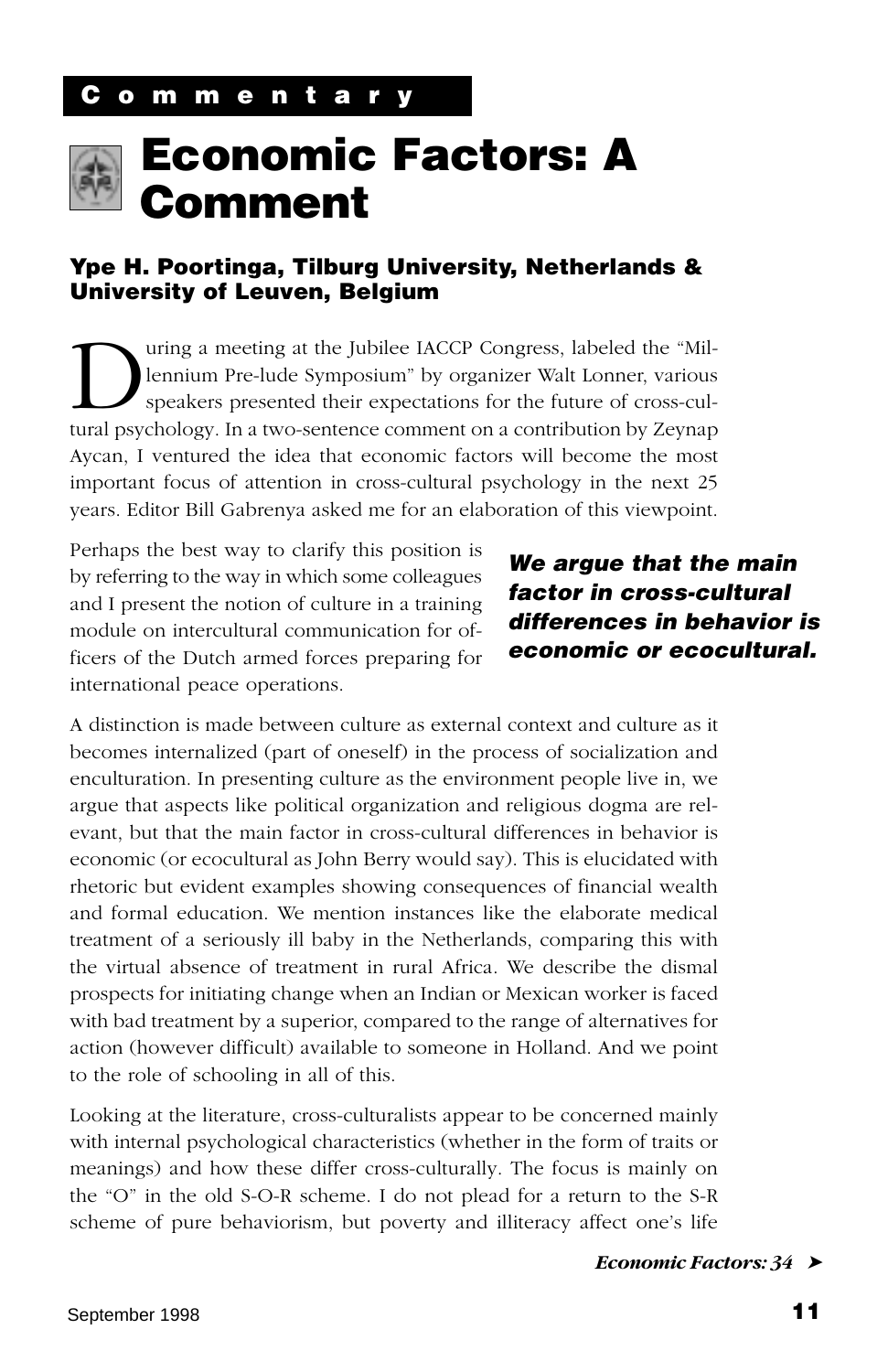# <span id="page-11-0"></span>**Historical Footprints of Psychological Activity**

#### **Mary Gauvain, Riverside, California, USA**

This essay discusses the use of historical examples for illustrating the linkage between cultural and psychological processes. It is argued that this perspective offers a unique way to examine the role of material and symb linkage between cultural and psychological processes. It is argued that this perspective offers a unique way to examine the role of material and symbolic artifacts in the organization, development, and use of cognitive and other psychological processes. One of the main concepts of a sociocultural approach is the idea that psychological processes are mediated by the material and symbolic tools or artifacts devised by people to regulate their interactions with the world and one another (Cole, 1996). An historical perspective permits investigation of human activity prior to the introduction of a particular artifact and after the artifact was in use. It may also provide insight into the social psychology of cultural dynamics (Kashima, 1998). That is, a longer temporal view on psychological processes may suggest ways in which individuals' context-specific activities

 **An historical perspective permits investigation of human activity prior to the introduction of a particular artifact and after the artifact was in use.**

contribute to the context-general meaning system of a culture.

An historical approach cannot and should not supplant other ways to study this topic, however. Such approaches include cross-cultural comparison (Berry, Dasen, & Srawathi, 1997), the analysis of within cultural variation, particularly in relation to different practices in which individuals in a culture participate (Chaiklin &

Lave, 1996), and the adaptation of the experimental or quasi-experimental design in an attempt to create a culture and observe emergent processes (Cole, 1996). Rather, an historical analysis can complement these efforts, as well as provide a unique vantage. Its main advantage is that it can provide a long-range view of how certain psychological processes have been integrated with cultural artifacts over time. Its primary disadvantage is reliance on archival, and mostly secondary, records instead of firsthand, systematic observation.

To illustrate this point, two examples will be discussed. One pertains to the concept of time and the other to the practice of enumeration or counting.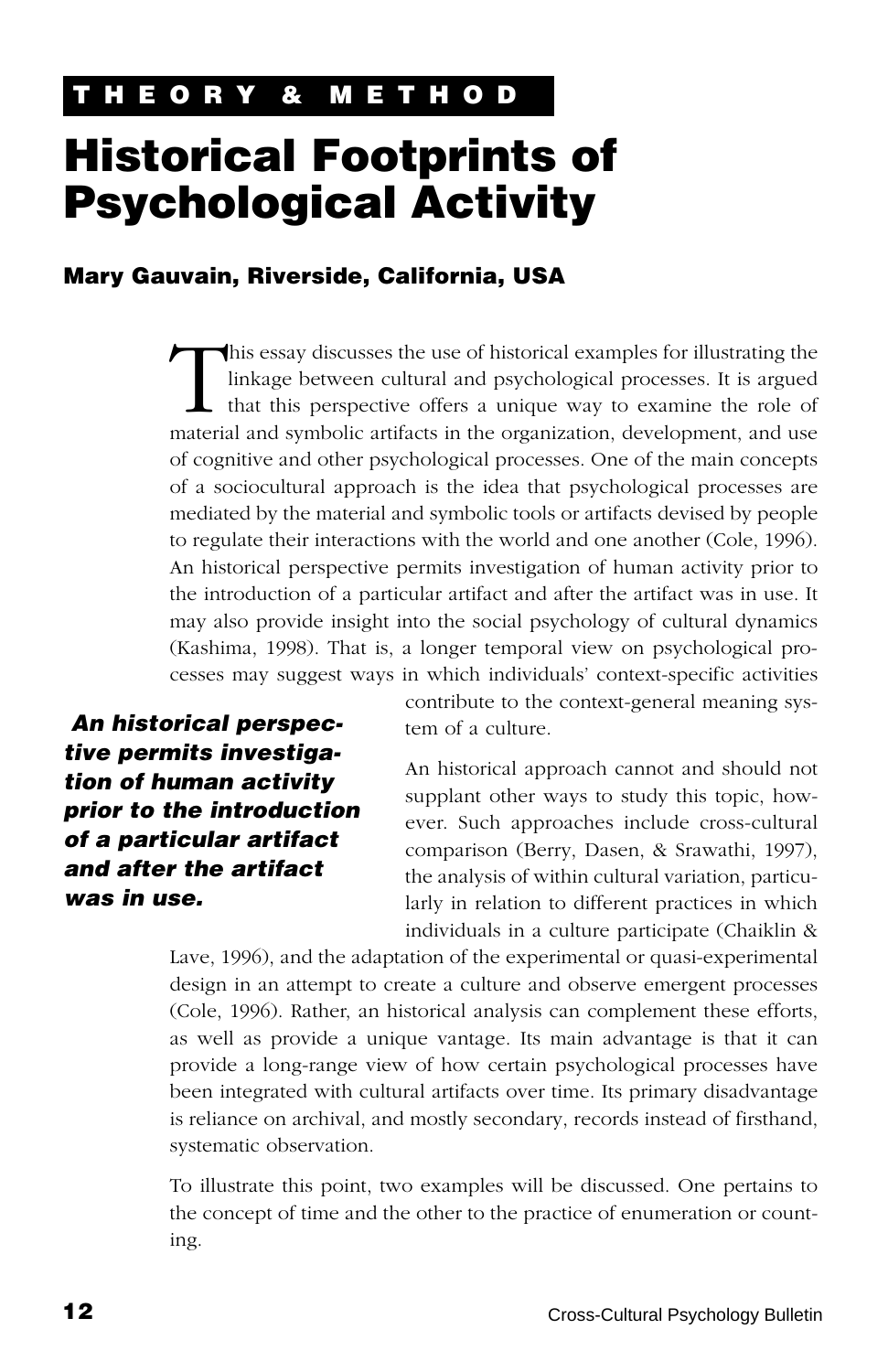# **The Concept of Time Examined Through the Introduction and Common Use of the Mechanical Clock**

Crosby (1997), an historian interested in the role of science and technology in Western Europe during the middle ages, has examined the invention of the mechanical clock and its widespread use in Europe in the  $13<sup>th</sup>$ and  $14<sup>th</sup>$  Centuries. Of interest for present purposes is how the introduction of this artifact led to changes in the way that people have behaved. The first "town clock" was installed on a bridge in Caen, France in 1314 (Landes, 1993). Within a short period of time, many public clocks appeared in towns throughout Europe, and, after this time, there are increasing references to clocks in literary and historical sources. What effect did

this technological change have on everyday life and, in particular, everyday cognitive activity?

According to Crosby, the common presence of clocks during this time period led to a change in people's conception of time. This shifted from a view of time as a "smooth continuum" in which the flow of time rather than precision was the focus. Prior to this period, descriptions of the passage of time were often dichotomous, that is, an event was described as having occurred before or after another event. Global, qualitative assessment of duration was also made (short, long, very long, etc.). With the wide-

### **Theory & Method**

*Series Editor:* Joan Miller

This series presents varied and contrasting views on the theoretical and methodological bases of cultural and cross-cultural psychology. Mary Gauvain's article is the second in the series.

spread use of the mechanical clock, time began to be conceptualized in literary, political, and everyday usage as a succession of measurable quanta or units. Following from this, many practical changes occurred. For instance, the ability to measure or account for hours precisely was now possible.



Crosby argues that the impact on scientific thinking was tremendous. It is likely that the impact on people's everyday life was great. For instance, the common presence of clocks may have facilitated or reorganized many everyday activities, like planning. Planning involves imagining, in advance, actions oriented toward achieving a goal. The ability to estimate the time needed to do certain actions may have assisted people substantially in planning, especially when plans involved coordination with others or benefited from the ability to anticipate precise time frames for actions. Are changes in cognitive skills like planning a likely result of the introduction and widespread use of the mechanical clock?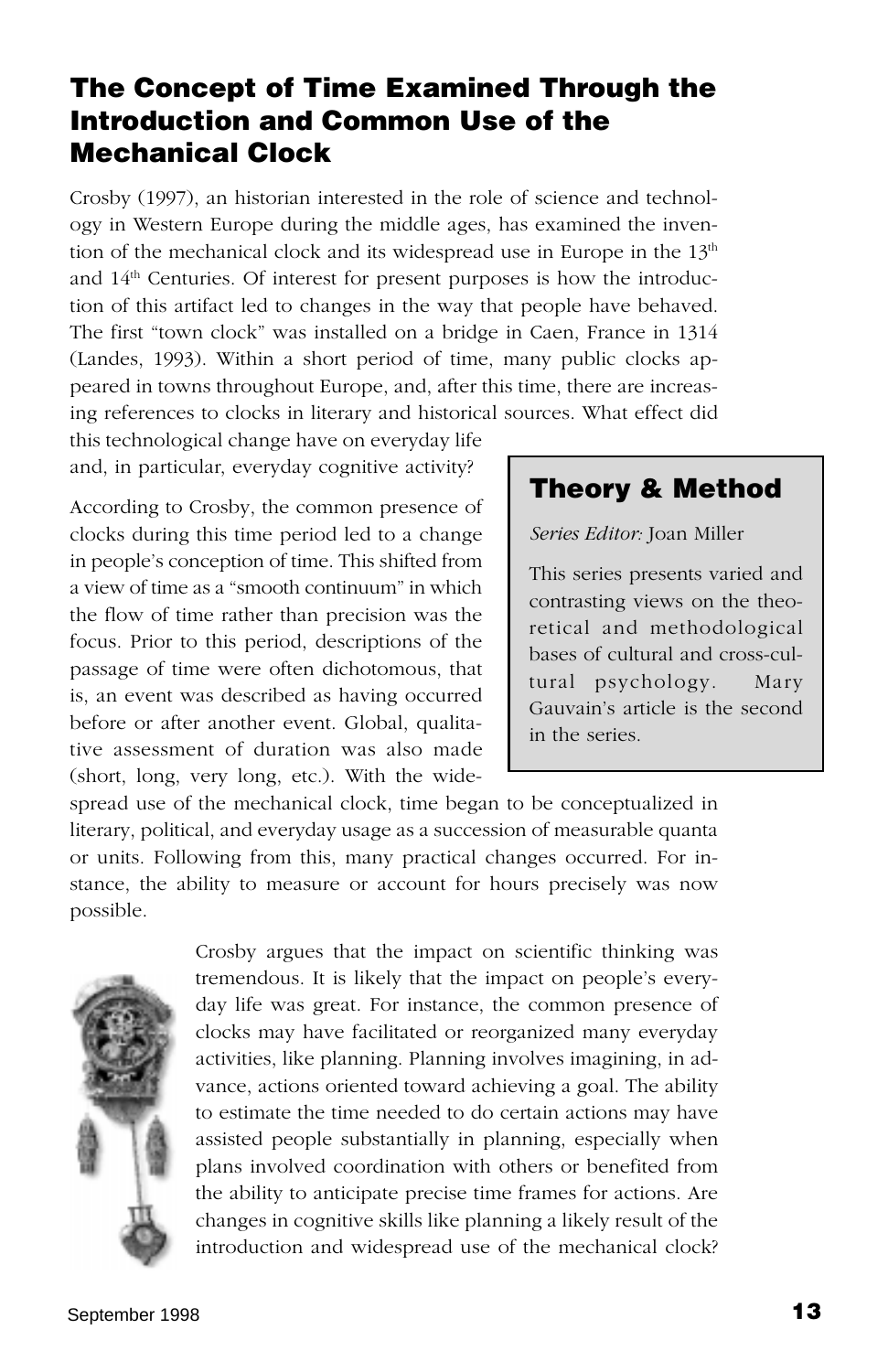We cannot know for sure, but some evidence from contemporary research suggests that this may be the case. In an examination of the introduction on industrialization in non-Western communities, Inkeles and Smith (1974) found that one behavioral change resulting from this shift was an increase in planning, especially in the establishment and use of schedules. These investigators do not discuss whether the nature of planning changed, but his would be an interesting topic to explore.

The important point for students of psychology is the idea that cognitive activity is integrated with material and symbolic tools available in a cul-

**The point for psychology is that cognitive activity is integrated with material and symbolic tools available in a cultural community.**

tural community. These observations do not suggest that the mechanical clock and the mental activities it supports act unidirectionally on the mind. After all, the clock is a creation of the human mind. Although the mind did not create time, it is capable of perceiving time (or at least a "local" or human scale version of time), and this perception supported the creation of an

instrument, the clock, to measure daily time in a precise and accurate way. These observations also do not indicate that understanding and use of the mechanical clock were established in the middle ages and have not changed. Artifacts of thought are dynamically incorporated with psychological activity and their use and meaning may change. In other words, there is a dynamic interplay over time between human biology, human culture, and the artifacts that humans create in relation to the physical properties of the world. Examination of these historical relations may provide insight into contemporary research findings, as illustrated by the next example.

# **The Practice of Counting Examined Through the Introduction of the Hindu-Arabic Numeral System**

A major shift in the organization of mathematic activity related to numbers and enumeration or counting was inspired in the late 1200s. At this time, Leonardo of Pisa, also known as Fibonacci, published a book on the Hindu-Arabic numeral system (Swetz, 1987). In the appendix of the book Leonardo noted the potential commercial applications of this notation system. In particular, he recognized that this system was easily adapted to the complicated bookkeeping procedures that were increasingly vital to the rapidly developing commerce in northern Italy at the time. Soon after this book appeared, the merchant houses of Italy replaced the Roman numerals they were using in their account books with Hindu-Arabic symbols and gradually eliminated the counting board (or computing table) and tally by abacus. The abacus was complicated and cumbersome to use and was mastered and passed on by a relatively small number of teachers, called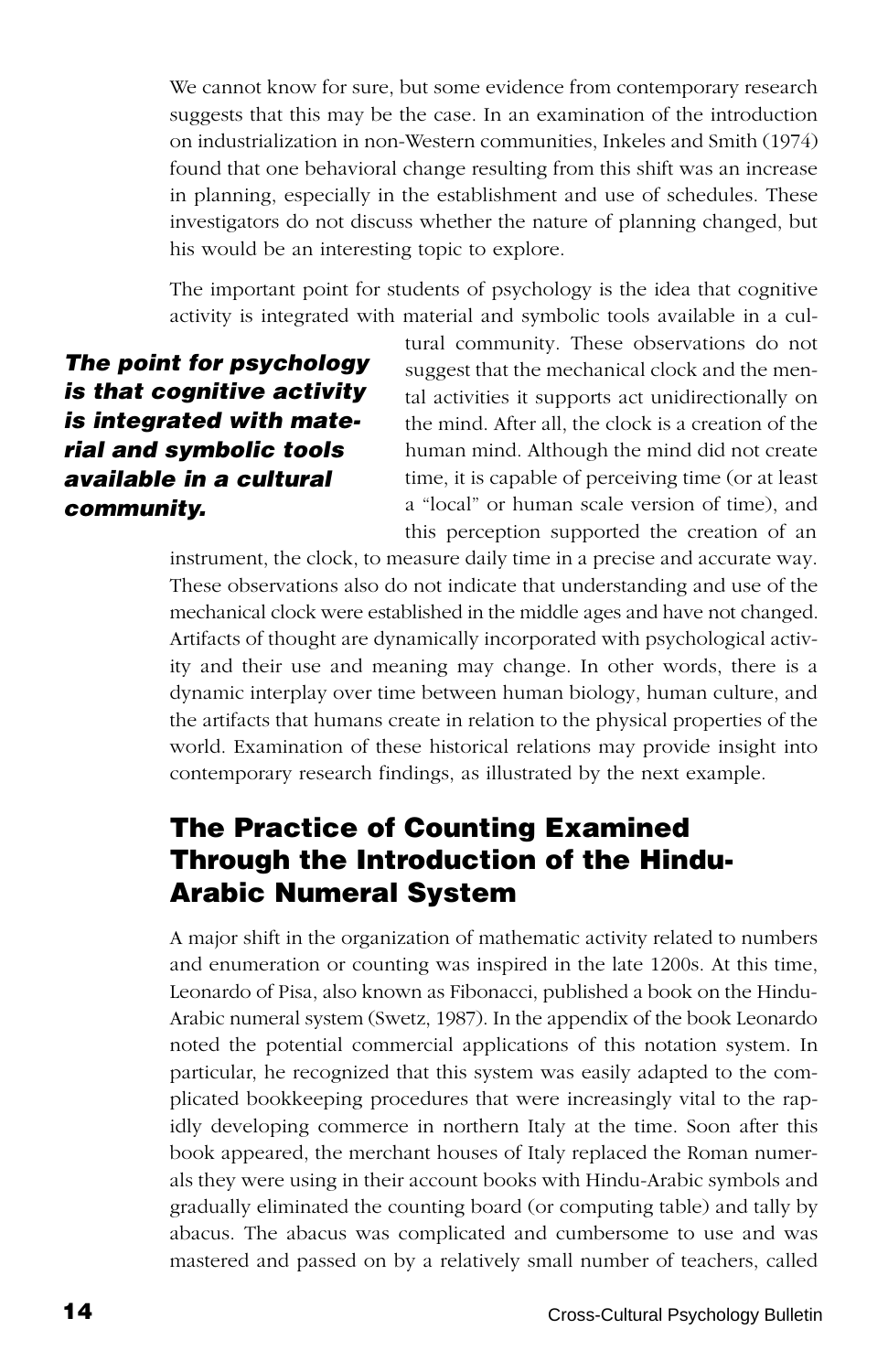the Reckoning Masters, in a lengthy period of apprenticeship.

In contrast, the algorithms associated with the Hindu-Arabic numeral could be easily learned and were performed without elaborate equipment. They relied on the use of paper and ink, which is readily transportable, and had

### **The change in notation and ciphering systems may have produced a reorganization of mental calculation.**

the additional benefit of making ciphering more public than it had been with the counting board system. Not surprisingly, because of the ease with which this system could be mastered and used, it posed a threat to the established

computing means of the time. Yet, despite attempts to suppress and sanction their use, Hindu-Arabic numerals rapidly replaced the established calculation system in Europe.

One cognitive consequence of the change in notation and ciphering systems introduced during the Renaissance may have been a reorganization of mental calculation. According to Swetz (1987), as use of the Hindu-Arabic system spread, skill at calculating mentally became less important and skill at manipulating numerals on paper became more important. Although this practice may have constrained the development of mental calculation skills, the Hindu-Arabic system may have helped lay the foundation for further developments in mathematics, especially in areas like Number Theory. Because this notation system relies on writing mathematic operations out on paper in representational form that is commonly understood, it is possible to reexamine calculations later for mathematical patterns and structure. This process was further aided by the development of printing, which expanded access to such information.

**The link between artifacts, social processes, and the mind is often difficult to see in local, contemporary circumstances.**

Can this historical information be useful for interpreting contemporary research finding on this topic? Studies of the relation between skill at using the abacus and the process of mental calculation (Hatano, Miyake, & Binks, 1977; Stigler, 1984) indicate that intermediate and ex-

pert abacus users employ a "mental abacus" when they calculated solutions in their heads. Furthermore, comparison of errors made by abacus users and those made by students unfamiliar with the abacus and who relied on Arabic numerals showed patterns consistent with characteristic of the operators in the respective systems. Getting back to the historical points presented above, recall the one cognitive consequence of the change in notation and ciphering systems introduced during the Renaissance may have been a reorganization of mental calculation. In particular, with in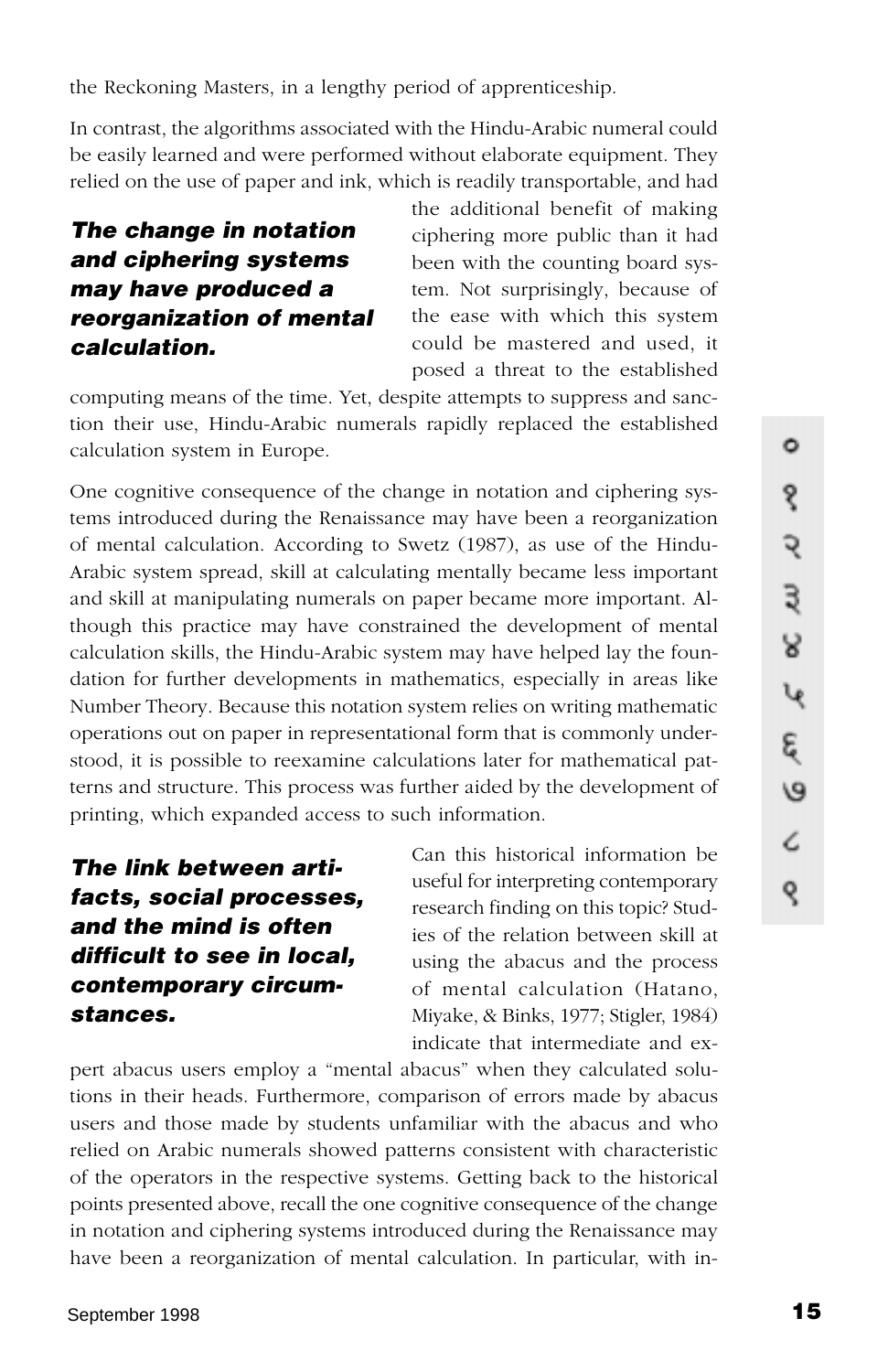creased use of the Hindu-Arabic system, skill at calculating mentally became less important and skill at manipulating numerals on paper became more important (Swetz, 1987). Thus, it appears that the differential skill of abacus and non-abacus users who rely on the Hindu-Arabic system found in contemporary research may have origins in the notation shift intruded in the  $13<sup>th</sup>$  and  $14<sup>th</sup>$  centuries. Abacus use improves the mathematical skill of experts in ways consistent with the requirements of the apparatus and the practice the abacus affords. The calculation skills of those who use the Hindu-Arabic system, in particular their reliance on pencil-and-paper calculations, is consistent with this notation system.

## **Concluding Remarks**

These examples suggest that many of the concepts considered fundamental to human cognition in the domains involving the artifacts discussed

### **Religious rituals and symbols may have played an important role in organizing and guiding emotional regulation.**

here have not always been in place, at least not in the way they are conceptualized today. Certain tools of thought came into being at some point in human history and these influenced thinking in extraordinary ways. These types of historical "changes of mind" are interesting and, perhaps, illuminating processes for scholars in-

terested in cognitive development in cultural context. Such examples demonstrate a link between artifacts, social processes, and the mind that is often difficult to see in local, contemporary circumstances—the places where we usually do our research.

This essay focuses on the historical connection between artifacts and cognitive processes. Such analysis can also be used to study other topics. Any

# **About the Author**

Mary Gauvain is Professor of Psychology at the University of California at Riverside. She received her Ph.D. in developmental psychology from the University of Utah. Her research focuses on social and cultural influences on cognitive development, in particular how children develop spatial understanding and planning skills. Her research has examined how social collaboration influences the development of thinking, as well



as how the structure of a task or an experience relates to children's understanding and its development. Her interest in cultural psychology concentrates on how the social, symbolic and material tools provided by culture are related to intellectual growth.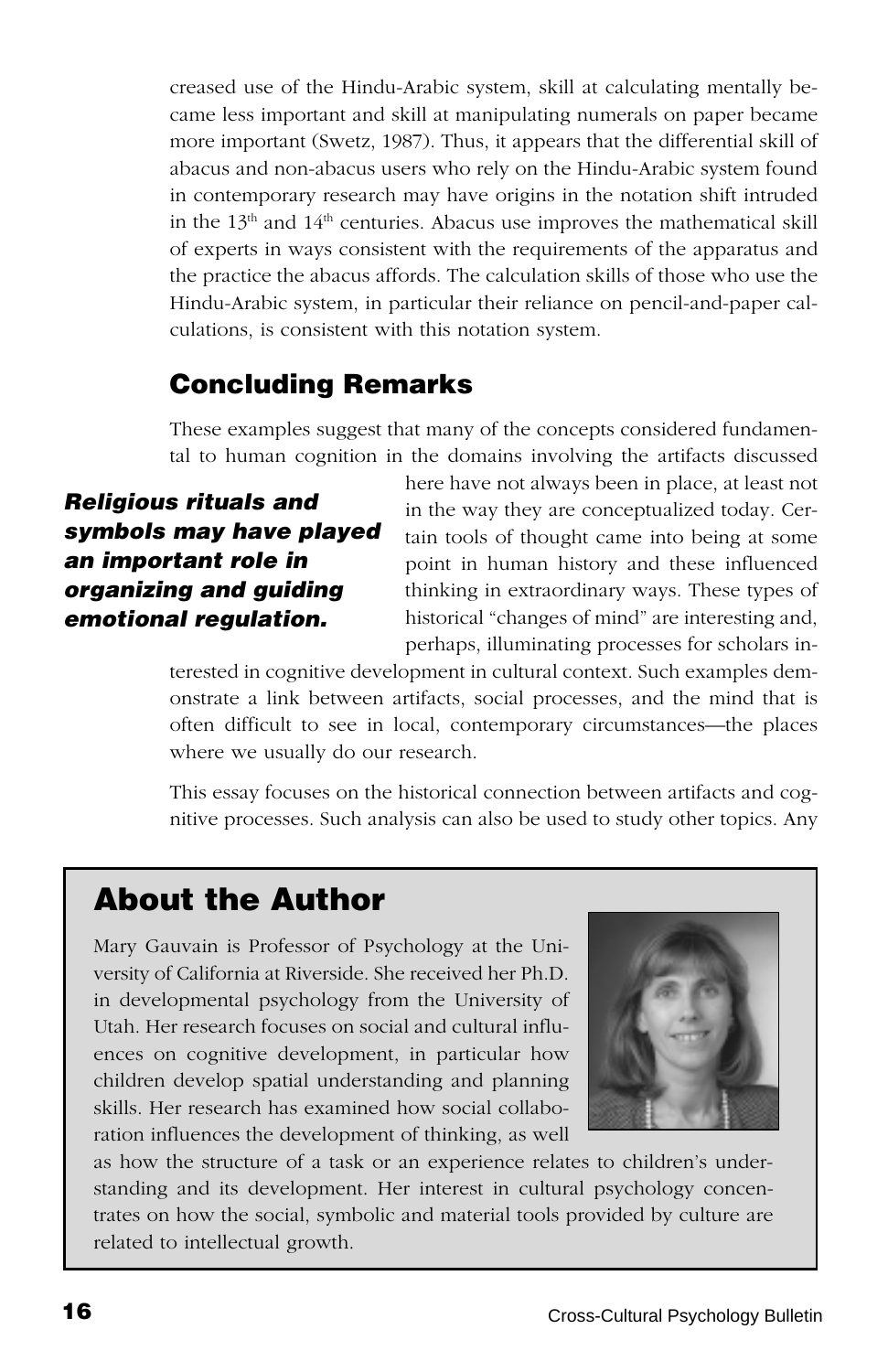aspect of psychological functioning that involves the integration of human activity and cultural artifacts can potentially profit from this approach. For instance, religious rituals and symbols may have played an important role

in organizing and guiding emotional regulation and its development in particular cultural communities. Other cultural features, like living arrangements and dwellings, may have helped people organize the expression of social processes, such as negotiation of the public and private self (Altman & Gauvain, 1981). The lesson for researches who work locally is that his-

### **Living arrangements and dwellings may have helped people organize the expression of social processes.**

torical experiences surrounding the introduction and adoption of artifacts of human action and thought, artifacts that are relevant to the psychological performance we observe, are worthwhile to explore. This does not imply that the meaning of artifacts is fixed at the time they are introduced, however. Artifacts proceed through history in the "ongoing production of meaning" (Modell, 1995), and help define individual activity as well as the larger cultural context of meaning they help create (Kashima, 1998). Thus, examining the introduction and use of artifacts may lead to better understanding of the social history of the tools of human activity and their relation to psychological functions and their development.

#### **References**

Altman, I., & Gauvain, M. (1981). A cross-cultural and dialectical analysis of homes. In L. Liben N. Newcombe, & A. Patterson (Eds.), *Spatial representation and behavior across the lifespan: Theory and Application.* NY: Academic Press.

Berry, J. W., Dasen, P. R., & Saraswathi, T. S. (1997). *Handbook of cross-cultural psychology: Basic processes and human development* (Vol. 2). Boston, MA: Allyn & Bacon.

Chailkin, S., & Lave, J. (1996). *Understanding practice: Perspectives on activity and context.* Cambridge University Press.

Cole, M. (1996). *Cultural psychology: A once and future discipline.* Cambridge, MA: Harvard University Press.

Crosby, A. W. (1997). *The measure of reality: Quantification and Western society, 1250- 1600.* Cambridge: Cambridge University Press.

Hatano, G., Miyake, Y., & Binks, M. (1977).

Performance of expert abacus operators. *Cognition, 9*, 47-55.

Inkeles, A., & Smith, D. H. (1974). *Becoming modern*. Cambridge, MA: Harvard University Press.

Kashima, T. (1998). Culture, time, and social psychology of cultural dynamics. *Cross-Cultural Psychology Bulletin, 32*(2), 8-15.

Landes, D. S. (1983). *Revolution in time: Clocks and the making of the modern world.* Cambridge, MA: Harvard University Press.

Modell, J. (April, 1995). *Can there be a social history of development?* Paper presented at the biennial meetings of the Society for Research in Child Development, Indianapolis, Indiana.

Stigler, J. W. (1984). Mental abacus: The effects of abacus training on Chinese children's mental calculations. *Cognitive Psychology, 16*, 145-176.

Swetz, F. J. (1987). *Capitalism and arithmetic.* LaSalle, IL: Open Court.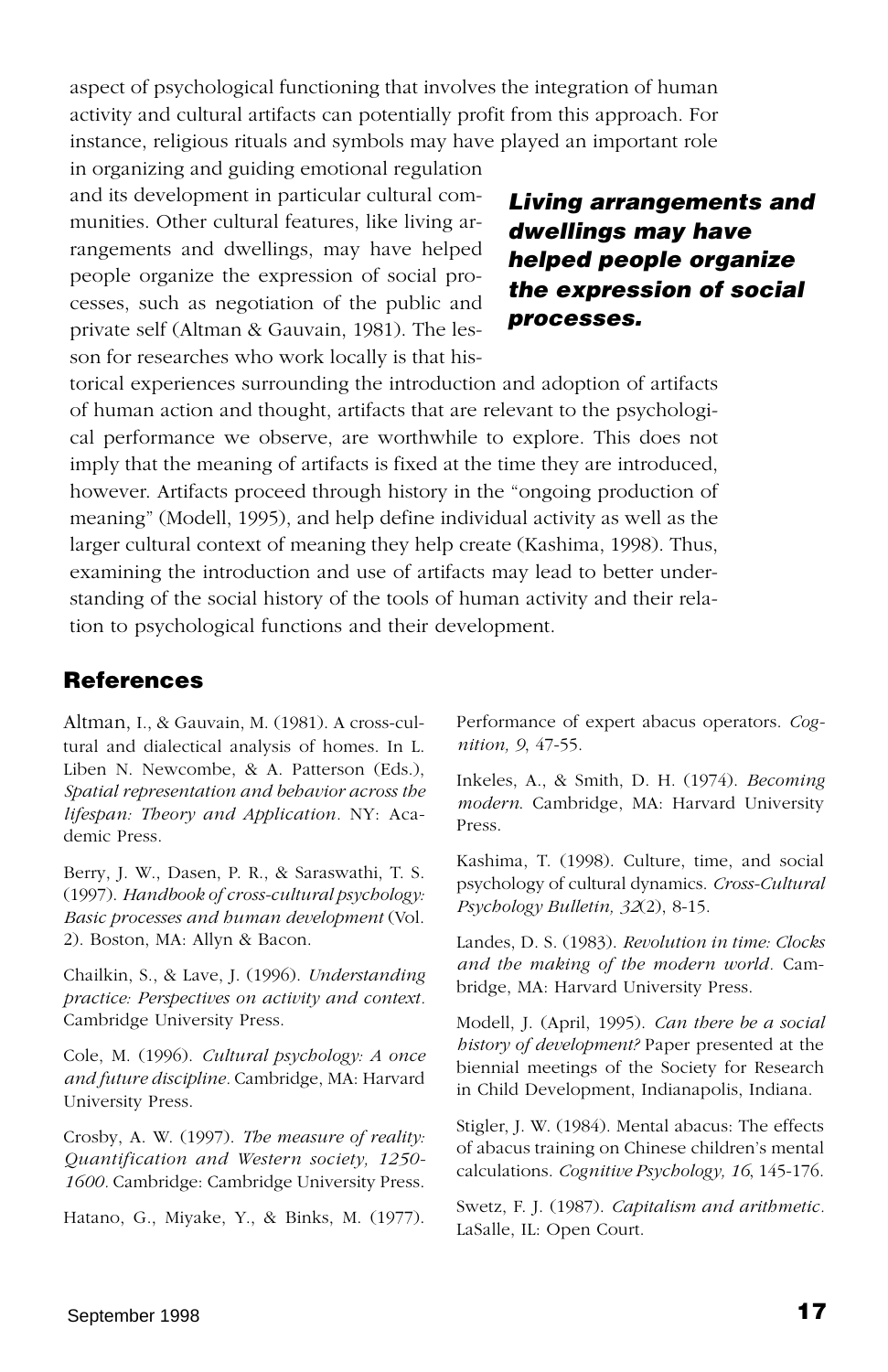# **C C P**

<span id="page-17-0"></span>

# **An End-of-the-Year Epilogue to IACCP-98**

### **Walt Lonner, Bellingham, Washington, USA**

EV Tearly five months have gone by since the Silver Jubilee Congress<br>of IACCP took place on the campus of Western Washington University. The excellent weather we had for our 14th International<br>Congress has long since given of IACCP took place on the campus of Western Washington University. The excellent weather we had for our 14th International Congress has long since given way to much different weather patterns, including quite a lot of rain and high winds. We've even had a little snow recently.

## **Thanks**

On behalf of all of those at Western Washington University–administrators, faculty, students, and staff–who played a role in hosting the conference, I want again to thank those who were able to attend and contribute to a memorable gathering. This overview is intended for them as well as for all those who did not attend the 25th Anniversary Congress. According to the



**Walt at the first IACCP Congress, Hong Kong, 1972.**

many notes and letters that I and others at Western have received, everyone seems to have enjoyed the richness and diversity of the conference, the facilities and food at Fairhaven College, and the beauty of this part of the world. Although unforeseen circumstances meant a six-month handicap in planning the Congress, we were nevertheless willing and able to step forward and meet the challenge. The result was, we believe, a most successful gathering. One highly respected person told me that this was the best and most well-organized psychology conference of its size that she has ever attended. Such comments have made all our planning well worth while.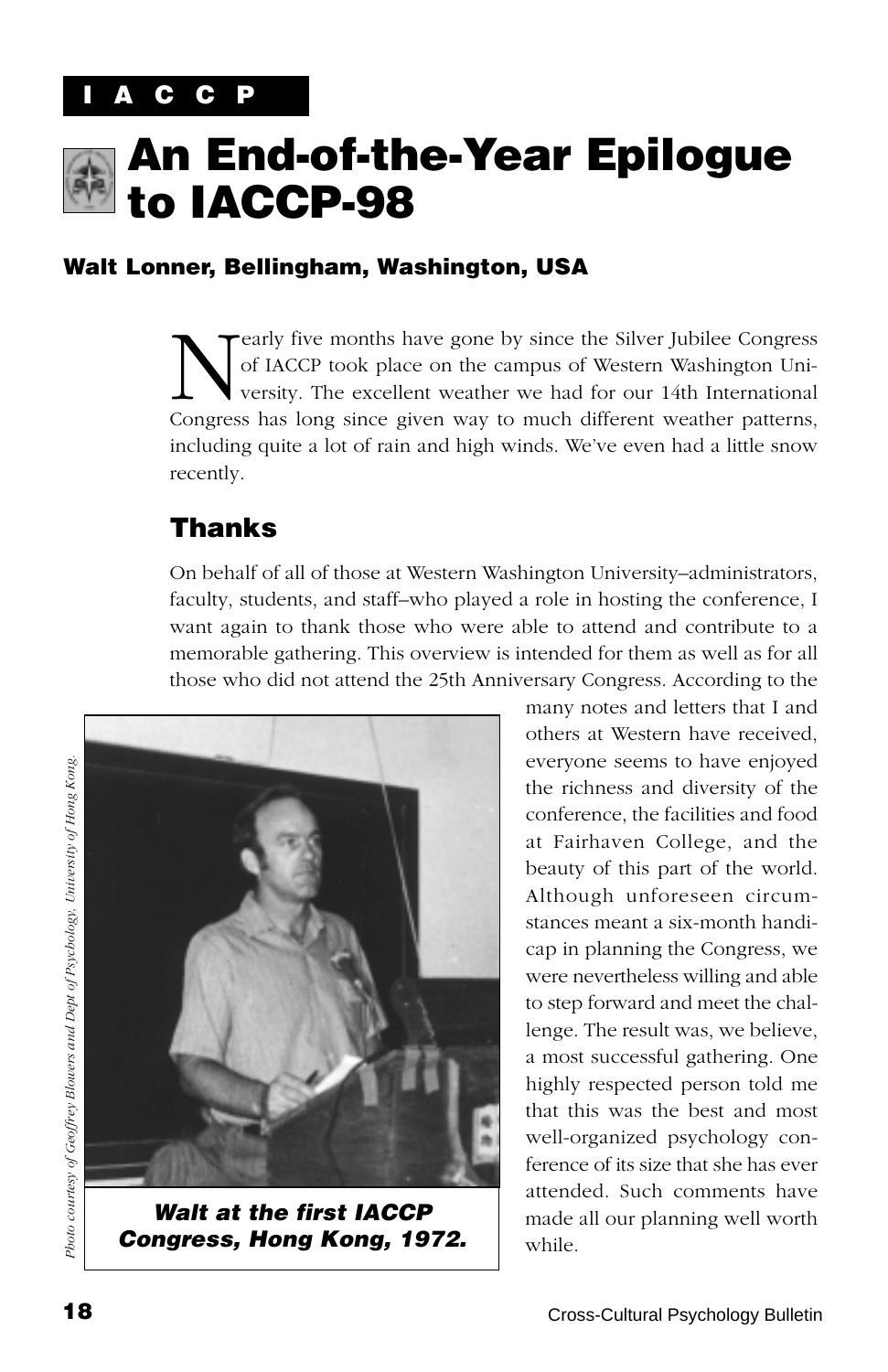# **Attendance Set a Record**

Using the number of countries represented as the defining criterion (see below), we think it was the largest international gathering of psychologists ever held in the Pacific Northwest of the United States — an area that includes all of Oregon and Washington and perhaps part of Idaho as well as northern California. Even if we add the large city of Vancouver, British Columbia, just an hour to the north, our conference may have set a regional record for being the most international of all psychology congresses held in this part of the world.

While exact numbers are difficult to pin down, according to Conference Services (the office that handled registration and other matters), 469 people registered "officially." But that figure does not include quite a number of people in special categories, nor does it include Western Washington University administrators, faculty, students, and staff or a number of people who



**Venue.**

were able to attend only for a day or two. The figure also doesn't include approximately 50 guests who accompanied registrants. All things considered, my best guess is that somewhere between 575-600 people attended at least one of the sessions, and that on the peak days of August 4 and 5 there were about 525 people on campus who attended many of the sessions. These numbers make it by far the largest IACCP Congress ever, eclipsing the figure of approximately 400 who attended the memorable Istanbul Congress in 1986 which was organized by Çigdem Kagitçibasi and her many helpers. It is similarly difficult to get an exact count of the number of countries represented. My conservative estimate is that attendees came from at least 60 countries. If one takes dual citizenship into account, then perhaps as many as 75 countries were represented. The United States, of course, accounted for a good percentage of the attendance, followed by Canada, Germany, and a number of other Western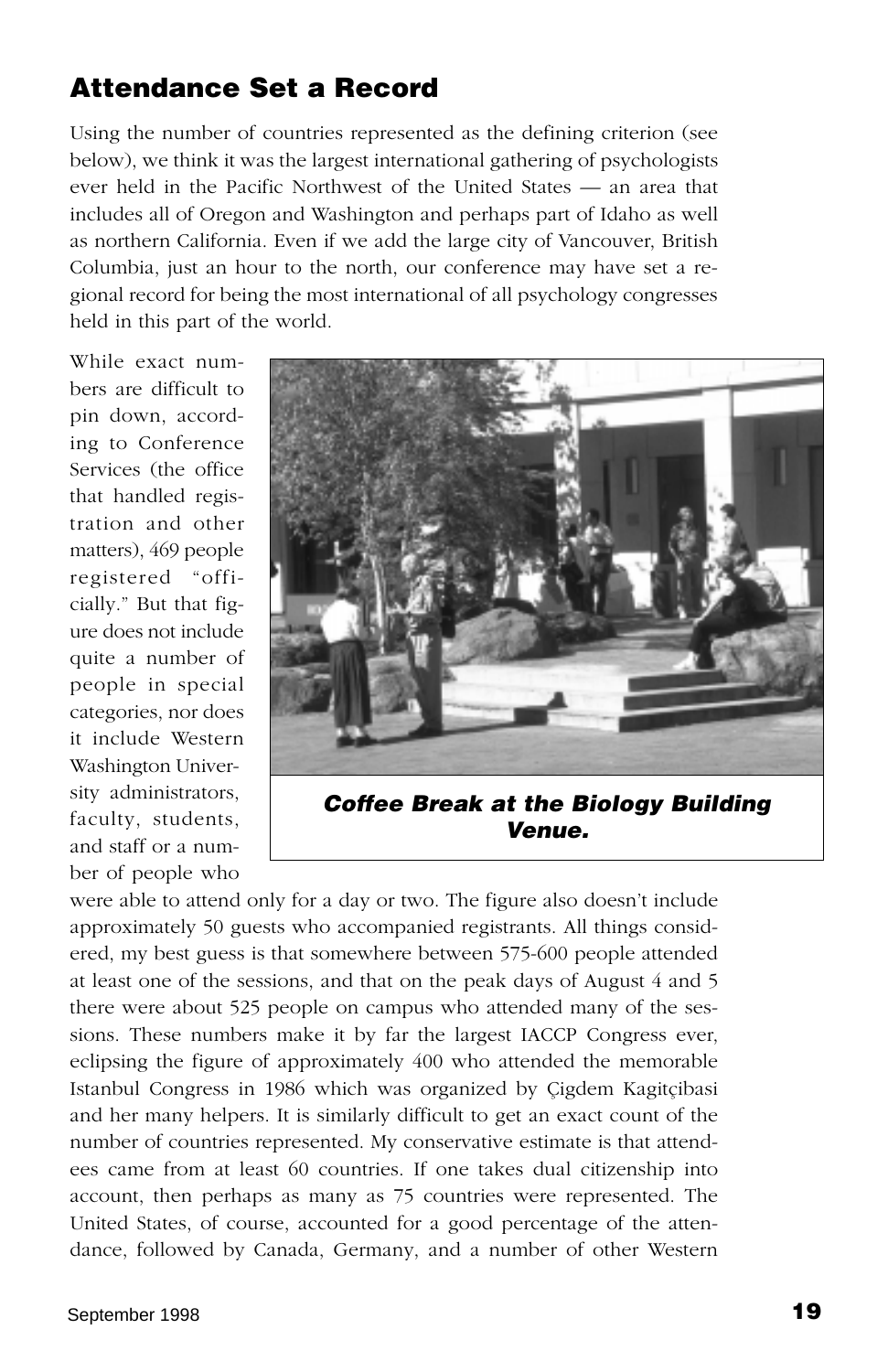European countries. Australia, New Zealand, and India were well represented, as were China, Japan, and Korea.

# **Registration Fees Subsidized**

It is noteworthy that approximately, and somewhat surprisingly, 45% of those who attended registered at the lowest level offered by our multilevel schedule which was based on annual salary. These rates attracted many

<span id="page-19-0"></span>

**Kwok Leung Speaks at the Millenium Prelude Symposium.**

students and a large number of junior faculty as well as many from countries in the developing world where finances for professional meetings are difficult to find. While one of our goals was to attract many people who may have been unable to register at higher levels, such affordable rates seriously affected our financial support base. For example, the lowest registration rate of \$165 was roughly \$10 below what we had to pay Conference Services for various expenses such as meals, the Congress banquet, the printed programs, postal expenses, media services, conference bags, and so on. This meant that nearly half the registrants not only didn't contribute financially to support the infrastructure but had to be

partially supported by those who registered at higher rates. Also, various offices at Western Washington University made substantial contributions to the conference, both financial and in kind.

# **Scientific Program Large and Varied**

The scientific program was the largest and we believe the most varied of all the IACCP conferences. There were approximately 475 separate entries, and these were spread across invited speakers, special and regular symposia, paper sessions, a solid selection of poster presentations, conversation hours, and workshops. The Founders' Symposium featuring Rogelio Diaz-Guerrero, Gustav Jahoda, Douglass Price-Williams, and Harry Triandis (and chaired by John Berry) kicked off the conference and was quite well attended despite the fact that many people were still arriving on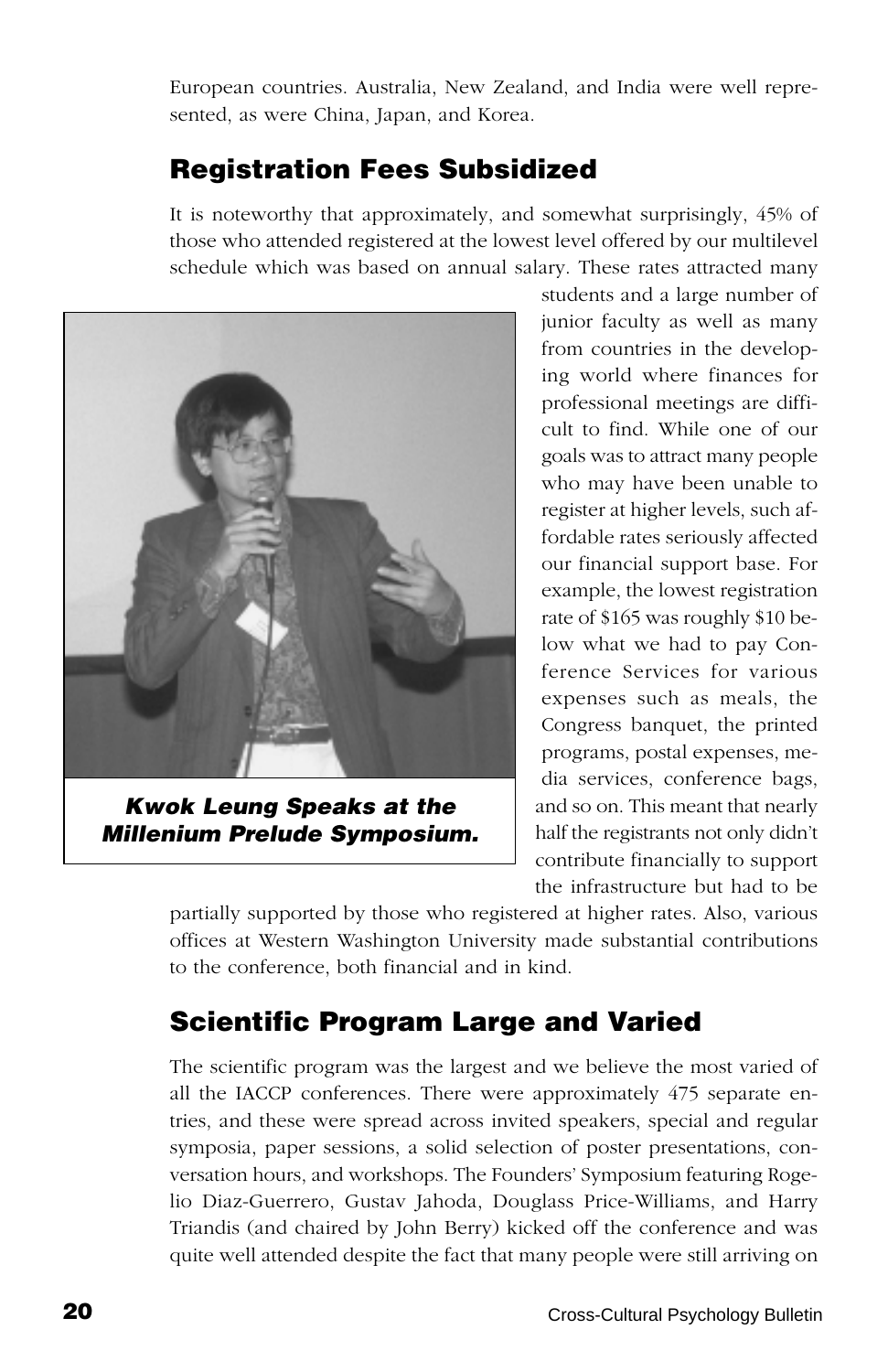that first full day of the conference. The other "bookend" symposium was titled "Millennium Prelude: The Present State and Future of Cross-Cultural Psychology", and was convened and chaired by Çigdem Kagitçibasi and Ype Poortinga. Although it was held on the last full day of the conference, I counted about 280 people in the audience. Plans are underway to include the papers presented in that symposium in a special issue of the *Journal of Cross-Cultural Psychology* (the January issue of Volume 31, 2000 is the probable publication date). It is likely that other parts of the conference will be published in JCCP. However, no firm plans have been made.

## **Proceedings Book Purchased Separately**

It has been a tradition to publish selected papers from IACCP conferences, and the 1998 conference will be no exception. Substantial progress has been made toward the publication of the Bellingham Proceedings. The full title of the volume will be *Merging Past, Present, and Future: Selected Papers from the 14th International Congress of the International Association for Cross-Cultural Psychology*. It is being edited by Walter J. Lonner, Dale L. Dinnel, Deborah K. Forgays, and Susanna A. Hayes, all of Western Washington University and all members of the Scientific Program Advisory Committee. Unlike previous conferences, the cost of the volume was **not** included in the registration fees (to do so would have increased the registration rates to a level that many may not have been able to afford). Therefore, the volume will have to be purchased separately. It is likely that by the time you read this article you will have received notification about this

arrangement in a special announcement. If you do not receive that announcement by about March 1, 1999, please let me know. The volume will contain a representation of everything that appeared on the program, including Marshall Segall's presidential address, the various symposia and invited speakers, and approxi-

**The cost of the volume was not included in the registration fees and the volume will have to be purchased separately.**

mately 40 papers and posters selected from about 80 which were submitted for consideration. As in the past, the publisher will be Swets and Zeitlinger of Lisse, the Netherlands.

I wish to express my pleasure in the overall success of the conference. Everyone seemed to have had a wonderful time, and as mentioned above we have been thankful for the receipt of dozens of e-mailings, letters, and faxes that contained positive comments on various aspects of the program and what we were able to offer.

Our main goal was to put together a conference which would be worthy of the considerable effort that something like this takes. We think that we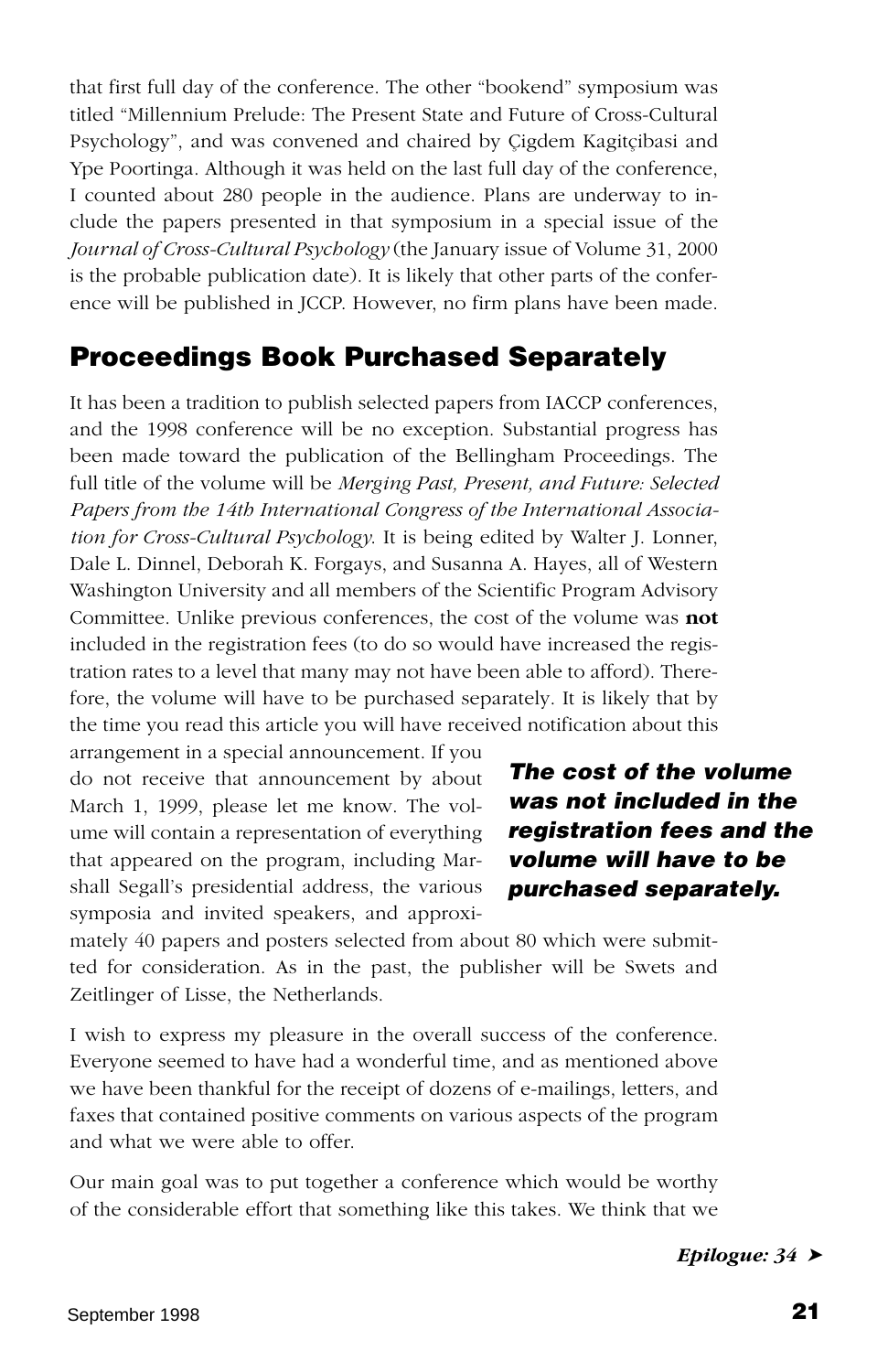# <span id="page-21-0"></span>**Whatever Happened To...**

# **A Short Series of Articles**

### **Richard Brislin, Honolulu, Hawaii, USA**

The short paper by Dr. Harry Triandis on "Whatever happened to cross-cultural studies of attitudes?" is the first in a series that will appear in various issues of this *Bulletin*. The series was stimulated by discussions cross-cultural studies of attitudes?" is the first in a series that will appear in various issues of this *Bulletin*. The series was stimulated by discussions at the Silver Jubilee Congress (Bellingham, Washington, August, 1998). Different people were asked about research areas that once were active but now *seem* dormant. Would an exploration of such areas, under the general approach of asking, "whatever happened to . . .?", be of help in sorting out the past, present, and future of cross-cultural psychology? For example, will such explorations help teachers in cross-cultural psychology courses, graduate students developing their research projects, and practitioners who communicate our research findings to the general public? Enough people answered "yes" to launch this series, and Bill Gabrenya agreed that the *Bulletin* would be a good outlet.

Contributors will identify research areas that, through personal experience or their reading, were far more frequently investigated years ago. For example, some areas received a great deal of attention in the first edition of the *Handbook of Cross-Cultural Psychology* (1980), but far less attention in the second edition (1997). Or, some topics received extensive coverage in the texts and professional books of the 1970s and earlier, but not in today's books. What happened? Readers of the *Bulletin* are invited to identify areas and to present their ideas. At times, the reasons are theoretically important. For example, some older research areas become integrated with newer areas. The vocabulary changed, but the older ideas are still present to people who know the older terms. Other times, researchers feel that a certain point has been made (e.g., about the nature of perception, learn-

# **About the Series Editor**

Dr. Richard Brislin, Director, Ph.D. Program in International Management, College of Business Administration, University of Hawaii, Honolulu, Hawaii, 96822, USA

brislinr@busadm.cba.hawaii.edu

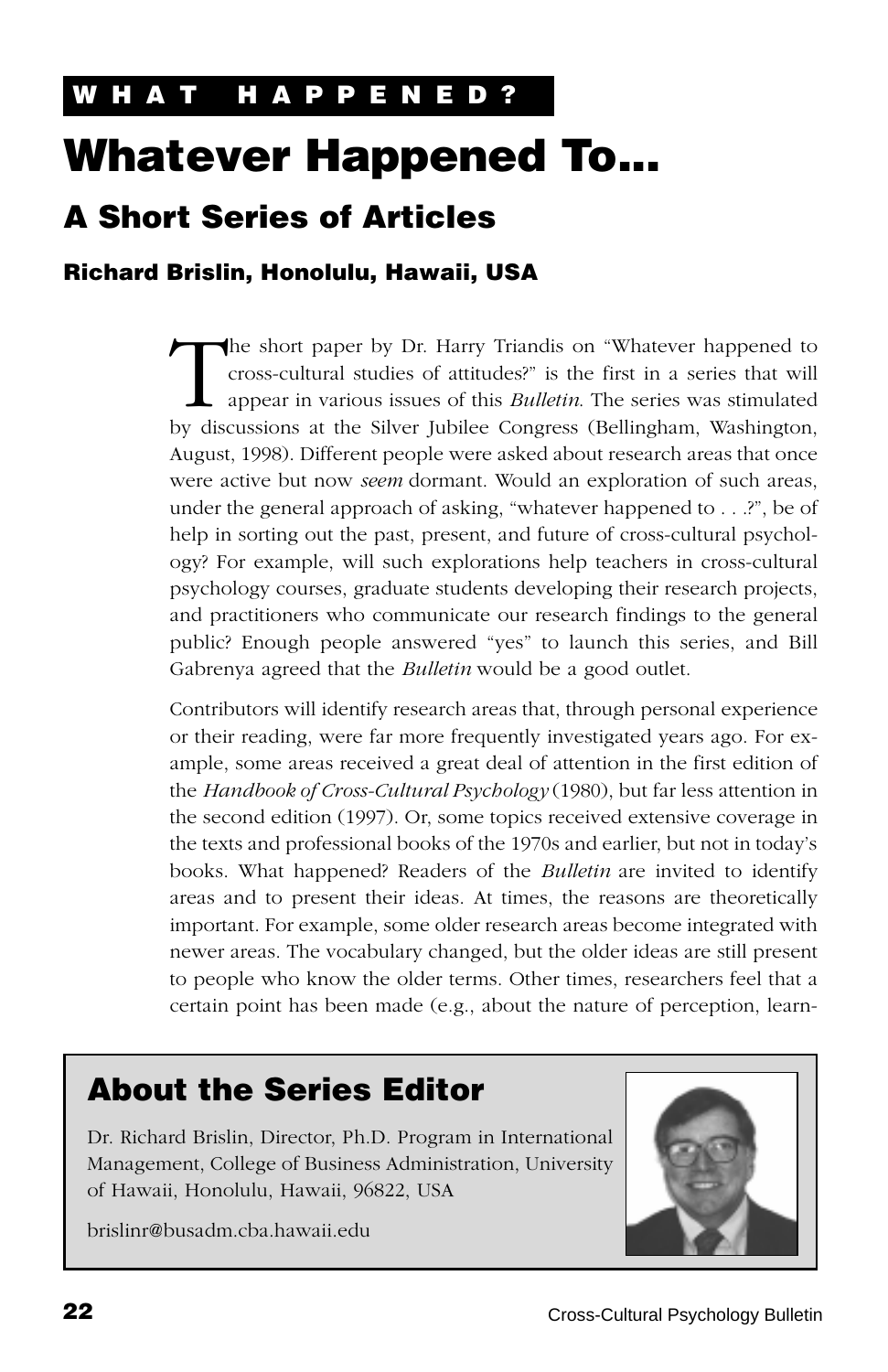ing, or cognition), and it is now time to move beyond that point in today's research. Harry Triandis identifies other reasons in the first contribution to this series.

The suggested length for presentations is 1000-1200 words, including references. A "classic" reference where readers can find a discussion of the older research area should be given. Contributors can assume that readers will have access to that or other references and so should not devote large amounts of their word count to explanations of basic concepts. Given the proposed length, much correspondence on submissions can be done through e-mail. Readers contemplating a contribution should e-mail Dr. Richard Brislin to discuss the research area they want to review and to make sure that someone else has not already submitted a contribution about the area.

# ➤ **1: Two Logos**

EC at the Bellingham meeting (see meeting minutes, this issue) and is being announced in the *Bulletin*. Please encourage your students to apply if you feel they are eligible.

## **A Tale of Two Logos**

One of the probable beneficiaries of the Star Wars defense system is a local high-tech corporation that serves as the main business in this town, truly the mother's milk at the base of the local food chain. This company recently spent millions of dollars to change its corporate logo.<sup>3</sup> Upon learning of this new excess of monopoly capitalism, I asked Walt to describe the design team responsible for the IACCP logo and estimate how much the project cost the Association (see sidebar).

Here's the story about the "compass" or "star" logo. I designed it during Christmas break 29 years ago—almost exactly to the day, in 1969. Our one-and-a-half year old son was climbing all over me in front of a warm fireplace and our one-month old daughter was asleep in her room. Marilyn was reading. I had a little ruler, a pencil, and some draft paper. I decided to have something simple that represented the four cardinal compass positions. Simple as that. Cost? Maybe 5 cents. – *Walt Lonner*

### **Does the Association Need a Name Change?**

I don't want to engage this controversy right now, but you'll see a lot of "(cross-) cultural" in this issue. I hate it, but I use it more and more myself, except when I simply refer to myself as a cultural psychologist and the last logical positivist.

<sup>&</sup>lt;sup>3</sup> I have been forbidden by my wife to reveal the name of the corporation or to print the high-resolution digitized logo that I found on her computer.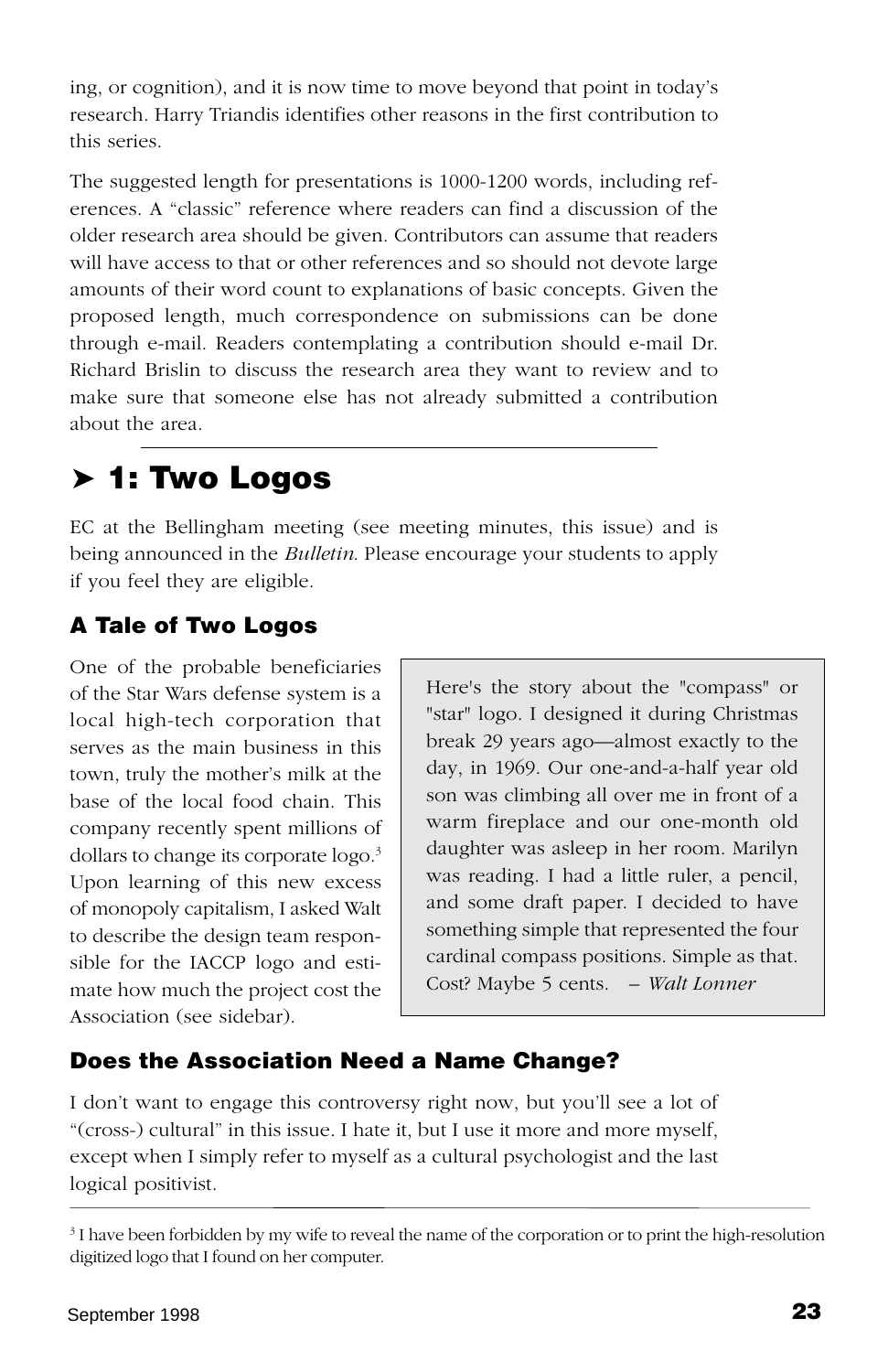# **Whatever Happened to Cross-Cultural Studies of Attitudes?**

### **Harry C. Triandis, Urbana-Champaign, Illinois, USA**

S<sub>ample</sub> ome topics that were quite prominent a quarter of a century ago are no longer in our journals. Why is that? An example of such a topic is the study of attitudes. It was rather important in the 1970s. For example, the Davidson and Thomson (1980) chapter had almost 200 references. The current literature includes very little work on attitudes, attitude change, the relations among opinions, attitudes, and values, the structure of attitudes, and so forth.

An examination of that chapter shows that the general theoretical framework was that life experiences (socialization, demographic factors, personality) resulted in some beliefs (categorizations, associations, stereotypes, cognitive structures) which had an evaluative component, and thus were

### **Many cross-cultural researchers shifted from studies of attitudes to studies of attributions.**

attitudes, which resulted in behavioral intentions which influenced behavior. For example, some of the chapter was devoted to cue utilization. When a complex stimulus person (e.g., a Japanese, female, physician, who is 50 years old) is presented to people in different cultures,

which types of cues are given the most weight? Americans often paid more attention to race than to other attributes; Germans or Japanese gave more weight to the cue of social class, and so on. Davidson and Thomson argued that in all cultures a weighted linear process accounted for the reactions to the complex stimulus.

The attitude structure could be measured through semantic differentials, with the Evaluation, Potency, and Activity dimensions being universal yardsticks that can be measured by using emic concepts (Osgood, May, & Miron, 1975). The way different stimuli were integrated so that a single reaction could be given to the complex stimulus could be accounted by the congruity principle (Osgood, Suci & Tannenbaum, 1957), the summation principle (Lynn Anderson & Fishbein, 1965), or the weighted averaging principle (Norman Anderson, 1965). Cross-cultural studies examined which principle worked best in most cultures.

While this kind of work had great popularity in the 1970s, Davidson and Thomson provided some sobering conclusions: "…it is very difficult to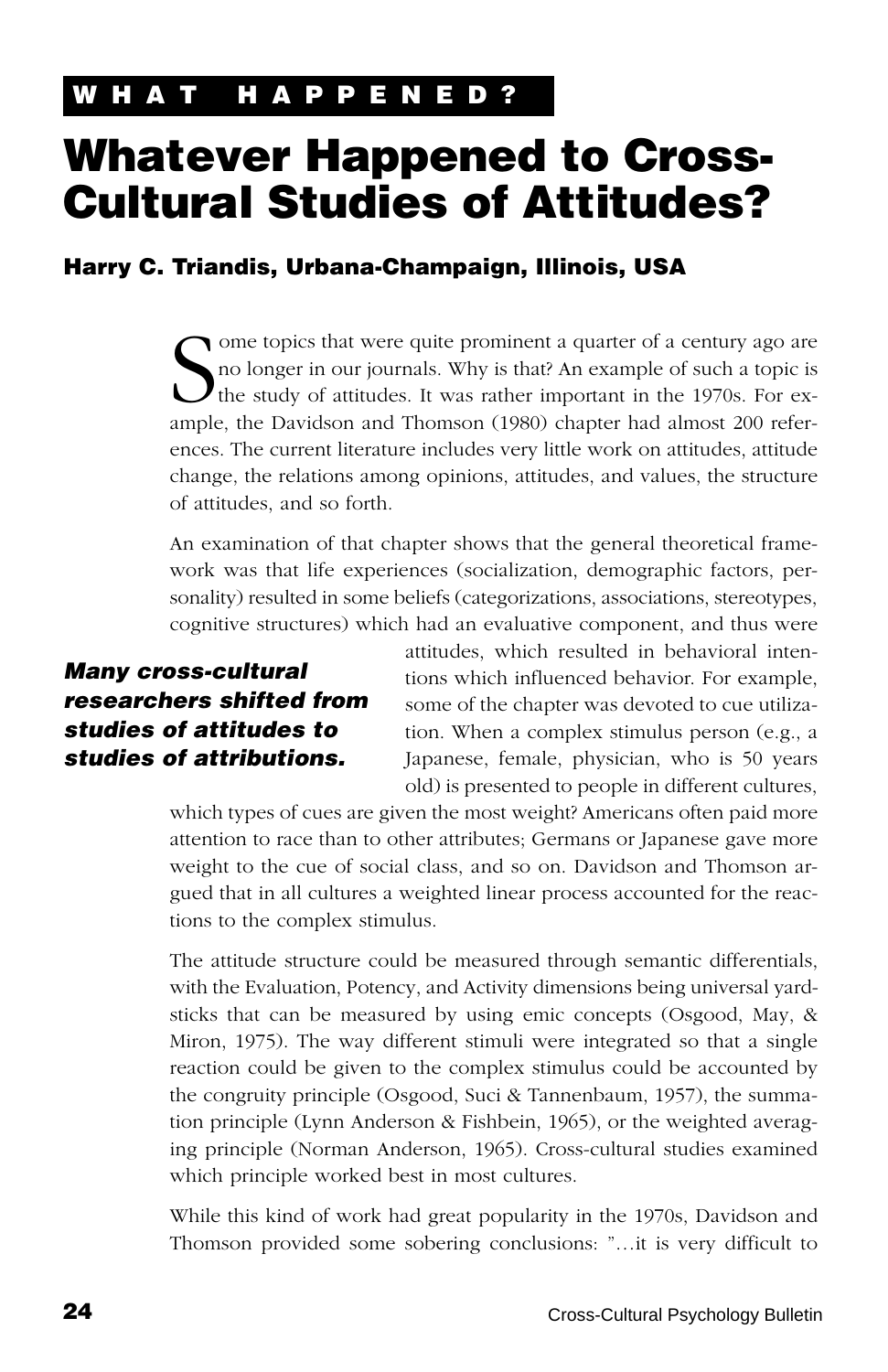construct a methodologically defensible cross-cultural attitude study; without a reasonable theory it is impossible… The greatest hindrance to the development of an integrated and cumulative cross-cultural body of knowledge related to attitudes and beliefs … is the lack of … good theory."

Soon after this chapter was written, Miller (1984) presented her study of attributions across cultures. The study of attributions includes the analysis of perceived causes of behavior. Person A observes person B behaves in a certain way. Person A's conclusions about why Person B behaved as he or

she did are called attributions. Person A can also make self-directed attributions about his or her own behavior. Many times, attributional analysis is stimulated by observed attitudes. Why does that person express certain political attitudes? Why do my attitudes seem so out of place in this social situation? Many cross-cultural researchers shifted from studies of attitudes to studies of attributions, which turned out to be

**It could be argued that studies of individualism and collectivism replaced studies of attitudes as centers of attention.**

more external in collectivist than in individualist cultures (Morris & Peng, 1994). Attribution theory assumed a central place in social psychology, and it continues to guide much research to this day.

A theory capable of guiding the formation of testable hypotheses about attitudes and related concepts was beginning to emerge after Hofstede's (1980) book, and naturally it was given priority over the development of more empirical but non-theory guided studies of attitudes. In fact, it could be argued that studies of individualism and collectivism replaced studies of attitudes as centers of attention in cross-cultural social psychology. They structured the field in both cross-cultural organizational and social psychology (Smith & Bond, 1999).

It is also possible that by the early 1980s researchers became convinced that everything that was especially valuable had been learned already on the attitude topic. The topic was "old hat", no longer vital. Given that the search for academic credit is associated with "originality," pursuing a line of research that was not too exciting did not provide sufficient proof of originality. Scholars felt that they must jump on the current bandwagon in

# **About the Author**

Harry Triandis is Professor Emeritus at the University of Illinois, Urbana-Champaign.

triandis@uiuc.edu

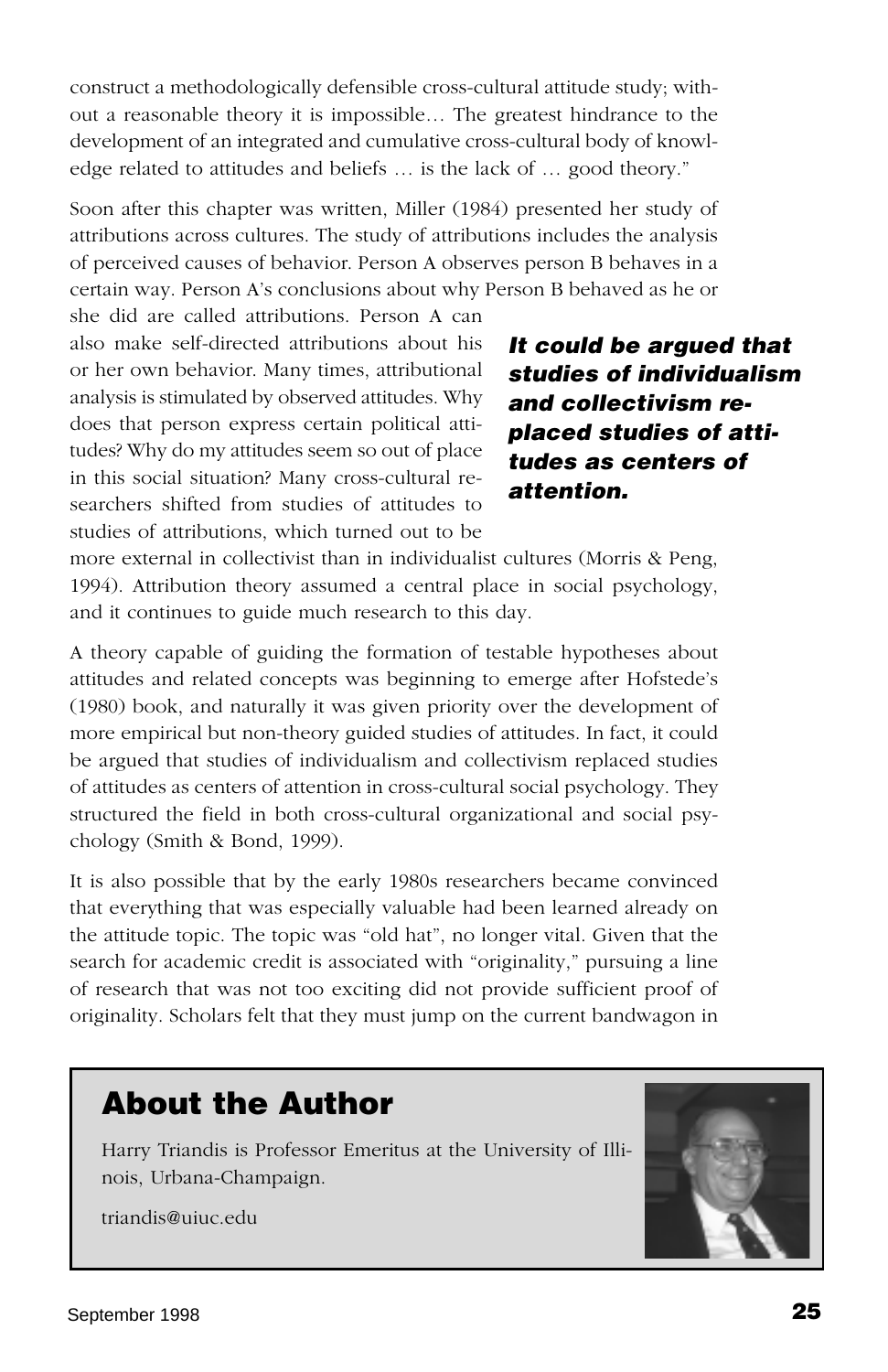order to have their work accepted by the best journals. Some of the work on attitudes and beliefs dealt with stereotypes, and the study of stereotypes became very "hot" in social cognition. Some aspects of this work (e.g., under what conditions does an attribute of a person who is a member of a social category becomes attached to the category) proved to be highly complex, and the cross-cultural study of phenomena of great com-

### **But above all, the lack of theory that characterized the earlier work on attitudes was its death nail.**

plexity is enormously difficult. This must also have discouraged further cross-cultural work on that topic.

Thus, some parts of the work on attitudes were absorbed by related topics that were of great current concern, such as attribution studies.

Much of the pre-1980 work on attitudes was done to establish the generality of psychological findings obtained in the West, but the Amir & Sharon (1987) findings on the difficulties of replication may also have dampened enthusiasm. But above all, the lack of theory that characterized the earlier work on attitudes was its death nail. After Hofstede's work, the possibility that theories about culture could be developed that could account for psychological phenomena became so important that the previous atheoretical work was abandoned. The reader might have his or her own explanations for the phenomenon that some topics are popular during one era and are of little interest in another era. Hopefully this brief note will stimulate some further thinking.

#### **References**

Amir, Y. & Sharon, 1. (1987) Are social psychology's laws cross-culturally valid? *Journal of Cross-Cultural Psychology, 18*, 383-470.

Anderson, L. & Fishbein, M. (1965) Prediction of attitude from the number, strength, and evaluation aspects of beliefs about the attitude object: A comparison of summation and congruity theories. *Journal of Personality and Social Psychology, 165*(2), 437-443.

Anderson, N. H. (1965) Averaging versus adding as stimulus combination rule in impression formation. *Journal of Experimental Psychology, 70*, 394-400.

Davidson,, A. R. & Thomson, E. (1980) Crosscultural studies of attitudes and beliefs. In H. C. Triandis & R. W. Brislin (Eds.) *Handbook of cross-cultural psychology* (Vol. 5) (pp. 25-72). Boston: Allyn and Bacon.

Hofstede, G. (1980) *Culture's consequences*.

Beverly Hills, CA: Sage.

Miller, J. G. (1984) Culture and the development of everyday social explanation. *Journal of Personality and Social Psychology, 46*, 961- 978.

Morris, M. & Peng, K. P. (1994) Culture and cause: American and Chinese attributions for social and physical events. *Journal of Personality and Social Psychology, 67*, 949-71

Osgood, C. E., May, W., & Miron, M. (1975) *Cross-cultural universals of affective meaning*. Urbana: University of Illinois Press.

Osgood, C. E., Suci, G., & Tannenbaum, P.H. (1957) *The measurement of meaning.* Urbana: University of Illinois Press.

Smith, P. B. & Bond, M. H. (1999) *Social psychology across cultures.* Boston: Allyn & Bacon.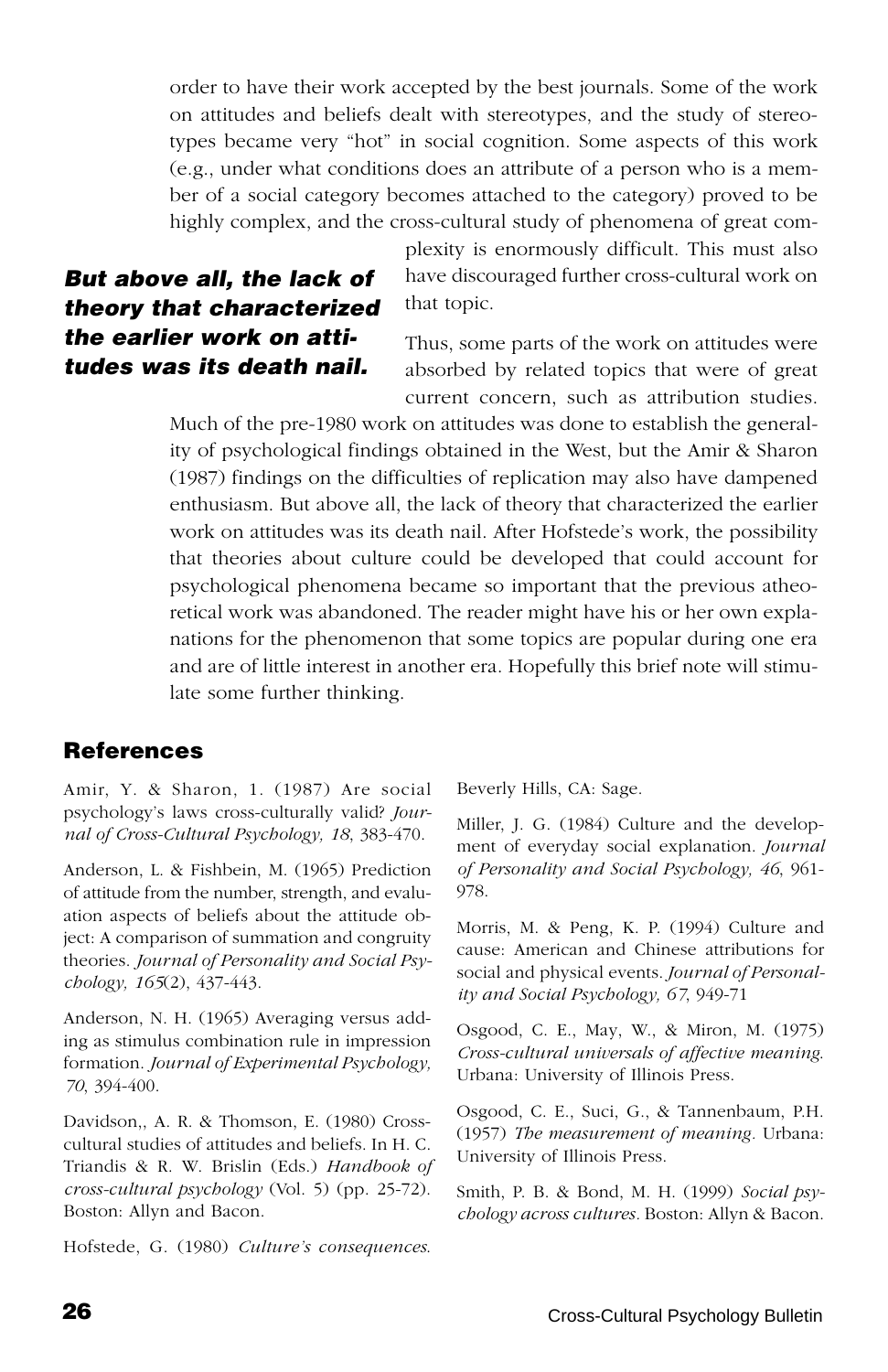# <span id="page-26-0"></span>**Volunteers Needed for ARTS2000**

# **July, 2000 — Coordinated with XV IACCP Congress or XXVII International Congress of Psychology**

#### **John G. Adair, Winnipeg, MB, Canada**

Volunteers are needed to organize and conduct three Advanced Research and Training Seminars (ARTS) in July, 2000 before the XV International Congress of Cross-Cultural Psychology (taking place in Warsaw July 16-20) or before or after the XXVII International Congress of Psychology (July 23-28 in Stockholm).

ARTS have the dual purpose of bringing scholars from low-income countries to participate in advanced research and training experiences and to attend a major international congress. To facilitate participants' Congress attendance and to decrease travel costs, the locations of the ARTS should preferably be near Warsaw or Stockholm. Organizers may be from any country.

Although financial contributions from the international and national psychology organizations are generous, they may not be sufficient to cover all costs of running ARTS. Therefore, each organizer is asked to attempt to raise additional funds, as well as to organize and present the seminar. Funds can be solicited from international, national, or local institutions and agencies.

The choice of ARTS topics is open, but should be of relevance to scholars from lowincome countries. Previous indications are that there would be particular interest in a seminar focused on work and organizational psychology, and possibly another on a basic science topic (given the nature and location of the International Congress). The third topic would be entirely open. Topics based on developments in the science of psychology, with emphasis on current research or with a scientist-practitioner perspective, are encouraged. Organizers could design an ARTS so that it would lead to a publication, develop the nucleus of an international network in a particular field, extend an existing collaborative international research project, or serve as a training program.

Those interested in interested in organizing an ARTS may contact:

| John G. Adair, Coordinator, ARTS2000 | Phone: $+1$ (204) 474-8248 |
|--------------------------------------|----------------------------|
| Department of Psychology             | Fax: $+1$ (204) 474-7599   |
| University of Manitoba               | Adair@ms.umanitoba.ca      |
| Winnipeg, MB, Canada R3T 2N2         |                            |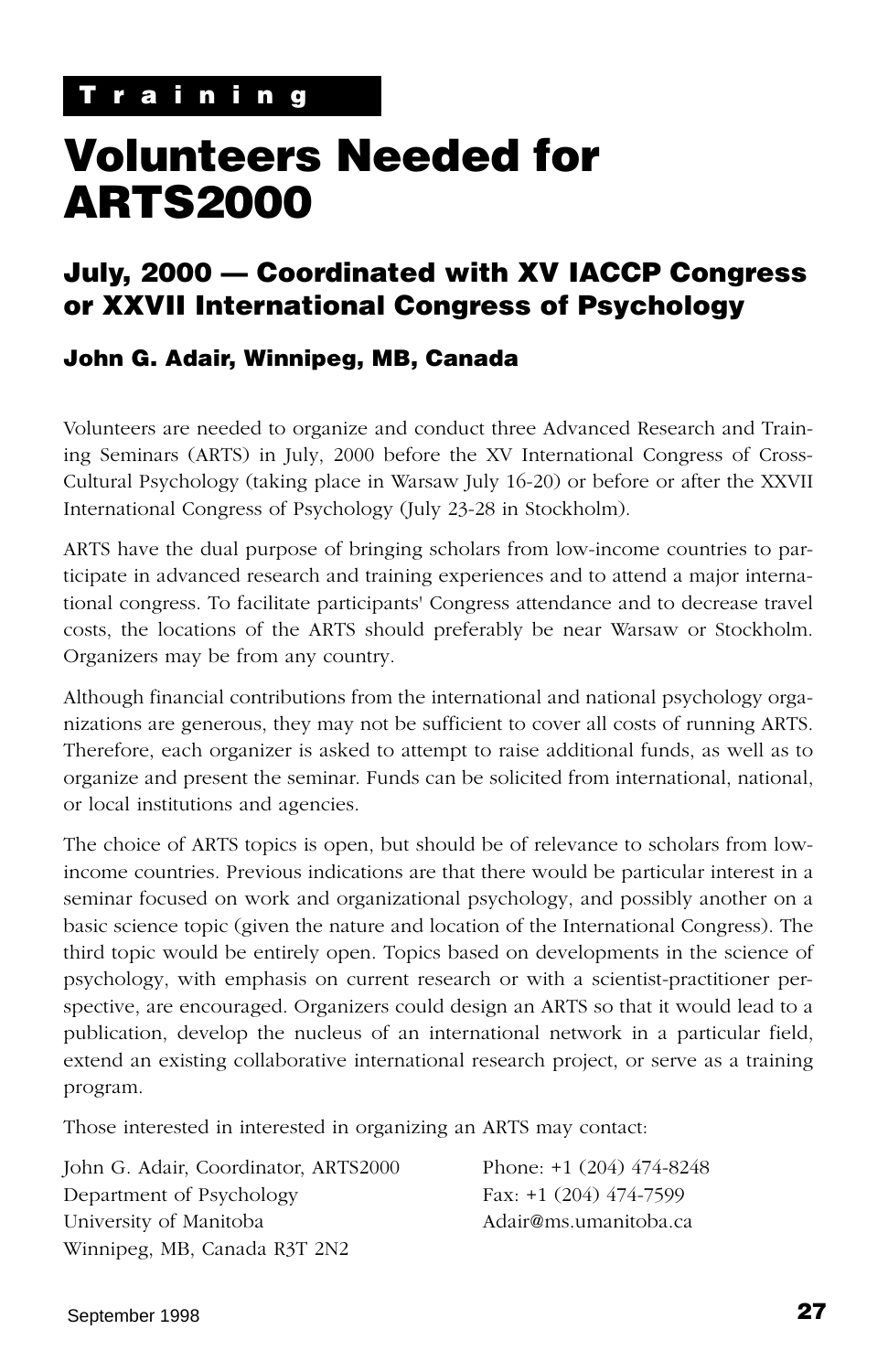<span id="page-27-0"></span>

# **Minutes of the General Meeting of IACCP**

# **August 6, 1998 Bellingham, Washington, USA (Provisional)**

### **James Georgas, Secretary-General**

**1. Minutes.** The minutes of the previous General Meeting held in Montreal, Canada in August, 1996 were approved without amendments.

**2. President's Report.** Marshall H. Segall expressed his gratitude to Walter Lonner, President of the IACCP Fourteenth International and Silver Jubilee Congress, and to all who organized and implemented it, for one of the most successful congresses in our 25 year history. Thanks also were expressed for all the assistance in the past two years,



**Singelis (Treasurer), Bond (Incoming President), Segall (Outgoing President), Georgas (Secretary-General) Preside over General Business Meeting.**

without the transmission of a single piece of paper, of the members of the EC and of the people who contributed to IACCP. He announced the recipients of the highest honor IACCP can bestow, the Honorary Fellowships, Ype Poortinga of the Netherlands, and Çigdem Kagitçibasi of Turkey (see citations elsewhere

in this issue). He also thanked the Secretary-General for his assistance in carrying out the duties of IACCP.

**3. Secretary-General's Report.** The Secretary-General reported that at the present time IACCP has 687 active members from 70 countries, the 66 new members representing an increase of 10.6% in membership. The 687 active members are composed of 591 current members in good standing, an increase of 23% since 1996, and 96 probationary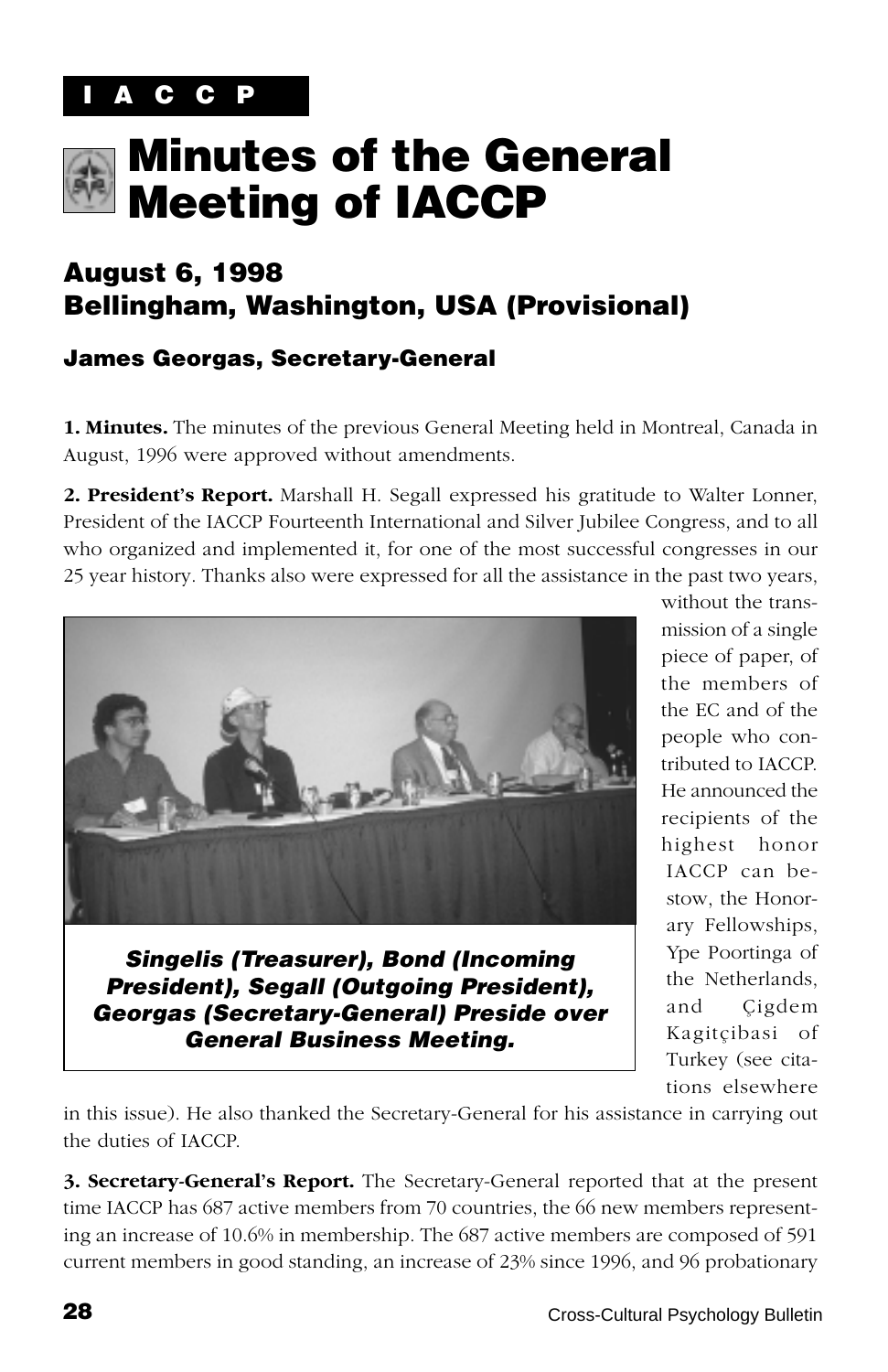members, a decrease from 141 in 1996. There are 52 student members. These figures represent a significant gain in membership during the past two years, and are indicative of the current growing interest in cross-cultural research in psychology apparent in the increasing number of papers with cross-cultural content at international and national congresses.

Special thanks were extended to the Treasurer, Ted Singelis, for his excellent work and for printing the current membership directory which are available during the meetings

to members in good standing, separated in listings by alphabetical order of the members, and listings by country. The directory also includes information about member interest and expertise, geographical expertise, and geographical interest.

The IACCP bro-



chure was printed once again by Western Washington University and thanks are due to the university for this contribution and to Walt Lonner for the supervision of the brochure' production. The brochure was mailed to potential members and was disseminated to persons at various international congresses with which IACCP is associated. Information about IACCP is also available in the IACCP Web page at http://www.fit.edu/ CampusLife/clubs-org/iaccp/ through the efforts of Bill Gabrenya who deserves our congratulations, not only for this, but for his outstanding work with the *Cross-Cultural Psychology Bulletin*. In addition, inquiries to the Secretary-General for membership are responded to by sending the IACCP brochure through e-mail, which leads to more rapid response by potential members.

The Secretary-General reported on efforts in recruiting new members. Analyses of the percent of papers given by cross-cultural psychologists or papers with cross-cultural relevance, but not given by members of IACCP, at recent international congresses of psychology indicate the increasing number of presentations with cross-cultural content. The observation by Roy Malpass, also made by others, that psychology has discovered cross-cultural research while not being aware of the insights that IACCP has provided, is very appropriate. Which leads to the question, not the least rhetorical, about what steps IACCP must take to respond to this trend, which will inevitably increase in the future. He suggested that we must formulate a comprehensive strategy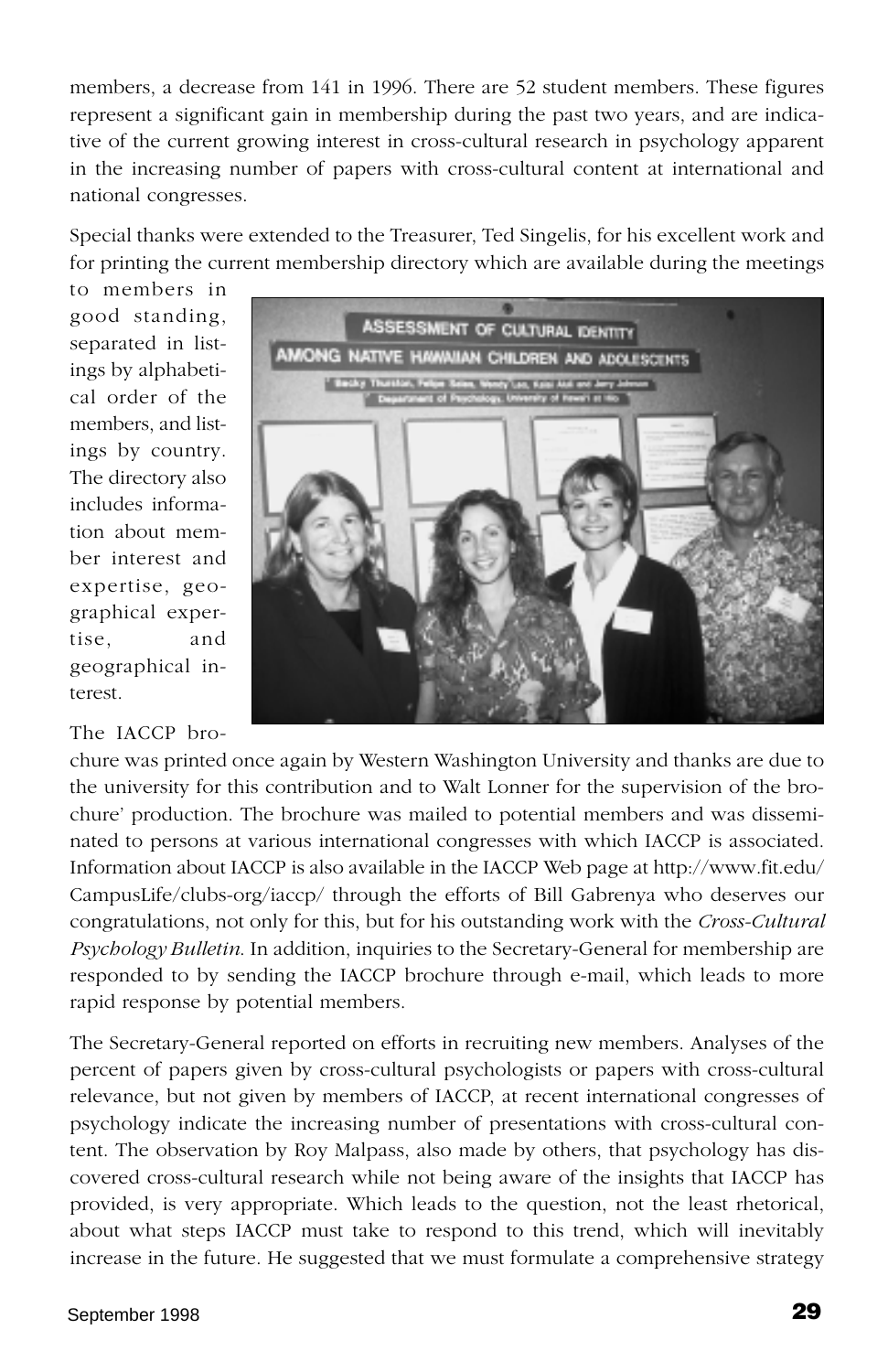to approach international and national associations to promote the salience of IACCP, with the ultimate goal of recruiting new members. One tactic which we are already pursuing is increasing our prominence at international congresses, with lectures, symposia, and papers, which as shown in Dublin, Mexico City and Montreal, we have already achieved. Another has been the publication of an article in the 1998 *American Psychologist* authored by John Berry, Marshall Segall, and Walter Lonner regarding cross-cultural psychology, and another describing IACCP in the 1998 *European Psy-*



*chologist* by authors Marshall Segall and James Georgas.

The Secretary-General reported on the conferences of IACCP and those with which it was associated during the past two years. That the XIV International Congress is being held with great success in Bellingham at this time is due to the willingness and

**Congress Banquet on WWU Campus.**

sacrifice of Walt Lonner, who undertook this awesome task, to the members of the organizing committee and the scientific committee, and to Western Washington University which generously supported the congress. The EC would like to express its thanks to all of them for this historic IACCP Congress. The second Latin-American Reunion of IACCP was held in Hermosillo, Sonora, Mexico, October 23-26, 1996 under the auspices of IACCP, the Mexican Association of Social Psychology, the National Autonomous University of Mexico, the University of Sonora, and the Center for Development and Nutrition, organized by Rolando Diaz-Loving. IACCP was a Participating Association in the Fifth European Congress of Psychology which took place in Dublin, Ireland, July 6-11, 1997. The I Regional Congress of Psychology for Professionals in the Americas was held in Mexico City, July 27-August 2, 1997 under the auspices of IAAP and in collaboration with IACCP, IUPsyS, and SIP. The XV International Congress of IACCP, to be organized by Pawel Boski, will be held in Poland from July 18-21, 2000. Pawel's report indicated that this congress promises to be vital and interesting in a geographical area which will attract many people from countries of Eastern Europe. In addition, the following congresses are planned in the future. The 1999 Regional Congress of IACCP on Cultural Diversity and European Integration, jointly organized with the International Test Commission, will be held at the University of Graz, Austria, from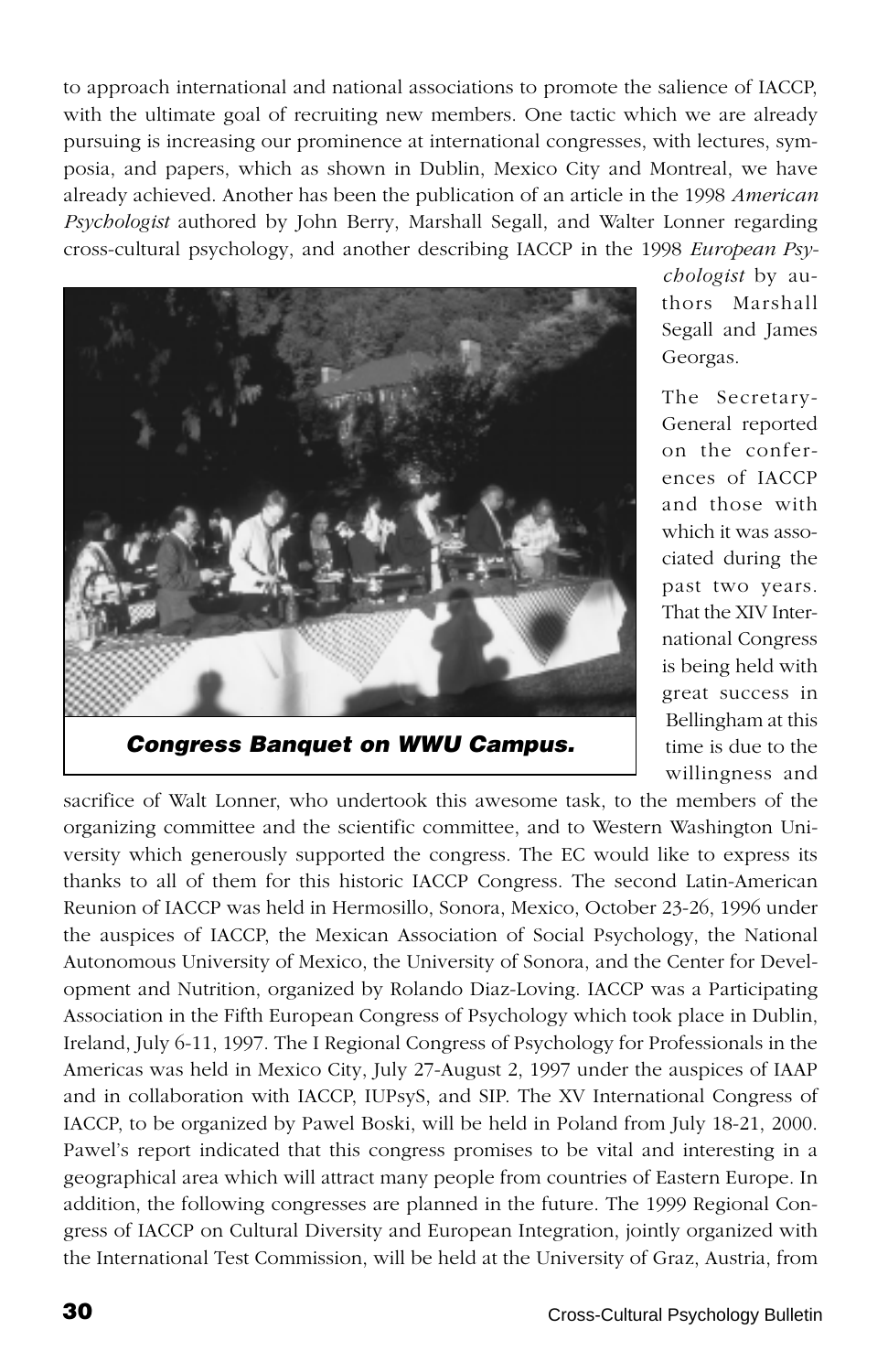June 29 to July 2, 1999, with conference organizer Norbert Tanzer, who reported on the Congress. IACCP will be a Participating Association in the Sixth European Congress of Psychology to be held in Rome, July 4 to 9, 1999. The First African Regional Conference of Psychology, organized by the Psychological Society of South Africa, under the auspices of IUPsyS and in association with IAAP and IACCP, will be held in Durban, South Africa, July 18-23, 1999. IACCP, ARIC and ISSBD will cosponsor a meeting in March, 2000 in Kampala, Uganda. The XXXVII International Congress of Psychology will be held in Stockholm from July 23-28, 2000 and IACCP has been invited to propose keynote speakers and symposia. The EC approved the organization of XVI International Congress of IACCP for the year 2002 in India, to be held in conjunction with the XXV Congress of IAAP to be held in Singapore. The President of the Organizing Committee, Girishwar Misra, reported on the proposed organization of the Congress. A conclusion that can be drawn from the above is that IACCP not only organizes its International Congress every two years, a regional congress during alternate years, but is actively associated with regional conferences organized by IAAP and IUPsyS, and is a participating association in the biannual European Congress of Psychology. In each of these latter participations, invitations for keynote speeches and for the organization of symposia are made to the EC of IACCP. Thus, IACCP is very visible in the most important international congresses, its members are prominent in the organization of many of these conferences, and we should continue to expand our associations

with other international and national congresses.

Marshall Segall's term of office as President will be remembered as a period of continued growth of IACCP. His wise decisions during the past two years have been of great benefit to IACCP. Janak Pandey has greatly aided us in solving many issues that have arisen during this period and completes his term of six years as President-Elect, President, and



**Trust us: Pres. Bond, Pres.-Elect Best, Publications Chair Adamopolous, JCCP Editor Smith.**

Past-President. Michael Bond has demonstrated that he will be a fine President of IACCP. Many thanks to the counsel of Josie Naidoo whose advice was very welcome during this period, as well as to Debbie Best whose vast experience enabled me and Ted Singelis to solve a number of problems. Ted Singelis has been a marvelous Trea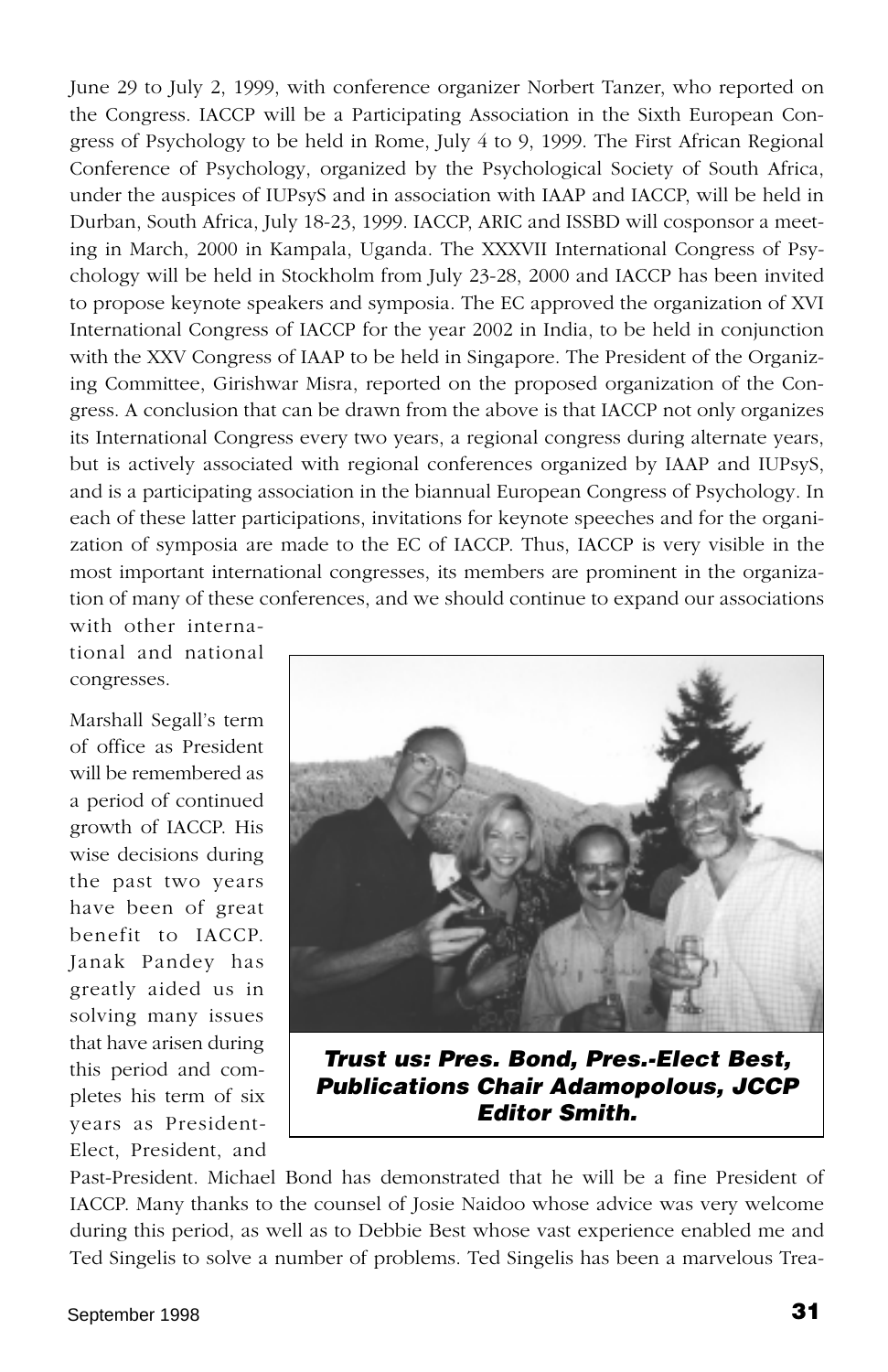surer and should continue in this office for many years. My thanks also to John Adamopoulos, to Peter Smith, and to Bill Gabrenya for their contributions to IACCP, and to all the Regional Representatives for their aid and advice. Finally, my thanks to Walter Lonner for his aid during these past two years and for organizing this marvelous congress.

 In closing, IACCP has lost this past year two of its most distinguished members, Ruth Monroe and Durganand Sinha. Their theoretical and research contributions to cross-



cultural psychology and to IACCP are inestimable. The Secretary-General expressed on behalf of all the members of IACCP our condolences to their families.

**4. The Treasurer's Report.** Ted Singelis reported on the current financial status of IACCP. The Treasurer reported that the EC has decided that the Harry and Pola Fund will be named the "Harry and Pola Triandis Doctoral Thesis Award" with the purpose of recognizing and rewarding high quality (cross-) cultural psychology research at the doctoral level. This was initially the proposal of Bill Gabrenya. The motion to approve the Treasurer's report was accepted unanimously.

**5. ARTS.** John Adair reported on the three ARTS organized this year, one by Robert Serpell in Baltimore, the second, by Marty Fishbein, in Bellingham, and the third in San Francisco. He

emphasized that IACCP is an equal partner with IAAP and IUPsyS in ARTS. IACCP contributed \$2,500 toward the ARTS program this year, which has become an integral part of the international congresses of IUPsyS, IAAP, and IACCP. The report was accepted unanimously.

**6. The Publications Committee.** John Adamopoulos, chair, reported that JCCP and the *Bulletin* are doing extremely well, thanks to the efforts of Peter Smith and Bill Gabrenya, and the continued assistance of Walter Lonner. Publication of the Montreal Proceedings was delayed and publication is expected within the next few months. He announced that the Senior Editor of the Bellingham Proceedings will be Walter Lonner. Motion to accept the report was unanimous.

**7. Report of the Bellingham Congress.** Walter Lonner reported on the Congress, stating that he hoped it would set a standard for people to shoot for, and thanked all the members of his staff and of Western Washington University for their hard work. He reported that there were between 475 and 485 registrants, and together with students and guests, 650 people attended this landmark Congress. Marshall Segall thanked Walter Lonner and the organizing committee for organizing a landmark congress.

*Minutes: 32* ➤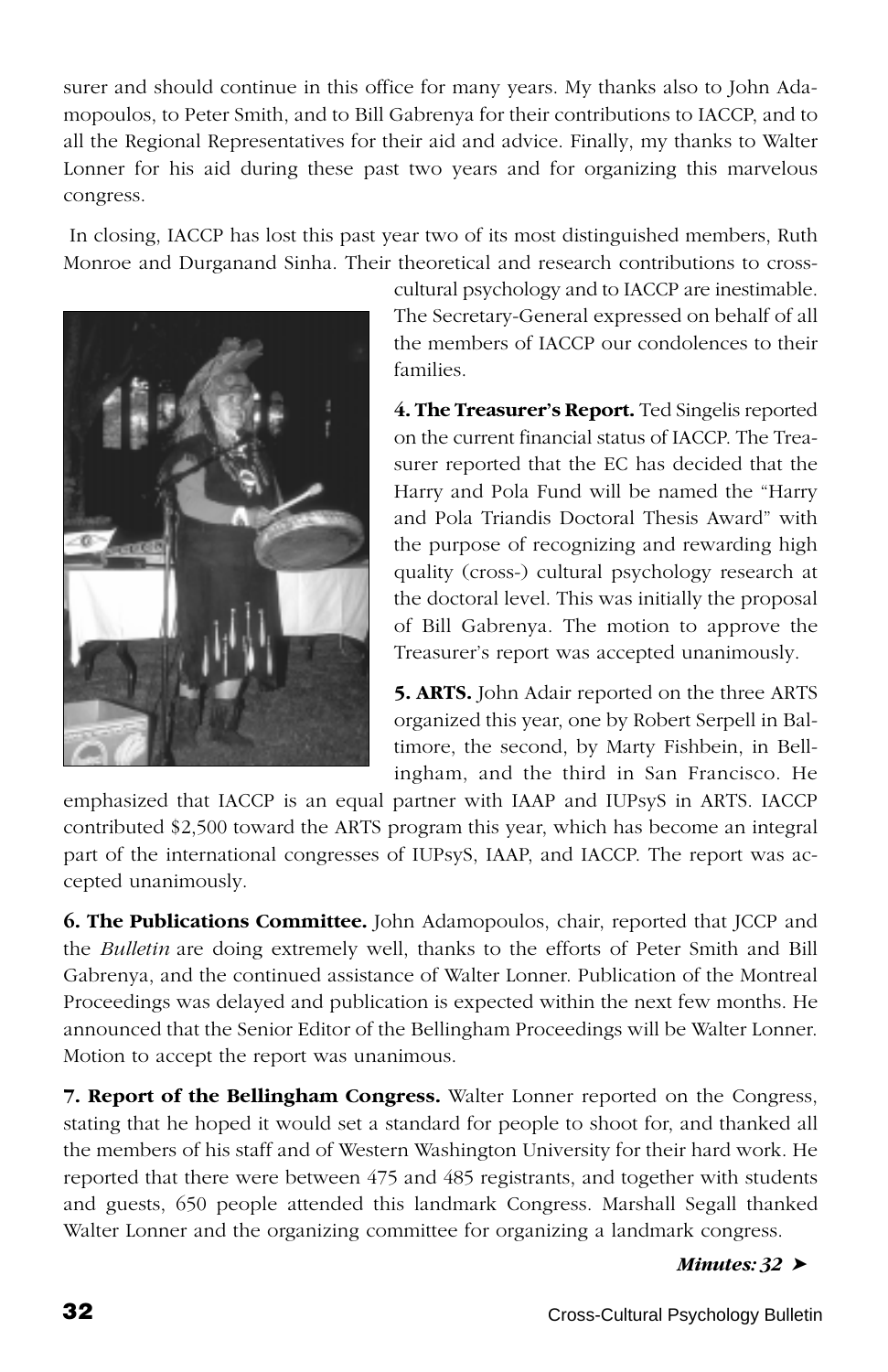# <span id="page-32-0"></span>**Announcement and Application Instructions**

# **Harry and Pola Triandis Doctoral Thesis Award**

## **Description**

The purpose of the International Association for Cross-Cultural Psychology is to promote and facilitate research in the areas of culture and psychology. The IACCP believes that it is important to encourage high quality intercultural research at the predoctoral level. The Harry and Pola Triandis Doctoral Thesis Award is intended to honor and reward good research and to advance the early careers of dedicated researchers. Support for the award is provided by the Harry and Pola Triandis Fund that was established in 1997 (see *Bulletin*, June, 1997).

## **Prize**

US\$300, one year membership in IACCP, free registration at the next IACCP biennial Congress. The winner will be asked to give a presentation of his or her research at the Congress.

## **Criteria for Submission and Deadlines**

Your doctoral thesis (dissertation) must be relevant to the study to cross-cultural/ cultural psychology, with particular emphasis on important and emerging trends in the field; scholarly excellence; innovation and implications for theory and research; and methodological appropriateness. Doctoral theses eligible for an award must have been completed (as defined by your university) during the two calendar years ending on December 31 of the year prior to the Congress year. Submissions must be received by the IACCP Deputy Secretary/General by December 31 of the year before the Congress year.

|      | Congress Year Dissertation Completed Submission Deadline |               |  |
|------|----------------------------------------------------------|---------------|--|
| 2000 | Jan 1, 1998 - Dec 31, 1999                               | Dec 31, 1999  |  |
| 2002 | Jan 1, 2000 - Dec. 31, 2001                              | Dec. 31, 2001 |  |

## **Application Procedure**

Please submit a 1500-word abstract of the doctoral thesis in English. The abstract must contain no information that identifies the applicant, thesis supervisor, or institution. The abstract must include complete details of theory, method, results, and implications for the field. The abstract must be submitted double spaced on paper *and* on a 3.5-inch computer disk using a common word processing file format such as Microsoft Word, Wordperfect, RTF, or html.

*Continued* ➤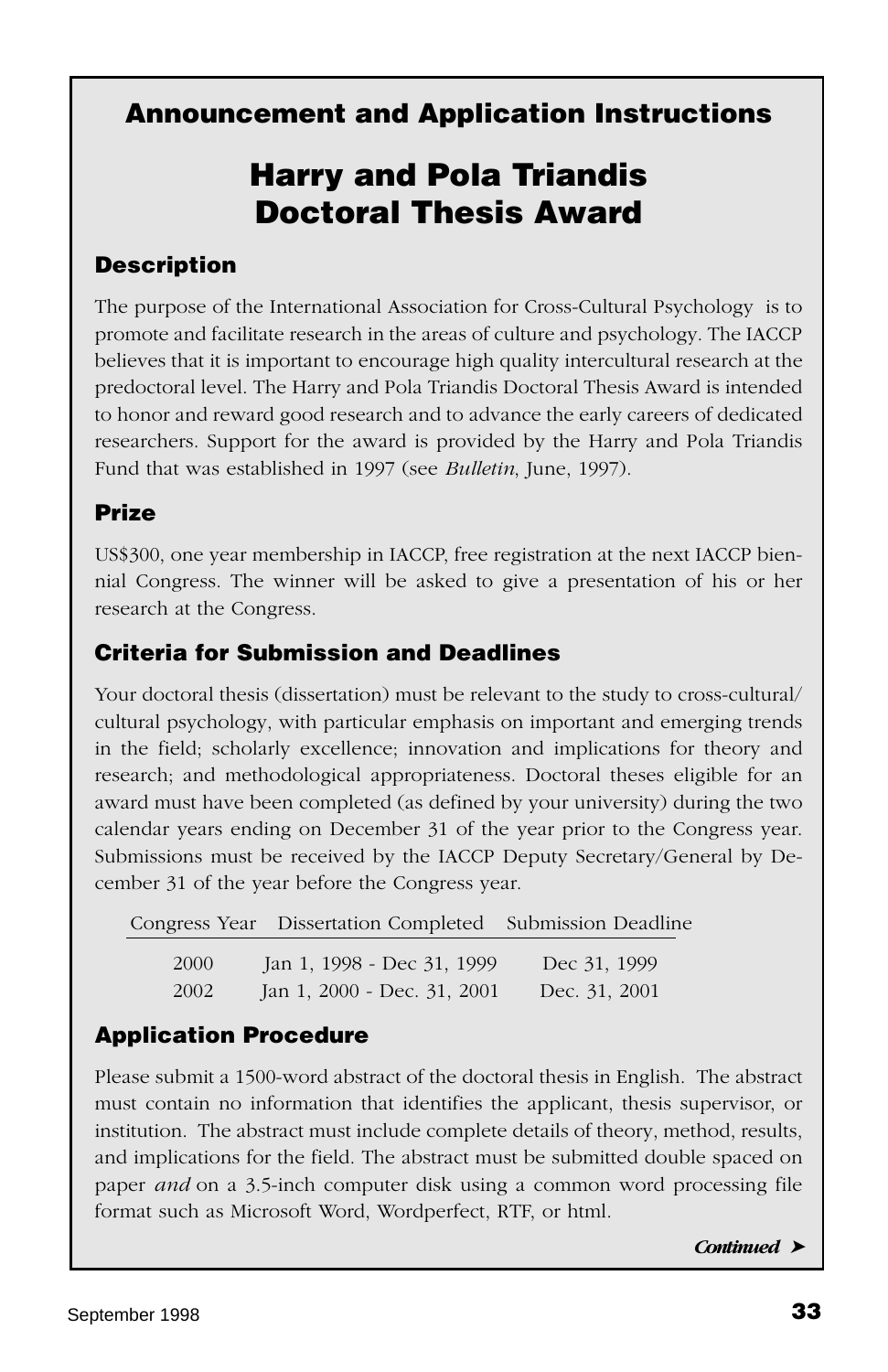#### ➤ *Thesis Award*

A letter from the thesis advisor certifying the university acceptance date of the thesis must be included.

The application cover letter must include complete applicant contact information, including an address or addresses through with the applicant can be contacted during the evaluation process, including telephone numbers, fax number, and e-mail address if available.

Following a preliminary evaluation, finalists will be asked to send copies of their complete doctoral thesis, in the language in which it was written, to the evaluation committee.

| Send application | Marta Young                     | $+1(613)$ 562-5800 ext 4823 |
|------------------|---------------------------------|-----------------------------|
| materials to:    | Deputy Secretary/General, IACCP | myoung@uottawa.ca           |
|                  | Department of Psychology        |                             |
|                  | University of Ottawa            |                             |
|                  | Centre for Psych. Services      |                             |
|                  | 11 Marie Curie Drive            |                             |
|                  | Ottawa ON K1N 6N5 Canada        |                             |

# ➤ **30: Minutes**

**8. Results of the Elections for the EC.** The President announced the results of the Elections for the EC. They are: President-Elect Deborah Best, Deputy Secretary-General Marta Young, Regional Representatives: North Africa and Middle East: Omar Khaleefa, South Asia: Girishwar Mishra, Europe: Lotty Elderling, Central and South America: Isabel Reyes Lagunes, North America: Kimberly A. Noels, South East Asia: Kusdwiratri Setiano.

Marshall Segall thanked the members of the EC and all the members of IACCP for their cooperation during his term of office, and introduced the incoming President Michael H. Bond.

**9. New Business.** The new President stated that he would begin his presidency the Chinese way, by apologizing for any offence caused, because in such a culturally diverse organization as IACCP, it is almost impossible not to cause offence at some time. He stated that one of his goals as president would be to search for ways to make IACCP more unified as a group.

Ted Singelis indicated the interest in IACCP having a List Server. Roy Malpass indicated that he would aid in developing this for IACCP.

Peter Drenth raised an issue, not restricted to IACCP, regarding the "no-shows" at the Congress. He strongly advised those members who cannot attend to send letters of apology.

The meeting was adjourned at 6:30 P.M.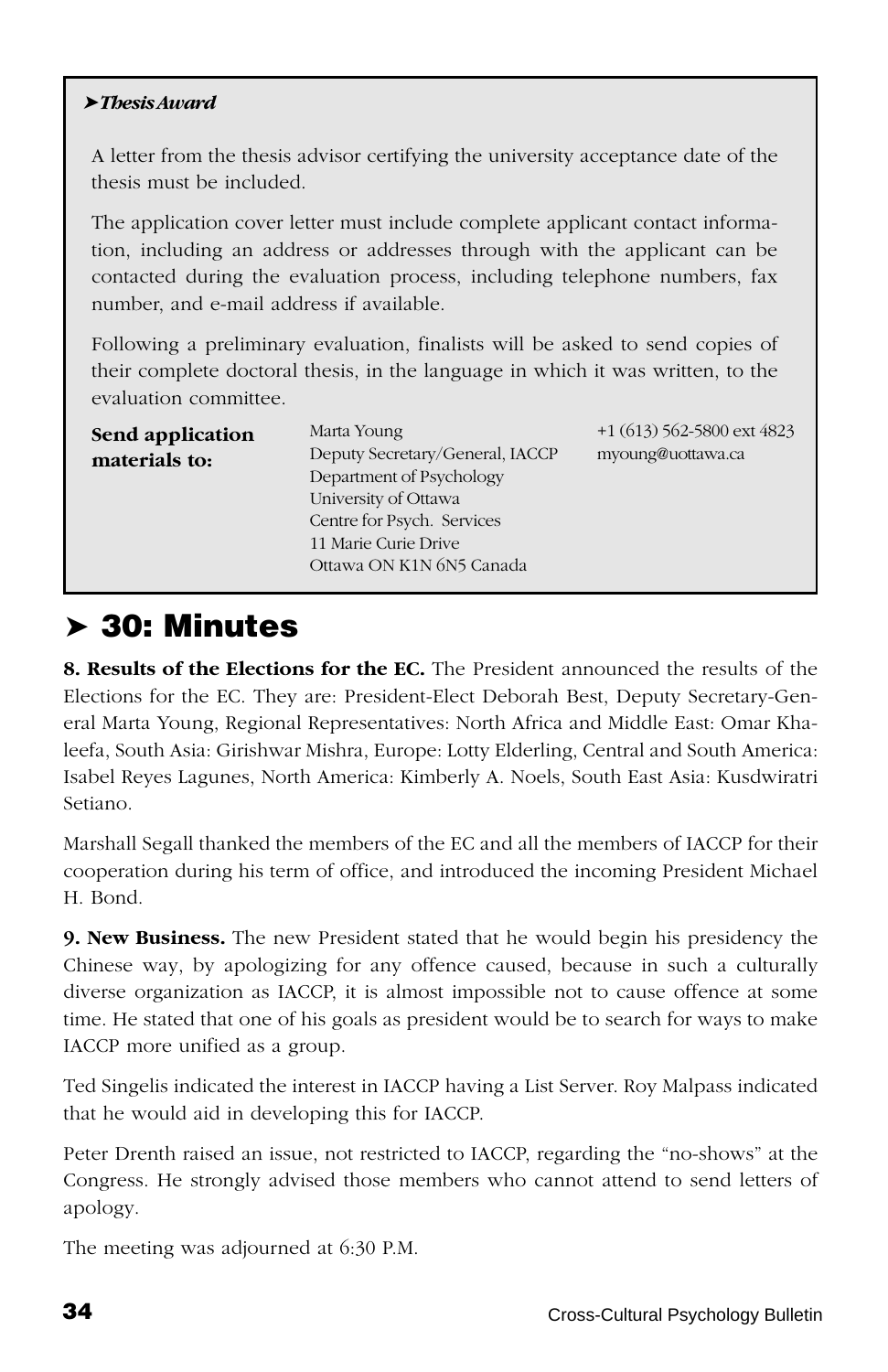# **SPSSI-Sponsored International Conference on Immigrants and Immigration**

August 12 - 15, Toronto, Canada

This international conference will bring psychologists and other relevant researchers together to discuss all aspects of research on immigrants and immigration, including responses of members of host countries to immigrants and immigration, and the experiences of immigrant groups. Possible topics include: determinants of policy support, intergroup attitudes and relations, multiculturalism, ethnic identity, and acculturation.

We invite proposals from all researchers examining issues relevant to immigrants and immigration. The program will include symposia, posters, and round-table discussions. Graduate students are encouraged to participate.

For further information and to obtain copies of the call for proposals, contact:

Victoria Esses Phone: +1 (519) 679-2111 Department of Psychology E-mail: vesses@julian.uwo.ca University of Western Ontario London, Ontario Canada N6A 5C2

The deadline for receipt of proposals is Monday March 15, 1999

For additional information and updates on the conference, visit our web page: www.spssi.immigrantcnf.html

| Program Committee:               |                             |
|----------------------------------|-----------------------------|
| Victoria Esses                   | James Jackson               |
| University of Western Ontario    | University of Michigan      |
| Canada                           | <b>USA</b>                  |
| <b>Thomas Pettigrew</b>          | Walter Stephan              |
| Univ of California at Santa Cruz | New Mexico State University |
| <b>USA</b>                       | <b>USA</b>                  |

Kenneth Dion, University of Toronto, Canada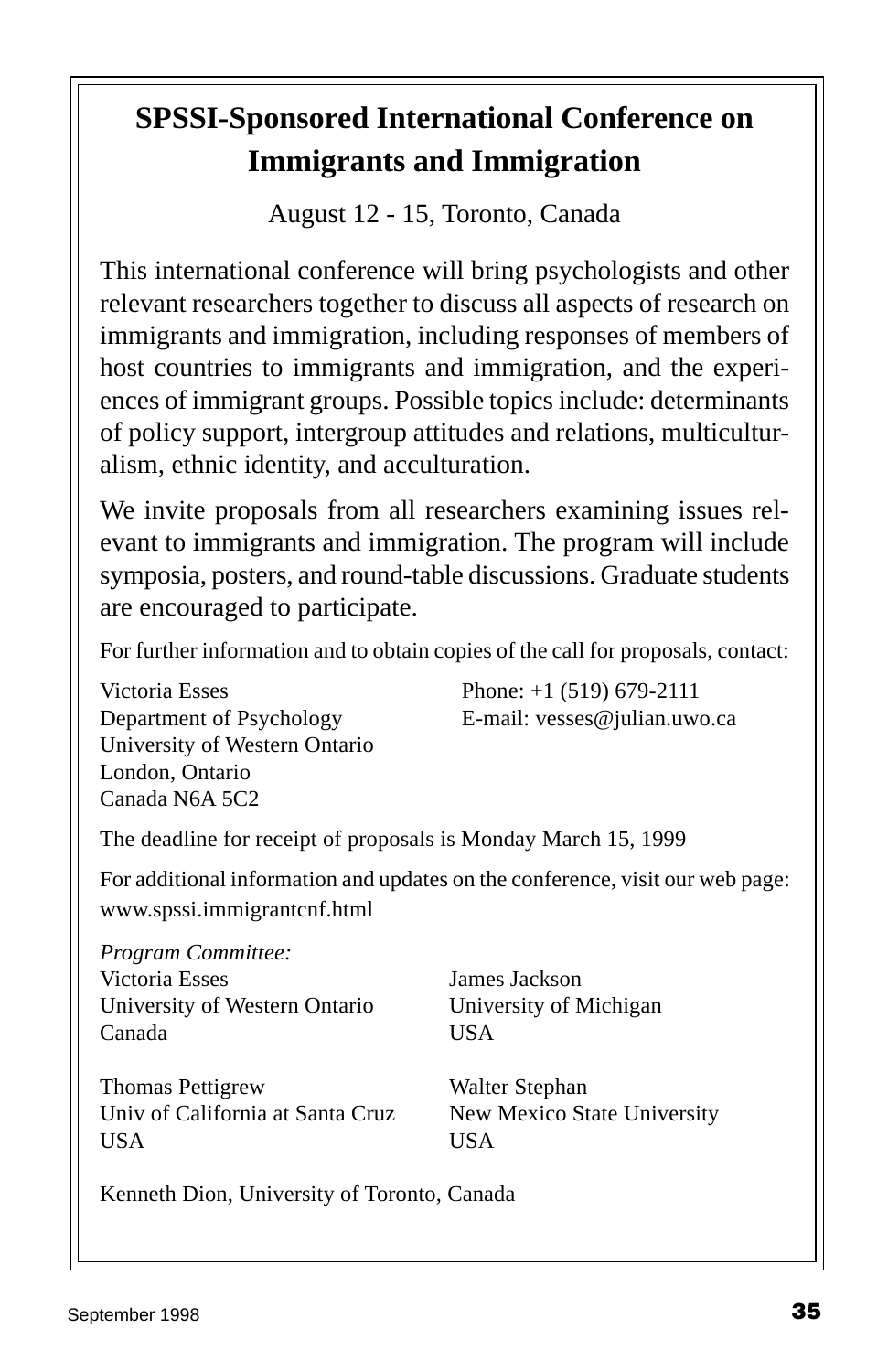# ➤ **9: Economic Factors**

pretty directly. GNP is the best predictor of a wide array of overt behaviors, and it does not require much intricate theory to imagine why this is so. Similarly, the need for school education, as argued, for example, by Çigdem Kagitçibasi, seems quite convincing to me.

Such a line of reasoning does not discredit the importance of culture-as-internalized. In the course we also elaborate on internalizations, both at a general level (e.g., value dimensions) and at the level of conventions (e.g. Harry Triandis' non-isomorphic attributions). At the same time we warn the course participants to be extremely careful with general judgments, demonstrating with data from these participants themselves the sometimes blatant ethnocentrism in the opinions of the Dutch about their own national character and that of some other nations.

It is a matter of balance but my expectation is that during the next 25 years there will be a shift in emphasis towards the direct impact on behavior repertoire of the actual circumstances in which people are living in what we have come to refer to as the majority world.

# ➤ **19: Epilogue**

succeeded in doing that, and in so doing we believe that we have established worthy standards for future IACCP conferences. The cross-cultural perspective in psychology is important. We believe that its importance should be symbolized by well-organized and scientifically rich conferences that are sponsored by IACCP. One of my favorite quotes, which guided my work on the conference, was one that is attributed to the late Canadian psychologist Donald O. Hebb: "Anything not worth doing is not worth doing well." I suggest that future conference organizers adopt that as their guiding slogan.

I hope that everyone will give Pawel Boski and his associates all the help, courtesy, and cooperation that they will need as they prepare for the 15th IACCP Congress in Pultusk, Poland in the year 2000.

May 1999 be healthy and successful for all.

#### *Walt Lonner*

P.S. Although we do not have surplus copies of the scientific program, we do have a limited number of high quality conference bags, a fair number of high quality t-shirts of various sizes in three colors (red, black, and silver), and thermo (insulated) coffee cups. All have the Congress logo. We also have about 100 Congress posters containing the logo. Measuring about 11 inches by 17 inches, these posters are suitable for framing. Any and all of these items are good souvenirs of the Silver Jubilee Congress of IACCP and are available at cost plus mailing expenses. If interested, please contact me at lonner@cc.wwu.edu.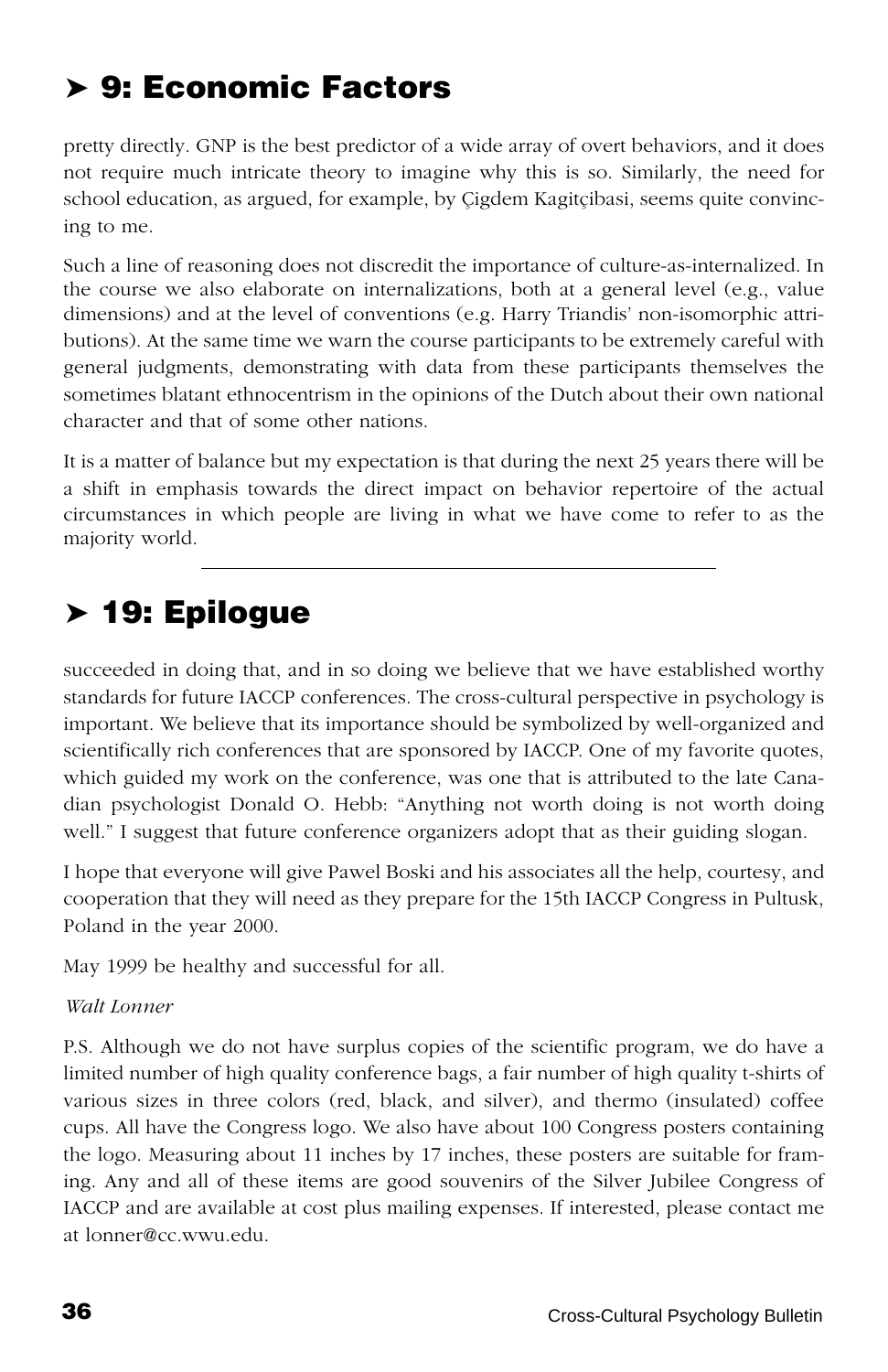# ➤ **8: Sinha References**

In R. Diaz-Guerrero (Ed.). *Cross-cultural and national studies in social psychology* (pp. 277- 283). Amsterdam: North-Holland.

Sinha, D. (1986). *Psychology in a third world country: The Indian experience.* New Delhi: Sage.

Sinha, D. (1988a). Basic Indian values and behavior dispositions in the context of national development: An appraisal. In D. Sinha & H. S. R. Kao (Eds.), *Social values and development: Asian perspectives*. (pp. 31-55). New Delhi: Sage.

Sinha, D. (1988b). The family scenario of a developing country and its implications for mental health: The case of India. In P. R. Dasan, J. W. Berry, & N. Sartorius (Eds.), *Health and cross-cultural psychology: Toward applications* (pp. 48-70). Newbury Park, Calif: Sage.

Sinha, D. (1990a). Concept of psychological well-being: Western and Indian perspectives. *NIMHANS Journal, 8*, 1-11.

Sinha, D. (1990b). Intervention for development out of poverty. In R. W. Brislin (Ed.), *Applied cross-cultural psychology* (pp. 77-97). Newbury Park: Sage.

Sinha, D. (1991). Rise in the population of the elderly, familial changes and their psychological implications of the scenarios of the developing countries. *International Journal of Psychology, 26*, 636-647.

Sinha, D. (1993). Indigenization of psychology in India and its relevance. In U. Kim & J.W. Berry (Eds.), *Indigenous psychologies: Research and experience in cultural context* (pp. 30-43). Newbury Park, CA: Sage.

Sinha, D. (1996a). Culturally rooted psychology in India: Dangers and development. *Interamerican Journal of Psychology, 30*, 99- 110.

Sinha, D. (1996b). Culture as the target and culture as the source: A review of cross-cultural psychology in Asia. *Psychology and Developing Societies, 8*, 83-105.

Sinha, D. (1997). Indigenizing psychology. In J. W. Berry, Y. H., Poortinga & J. Pandey (Eds.).

*Handbook of cross-cultural psychology (2nd ed.), Vol. I. Theory and Method* (pp. 129-169). Boston: Allyn and Bacon.

Sinha, D. (1998a). Studying the psychology of the Indian people. In U.N. Dash & U. Jain (Eds.) *Perspectives on psychology and social development* (pp. 9-32). New Delhi: Concept.

Sinha, D. (1998b). Changing perspectives in social psychology in India: A journey towards indigenization. *Asian Journal of Social Psychology, 1*, 17-31.

Sinha, D., & Shukla, P. (1974). Deprivation and development of skill for pictorial depth perception. *Journal of Cross-Cultural Psychology, 5*, 434-451.

Sinha, D., & Bharat, S. (1982). Three types of family structure and psychological differentiation: A study among the Jaunsar-Bawar society. *International Journal of Psychology, 20*, 693- 708.

Sinha, D., Tripathi, R. C., & Misra, G. (Eds.) (1982). *Deprivation: Its social roots and psychological consequences*. New Delhi: Concept.

Sinha, D., & Kao, H. S. R. (Eds.) (1988). *Social values and development: Asian perspectives*. New Delhi: Sage Publications.

Sinha, D., & Naidu, R. K. (1994). Multilayered hierarchial structure of self and not-self: The Indian perspective. In A. M. Bouvy, F. J. R. van de Vijver, P. Boski & P. Schmitz (Eds.), *Journey into cross-cultural psychology* (pp. 41-49). Lisse: Swets & Zeitlinger.

Sinha, D., & Tripathi, R.C. (1994). Individualism in a collective culture: A case of coexistence of opposites. In U. Kim, H.C. Triandis, C. Kagitcibasi, S. Choi, & G. Yoon (Eds.), *Individualism and collectivism: Theory, method and applications* (pp.123-136). Thousand Oaks: Sage.

Sinha, D., & Kao, H.S.R. (Eds.) (1997). *Asian perspectives on psychology*. New Delhi: Sage Publications.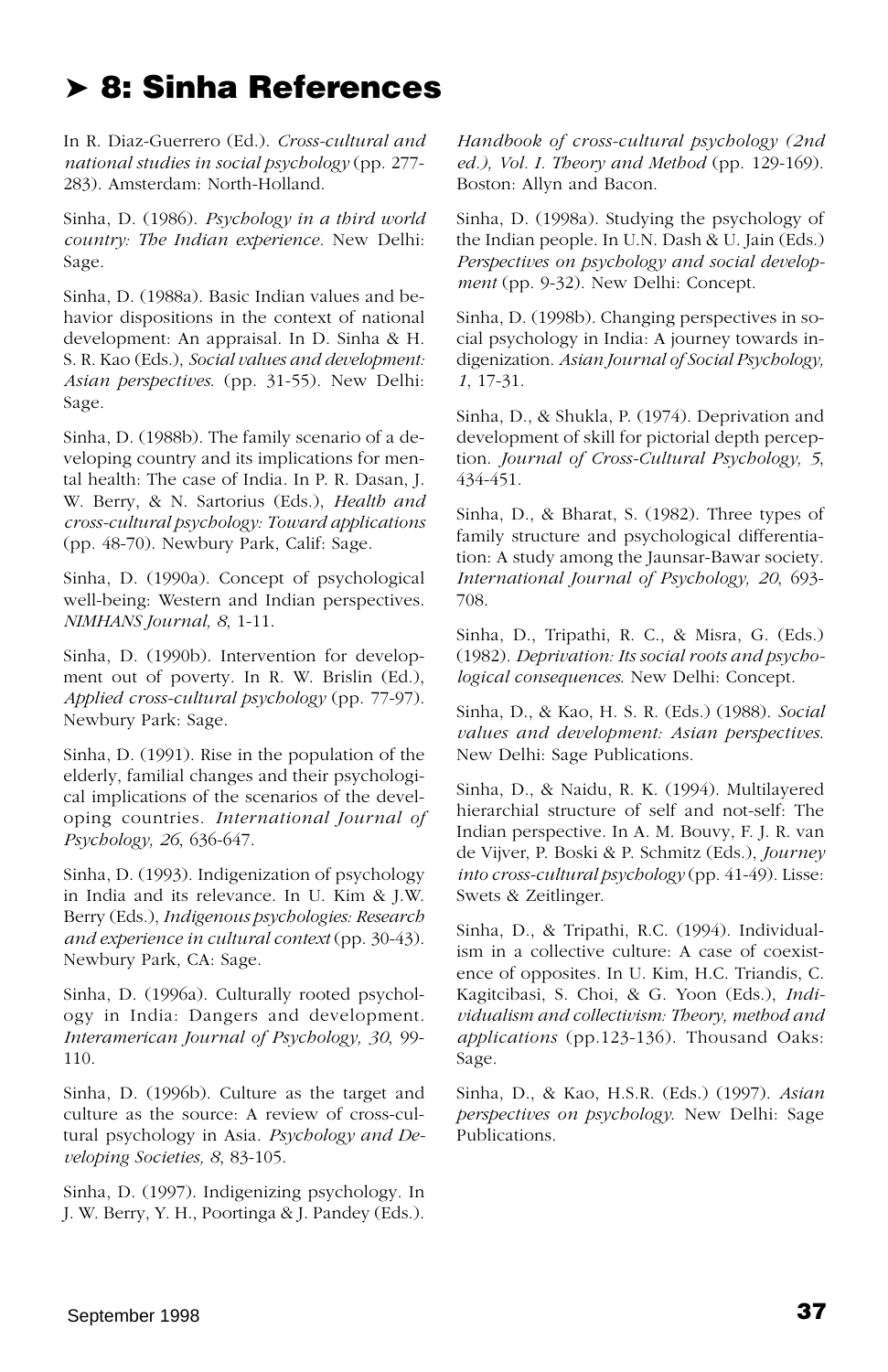# <span id="page-37-0"></span>**New Books, Films and Journals**

*A list of books published since 1990 by IACCP members can be found on the IACCP Web page. A cumulative list of books that have appeared in this column is also on the Web.*

Milton J. Bennett (Eds.) (1998). *Basic concepts of intercultural communication.* Intercultural Press (270 pp.) ISBN 1-877864-62-5 US\$22.95 (pb)

This book contains an assortment of essays that addresses the building blocks which are needed to understand and communicate with various cultures.

John C. Condon (1998). *Good neighbors: Communicating with the Mexicans* (2nd Ed.). Intercultural Press (104 pp.) ISBN 1- 877864-53-6 US\$13.95

"With penetrating insight, Condon examines how Mexicans and Americans perceive themselves and each other, and how their behavior, based on these perceptions, often leads to cross-cultural misunderstanding."

David Fetterman (1998). *Ethnography* (2nd ed.). Sage Publications (168 pp.) ISBN 0- 7619-1384-X (hc) 0-7619-1385-8 (pb) US\$21.95 (pb) 49.95 (hc)

"The book now provides insights into the uses of the internet, including conducting searches about topics or sites, collecting census data, conducting interviews by "chatting" and video-conferencing, sharing notes and pictures about research sites, debating issues with colleagues on listservs and in online journals, and downloading useful data collection and analysis software.

Glen Fisher (1998). *The mindsets factor in ethnic conflict.* Intercultural Press (123 pp.)

ISBN 1-877864-60-9 US\$15.95 (pb)

"Fisher demonstrates vividly…the specific ways in which culture complicates conflict…"

Jim McGuigan (Eds.) (1998). *Cultural methodologies*. Sage Publications (216 pp.) ISBN 0-7619-7484-1 (hc) 0-7619-7485-X (pb) US\$24.95 (pb) 74.50 (hc)

"Cultural Methodologies illustrates the distinctiveness and coherence of cultural studies as a site of interaction between humanities and the social sciences."

Josephine C. Naidoo & Pamela J. Schaus (1998). *The tragedy of Sri Lanka: Ethnic conflict and forced migration.* Wilfrid Laurier University Printing Services (124 pp.) ISBN 0-921821-26-3

This monograph summarizes the history of ethnic conflict in Sri Lanka (Ceylon) from 1911 to the present and analyzes the political and military situation in recent years. Extended coverage



is devoted to the experience of refugees and their relief.

Ronald J. Samuda, Reuven Feuerstein, Alan S. Kaufman, John E. Lewis & Robert J. Sternberg (1998). *Advances in cross-cultural assessment.* (412 pp.) ISBN 0-7619- 1212-6 (hc) US\$52 (hc) \$25 (pb)

"Presenting the major trends, theories, and practices in assessing culturally diverse clients… Authors contend that classic IQ tests and traditional standardized tests of cognitive ability are only appropriate for middle-class mainstream individuals..."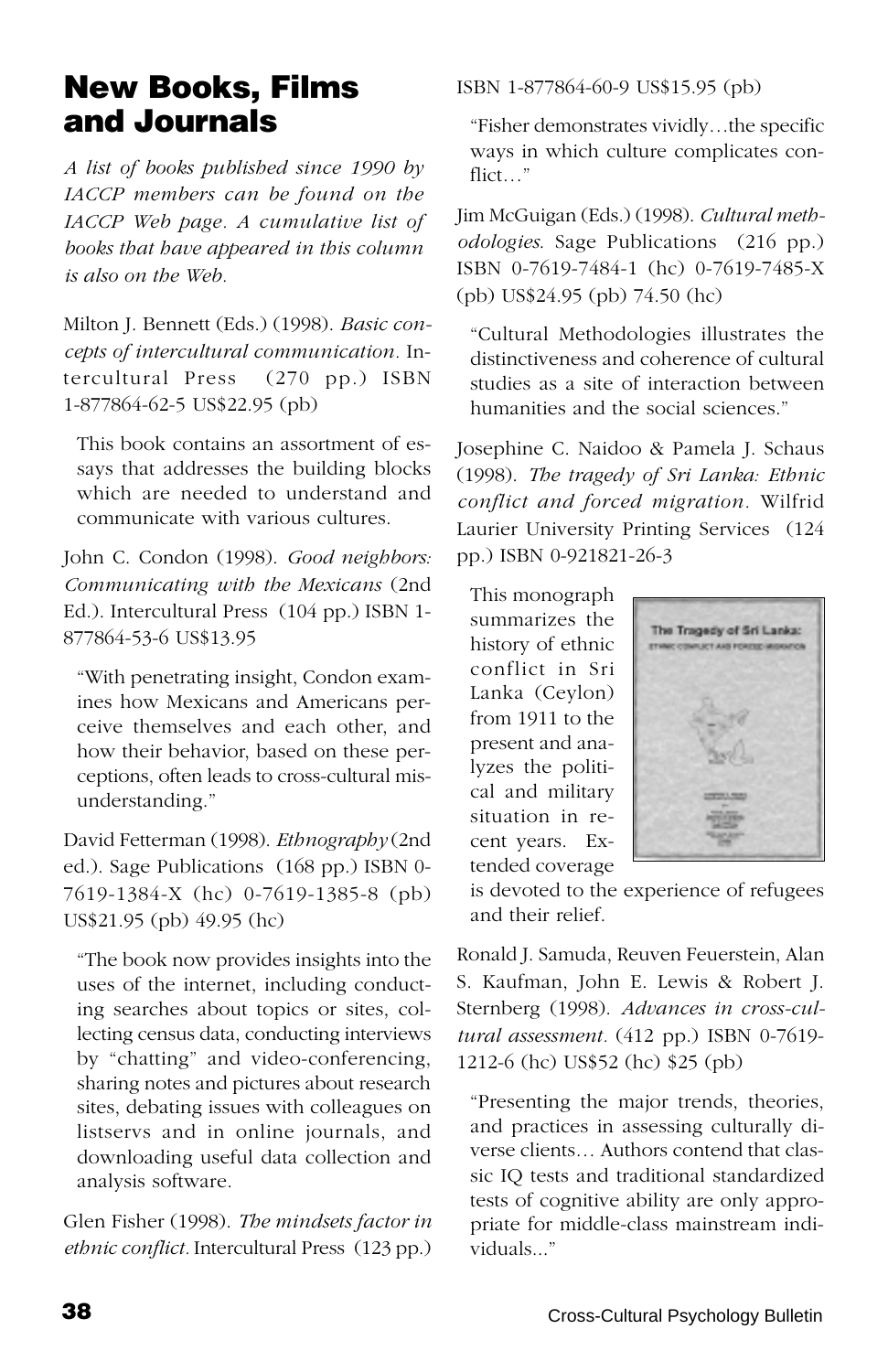### <span id="page-38-0"></span>**I A C C P A n n o u n c e m e n t s**

# **Complimentary Subscriptions of the Journal of Cross-Cultural Psychology to Selected Libraries Throughout the World**

The editorial board of the *Journal of Cross-Cultural Psychology* intends to donate a limited number of free subscriptions to the *Journal*, to last for one or more years, to

selected university libraries. The libraries selected will be located in parts of the world where there is interest in cross-cultural psychology. Of course things are scarce everywhere, but we mean *really* scarce.

Individuals are not eligible to take up this offer, only libraries. That is, the recipients of the complimentary subscriptions must be institutional libraries, and not individuals (even if individuals express a willingness to deliver the issue to a specific library). *Bulletin* readers are cordially invited to make suggestions as to suitable libraries, giving the name and address of the library and the university, to-



gether with a brief one-paragraph statement as to the nature of local interest in crosscultural psychology. In addition, a statement from the librarian that receiving JCCP over a sustained period will a welcome addition to their resources should be included. Please inform others with whom you are in touch, but who are not *Bulletin* readers about this offer.

Suggestions should be sent to:

Peter B. Smith, Editor, JCCP School of Social Sciences University of Sussex Falmer, Brighton BN19SN FAX +44 1273 673563 e-mail: psmith@susx.ac.uk

To be considered for a 1999 subscription nominations must be received by March 31 1999. Applications received later than the end of March will be considered for subsequent years.

This offer is made possible by the generosity of certain members of JCCP's editorial board, who have foregone the free copies to which their work as reviewers entitles them. It is also made possible by the cooperation of Sage Publications.

Peter B. Smith Walter J. Lonner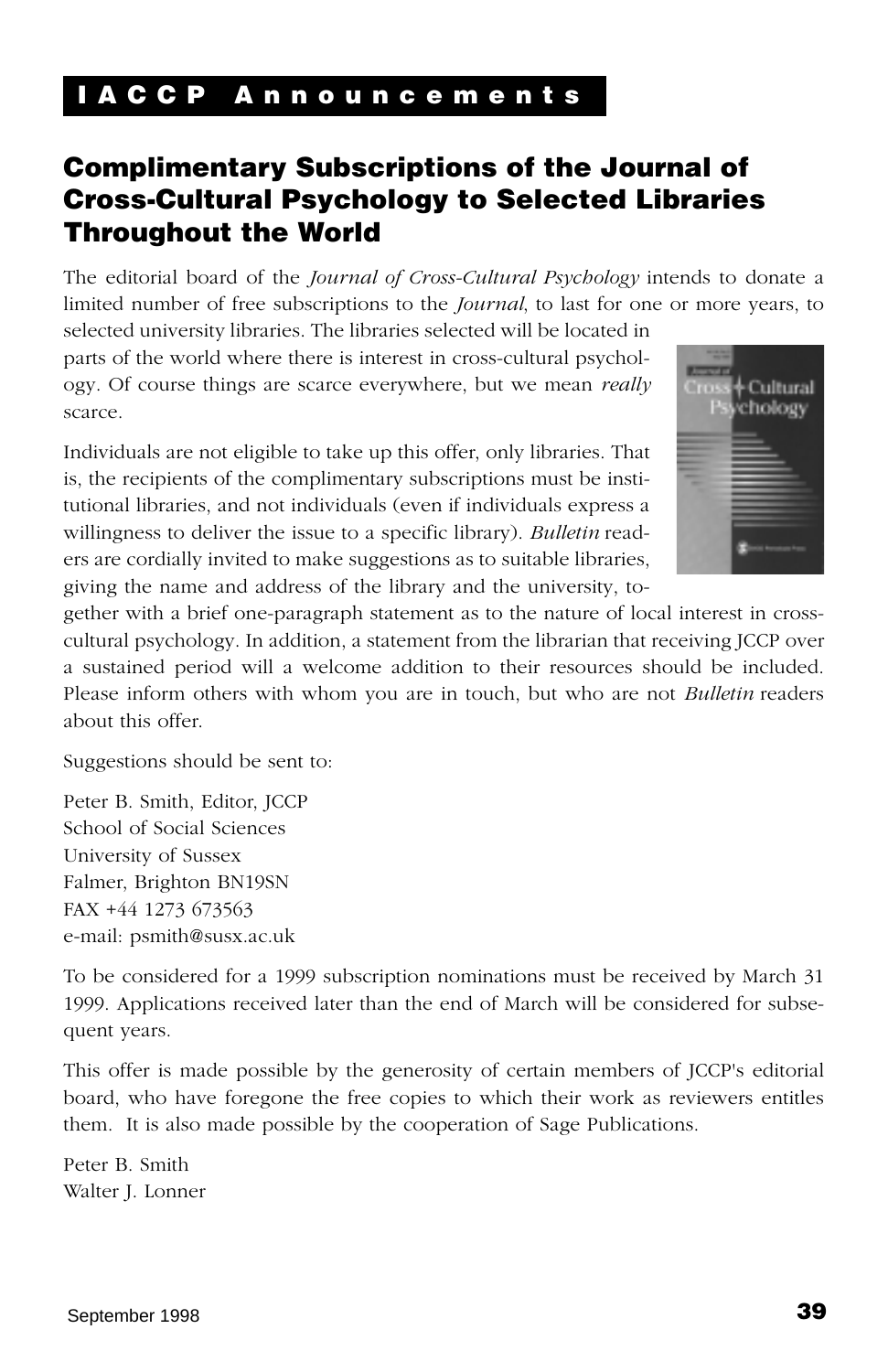# **C O N F E R E N C E S**

# <span id="page-39-0"></span>**Planned Scientific Activities of the IACCP**

#### *June 29 June - 2 July, 1999 Joint confer ence of the IACCP and the Inter national T est Commission (ITC). Graz, Austria*

Deadline for early registration is March 15, 1999. For further information regarding the conference (including registration and accommodation), please contact the conference chair,

Dr. Norbert K. Tanzer Department of Psychology University of Graz Universitaetsplatz 2, A-8010 Graz, Austria, Europe Phone: +43 (316) 380-5131 Fax: +43 (316) 380-9808 congress99.psychology@kfunigraz.ac.at

In any e-mail correspondence, please use only the e-mail address dedicated to the conference, and indicate your family name in the subject line. Effective from August 1, 1998, abstract submission and registration forms as well as further information on the conference will be available at the congress Web site:

http://www.kfunigraz.ac.at/ psywww/congress99/

#### *August, 2000 The XV Inter national Congr ess of IACCP Warsaw, Poland*

#### **Contact:**

Pawel Boski Institute of Psychology Polish Academy of Sciences Podlensna 61 01-673 Warsaw/UL Poland FAX: 48 22 34 0907

BOSKIP@ATOS.PSYCHPAN.WAW.PL

*First African Regional Conference of Psychology. "Psychology in Society: Challenges beyond 2000". Durban, South Africa 18 - 23 July, 1999.*

Under the auspices of the International Union of Psychological Science, with the collaboration of the International Association of Applied Psychology and the International Association for Cross-Cultural Psychology.

Deadline for Paper submissions: February 1st., 1999.

#### **Contact:**

Dr. Saths Cooper, President, Psychological Society of South Africa, P.O. Box 74119, Lynnwood Ridge, 0040 SOUTH AFRICA Tel: +27 (12) 807-1740 Fax: +27 (12) 807-1776 E-mail: psyssa@cis.co.za

#### *2002*

#### *XVI Inter national Congr ess of IACCP for the year India*

To be held in conjunction with the XXV Congress of IAAP, Singapore.

Organizer: Girishwar Misra

# **Other Conferences of Interest**

*23-24 April, 1999 Confer ence on South Asian Popular Cultur e University of V ictoria, British Columbia, Canada*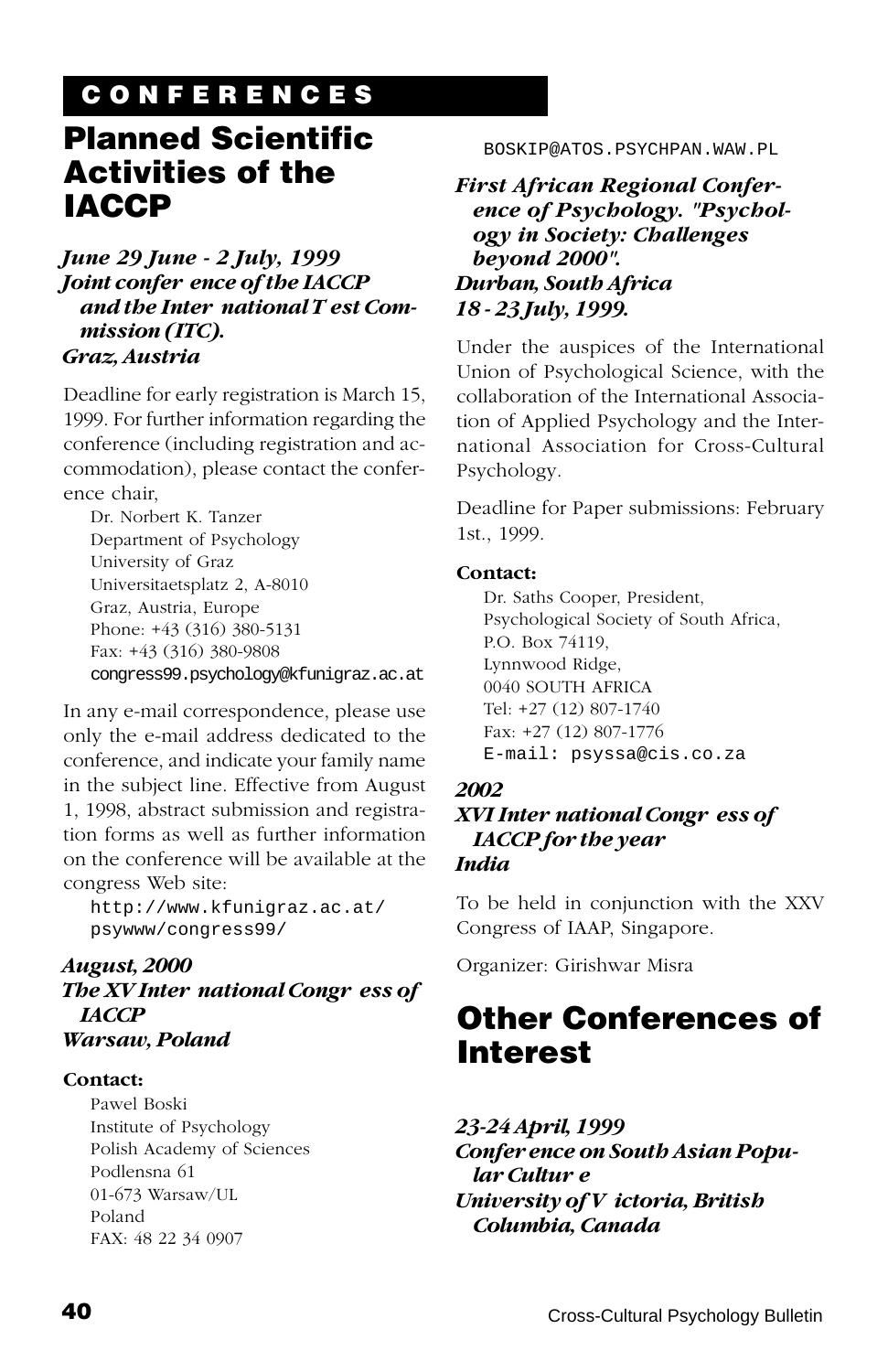Dance, art, film, music, literature, comics, television, theatre, fashion, food, sports, leisure, politics, history, technology, culture/gender issues.

#### **Contact:**

Tim Craig tcraig@business.uvic.ca Margot Wilson-Moore mwmoore@uvic.ca

#### *29 April - 1 May, 1999 Inter national Acadamy of Inter cultural Resear ch Kent State University, Ohio, USA*

Deadline for submissions: November 1, 1998

#### **Contact:**

Kenneth Cushner, IAIR Conference Chair 202 White Hall Kent State University Kent, Ohio, USA 44242 Tel. +1 (330) 672-2828 http://www.watervalley.net/ users/academy/index.html

#### *2 - 5 June, 1999 29th Annual Symposium of␣ the Jean Piaget Society México City, Mexico*

Theme: Explaining knowledge development: Reductionist mirages.

#### **Contact:**

The Jean Piaget Society Educational Psychology University of Toledo, Toledo, OH 43606- 3390. http:WWW.Piaget.org

#### *June 27 to July 2, 1999 XXVII Interamerican Congr ess of Psychology Caracas, V enezuela*

Proposals due: December 31, 1998

#### **Contact:**

SIP-99 Apdo. 47018. Los Chaguaramos Caracas, 1041-A. Venezuela Tel.: +58 (2) 959.12.05 - 959.24.05 - 959.12.15

Fax: 959.79.21. event@eldish.net Centro Ciudad Comercial Tamanaco Torre D, Piso 2, Ofic. 213. Caracas 1060, Venezuela http://www.sip-99.org.ve

#### *July 4 - 9, 1999 VI Eur opean Congr ess of Psychology Rome, Italy*

Theme: European metamorphosis: The task of psychology.

Presentation submissions were due February 28, 1998.

IACCP will be a Participating Association in the Congress.

#### Contact:

VI European Congress of Psychology Scientific Committee Dipartimento di Psicologia Loc. Sa Dichessa 09123 Cagliari Italy Tel., Fax: +39 (70) 291204 psicolit@tin.it

#### *4-7 August, 1999 3rd Confer ence of the Asian Association of Social Psychology Taipei, T aiwan*

Format: Plenary addresses, symposia, paper sessions, workshops, presidential address.

Plenary addresses: John Berry, Queen's University, Canada; Gustav Jahoda, University of Strathclydeuk; Richard Shweder, University of Chicago, USA; Harry Triandis, University of Illinois, USA; Kuo-Shu Yang, Academia Sinica, Taiwan.

#### Contact:

Heidi Fung Institute of Ethnology, Academia Sinica Nankang, Taipei, Taiwan hfung@gate.sinica.edu.tw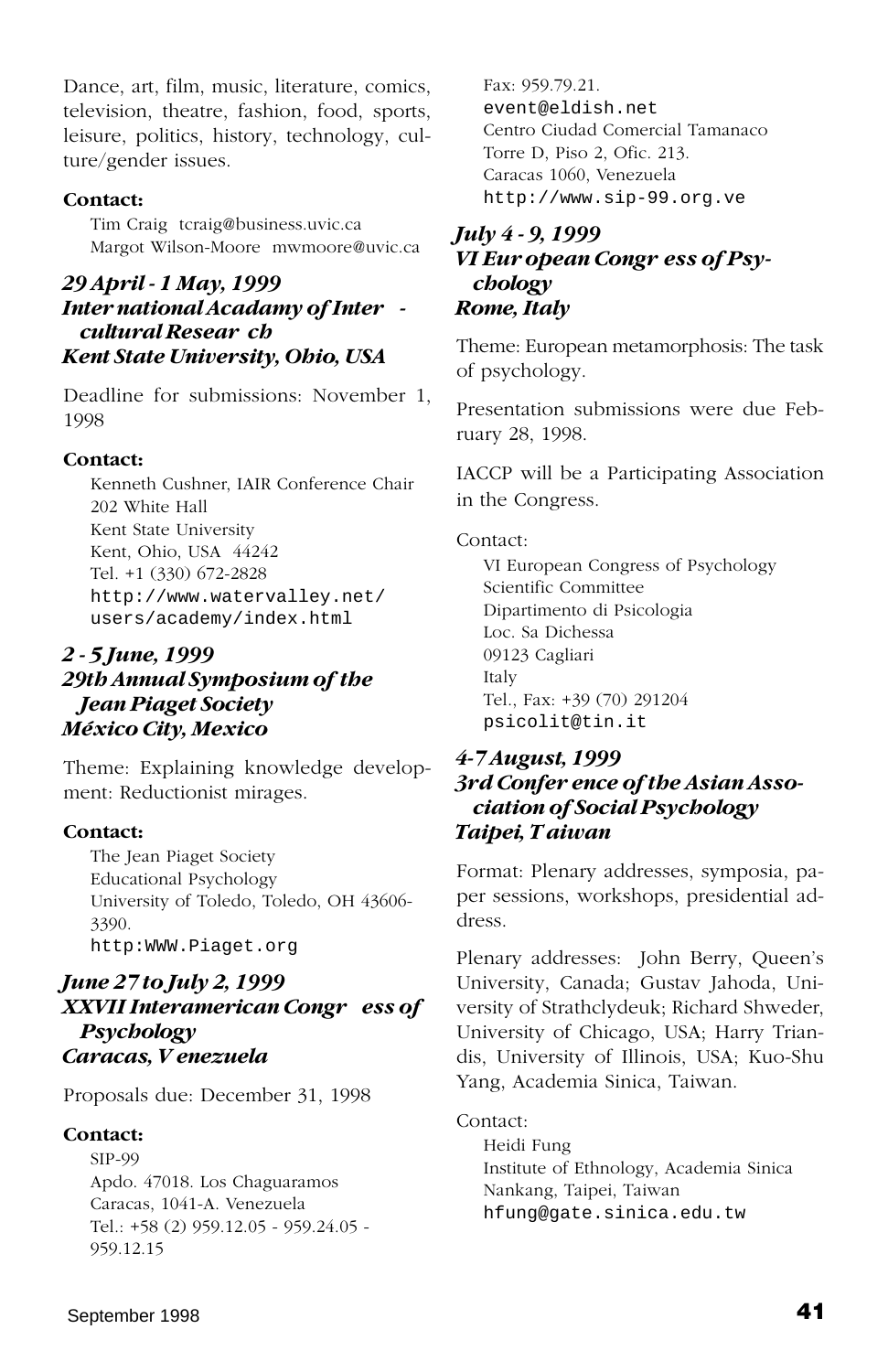*2-5 November , 1999 III Inter national W orkshop on Latin America and Caribbean Psychology [III taller Inter nacional de Psicología Latinoamericana y Caribeña] Heroica Ciudad, Santiago, Cuba*

OBJETIVO: Promover la cooperacion cientifica entre especialistas dedicados al quehacer psicologico en lo teórico, investigativo y asistencia; en el campo clínico, laboral, social, educacional y comuniatrio.

Podran participar psicologos, psiquiatras, sociologos, sexologos, medicos, pedagogos, antropologos, trabajadores sociales y otros especialistas afines.

#### Contact:

Prof. Maria del Pilar Soteras Prof. Madeleine Fernández Departamento de Psicología Universidad de Oriente Ave. Patricio Luma s/n Santiago de Cuba.CP 90500 Fax: 53 226 43186 y 32689 Telex: 016 345 Telefono: 32004 y 33012 Ext.215 psico@csh.uo.edu.cu

#### *March, 2000*

*Kampala, Uganda Cosponsor ed by IACCP , ARIC and ISSBD.*

#### *23-28 July, 2000 XXVII Inter national Congr ess of Psychology Stockholm, Sweden*

IACCP has been invited to propose keynote speakers and symposia for this conference.

#### **Contact:**



**Marshall Segall, Past-President, celebrates on Walt Lonner's deck.**

XXVII International Congress of Psychology Box 3287 S-103 65 Stockholm, Sweden Tel: +46 (8) 696 97 75 Fax: +46 (8) 24 78 55 psych.congress.2000@psykoloqforbundet.se http://www.icp2000.se http://aix1.uottawa.ca/~iupsys

#### *APS, APA*

#### **American Psych. Association**

20-24 August, 1999, Boston, MA 4-8 August, 2000, Washington, D.C. 24-28 August, 2001, San Francisco, CA 23-27 August, 2002, Chicago, IL

#### **American Psych. Society**

3-6 June, 1999 Denver, Colorado 8-11 June, 2000 Miami Beach, Florida 14-17 June, 2001 Ontario, Canada 6-9 June, 2002 New Orleans, Louisiana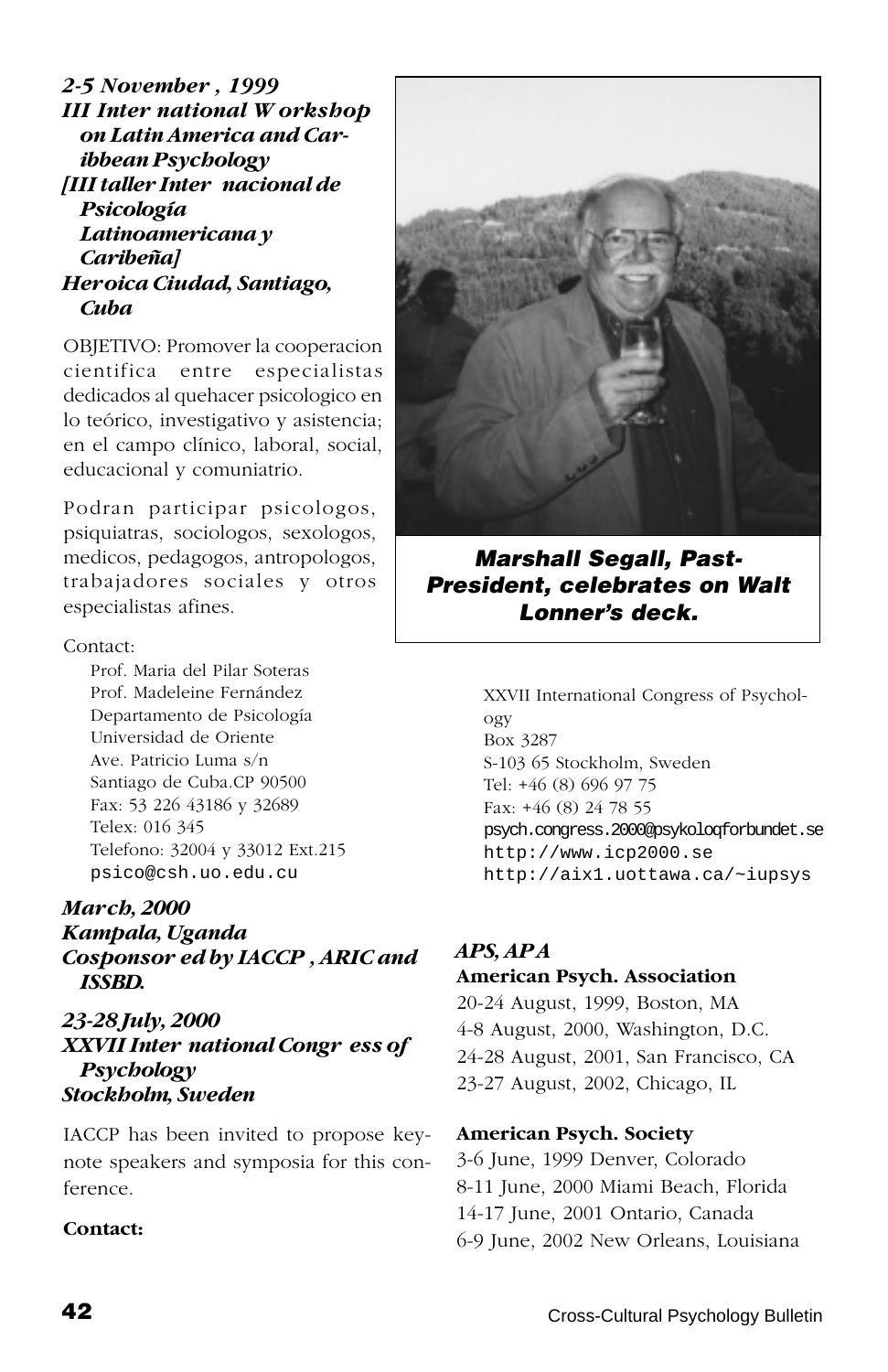# **Officers of the IACCP**

#### *President*

#### **Michael H. Bond**

Department of Psychology Chinese Univ. of Hong Kong Shatin, N.T., Hong Kong Fax: +852 2603-5019 mhb@cuhk.edu.hk

#### *Secretary-General*

#### **James Geor gas**

Department of Psychology University of Athens Panepistemiopolis Athens 15784 Greece Tel.: +30 (1) 7277524 Fax +30 (1) 724-8979 dgeorgas@dp.uoa.gr dgeorgas@cc.uoa.gr

#### *Deputy Secretary-General* **Marta Y oung**

Department of Psychology University of Ottawa Centre for Psych. Services 11 Marie Curie Drive Ottawa ON K1N 6N5 Canada +1 (613) 562-5800 ext 4823 myoung@uottawa.ca

#### *Treasurer*

#### **Ted Singelis**

Department of Psychology California State University Chico, CA 95929-0234 USA Tel. +1 (916) 898-5363 Fax +1 (916) 898-4740 IACCP@CSUCHICO.EDU

#### *Past-President*

#### **Marshall H. Segall**

Maxwell School Syracuse University 100 Eggers Hall Syracuse, NY 13210-1090 mhsegall@maxwell.syr.edu

#### *President-Elect* **Deborah Best**

Department of Psychology Wake Forest University Box 7778 Reynolda Station Winston-Salem, NC 27109 **IISA** Fax: 1 336 758 4733 best@wfu.edu

# **Regional Representatives**

#### *Europe* **Lotty Eldering** Oude Woudenbergse Zandweg 17 3707 Am Zeist The Netherlands Fax: +30 (71) 5273060 eldering@rulfsw.leidenuniv.nl

#### **Klaus Boehnke**

Department of Sociology University of Technology Chemnitz-Zwickau D-09107 Chemnitz Germany Fax: +49 (371) 531-4450 klaus.boehnke@phil.tuchemnitz.de

#### *East Asia*

#### **David Watkins**

Department of Education The University of Hong Kong Pokfulam Road Hong Kong Fax: +852 2858 5649 hrfewda@hkucc.hku.hk

#### *South Asia* **Girishwar Misra**

Dept. of Psychology University of Delhi Delhi 110-007 India Fax:+91(11) 7256285 gmisra@csec.ernet.in

#### *South East Asia* **Kusdwiratri Setiono**

Sangkuriang S-5 Bandung 40135 Indonesia Fax: +62 22 2530093 setionot@bdg.centrin.net.id

#### *Insular Pacific*

**Don Munr o** Psychology Department University of Newcastle NSW 2308 Australia Fax: +61 (49) 216980 munro@psychology.newcastle.edu.au

*North America* **Kimberly A. Noels** Department of Psychology University of Saskatchewan Saskatoon, Saskatchewan S7N 5A5 Canada Fax: +1 (306) 966 6630 noels@duke.usask.ca

#### **Patricia Gr eenfield**

Department of Psychology University of California Los Angeles, CA 90024 USA greenfield@psych.ucla.edu

#### *Central and South America*

**Isabel Reyes-Lagunes** Unidad de Investigaciones Psicosociales Universidad Nacional Autónoma de México Ciudad Universitaria Mexico, D.F. Fax: +52 (5) 6 22 23 26 lisabel@servidor.unam.mx

### *Central and South Africa*

**Andrew Gilbert** Dept. of Psychology Rhodes University P.O. Box 7426 East London 5200 Republic of South Africa Fax: +27 (431) 438307 agilbert@dolphin.ru.ac.za

#### *North Africa and Middle East*

**Omar Khaleefa** Dept. of Psychology The University of Bahrain Box 32038 Bahrain Fax: +973 449636 omar123@batelco.com.bh

*Special Representative at Large* (XV Congress Organizer) **Pawel Boski** (see Conferences section)

# **Publications**

*Chair, Publications Committee* **John Adamopoulos**

Department of Psychology Grand Valley State University Allendale, MI 29401 USA Fax: +1 (616) 895-2480 adamopoj@gvsu.edu

September 1998 **43** psmith@central.sussex.ac.uk*J. Cross-Cultural Psychology* **Peter Smith, Editor** School of Social Sciences University of Sussex Falmer, Brighton BN1 9QN, England